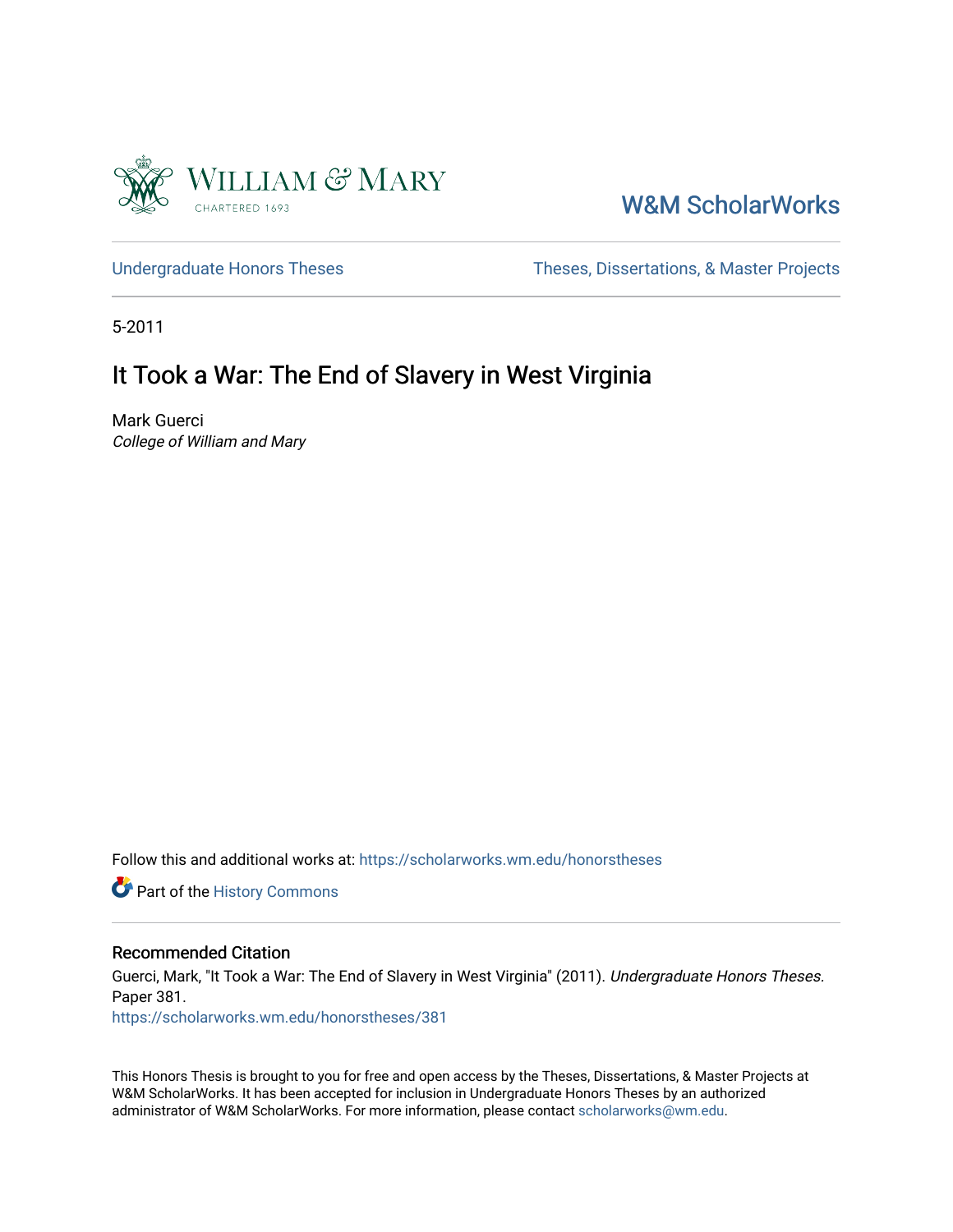### **It Took a War: The End of Slavery in West Virginia**

A thesis submitted in partial fulfillment of the requirements for the degree of Bachelor of Arts in History from the College of William and Mary

by

Mark Guerci

Accepted for

(Honors, High Honors, Highest Honors)

**Scott Nelson**, Director

**Melvin Ely**

**Clyde Haulman**

Williamsburg, VA **April 14, 2011**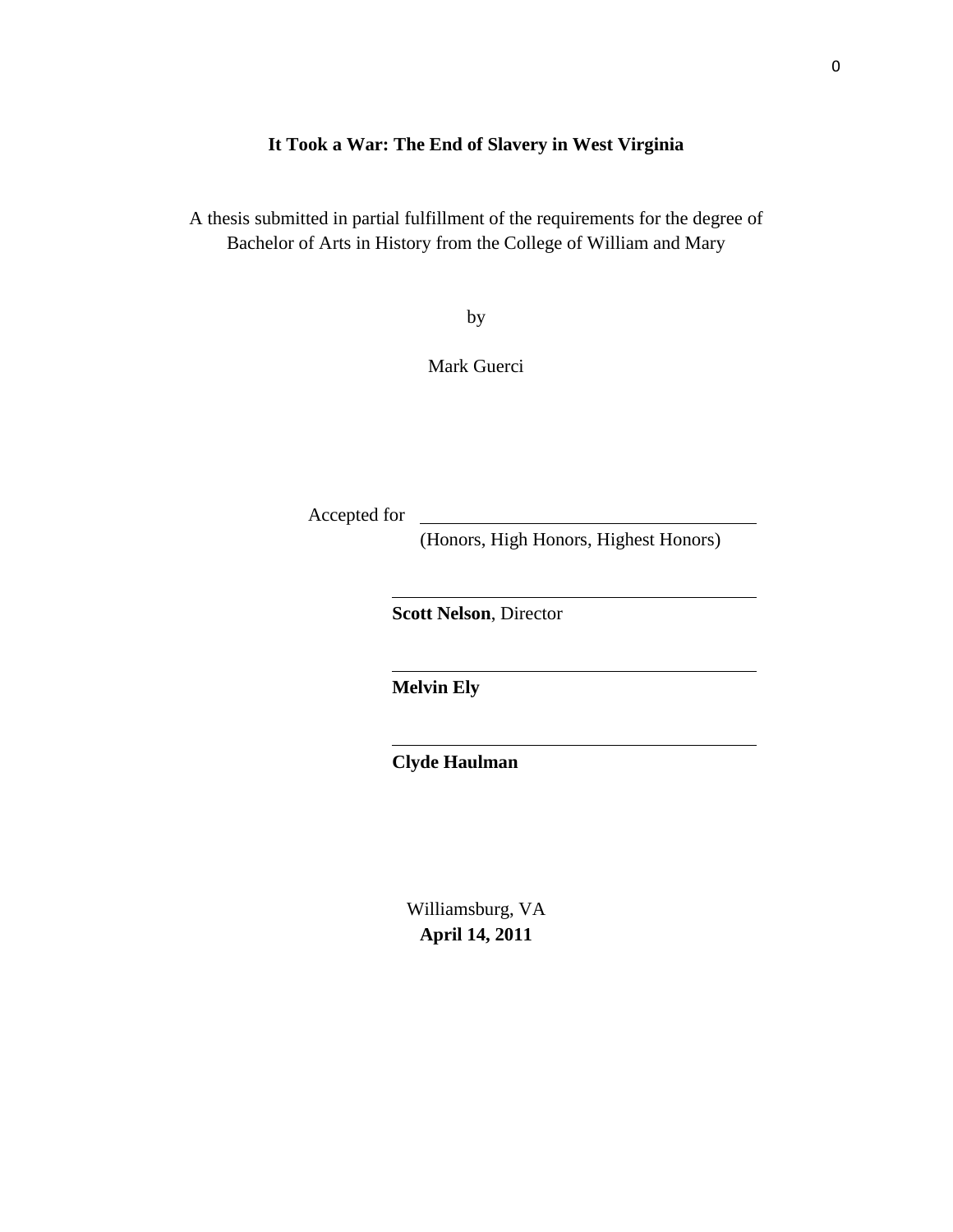## **Table of Contents**

| Chapter II: A House Divided, Pressured, and Radicalized35 |  |
|-----------------------------------------------------------|--|
|                                                           |  |
|                                                           |  |
|                                                           |  |
|                                                           |  |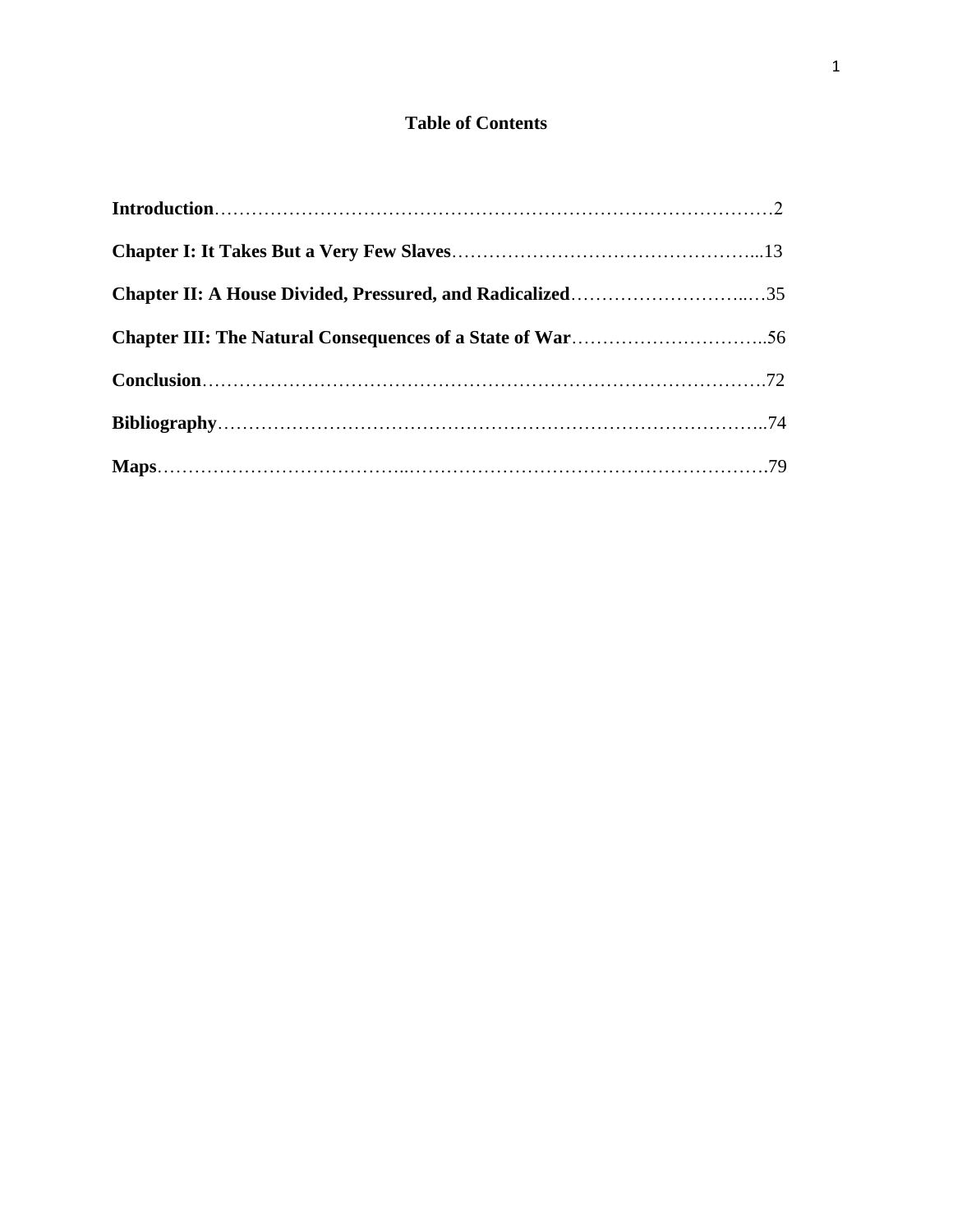#### **Introduction**

For many of Waitman Willey's constituents, the urgency was palpable. As frustration in the first year of the Civil War turned Northern opinion toward more drastic war measures, Virginians west of the Allegheny Mountains saw an opportunity to free themselves from a government in Richmond dominated by eastern slaveholders. In the spring of 1862, Willey, a 52 year-old Morgantown lawyer serving as U.S. Senator for the loyal "Restored Government of Virginia" based in Wheeling, received word of the enthusiasm in the northwestern part of the state. Henry Dering, Willey's frequent correspondent and confidante, also of Morgantown, gauged the public mood in a June letter to the Senator. "The people of this region consider the necessity of a new state as paramount to all other considerations whatever," Dering reported. "They are for speedy admission this session if possible."

Not only did Willey's circle of correspondents embrace statehood, but most also accepted and even celebrated a vision of a new state free of slavery. One Wheeling native shared his hopes: "Our mountains and vallies [sic], our cities and towns are full of gradual Emancipationists, and I hope to see the day that the new state will be a free state.<sup>22</sup> Another citizen, Daniel Lamb, struck a similar note, saying, "I am no emancipationist or abolitionist, but West Virginia is intended by nature for free territory and I wish her to be so."<sup>3</sup> James C. Clark assured his senator that constituents would accept a gradual emancipation provision in the new

 $1$  Henry Dering to Waitman Willey, June 18, 1862, West Virginia and Regional History Collection, West Virginia University (hereafter WVRHC).

 $2$  Thomas Johnston to Willey, April 22, 1862, WVRHC.

<sup>&</sup>lt;sup>3</sup> Daniel Lamb to Willey, June 26, 1862, WVRHC.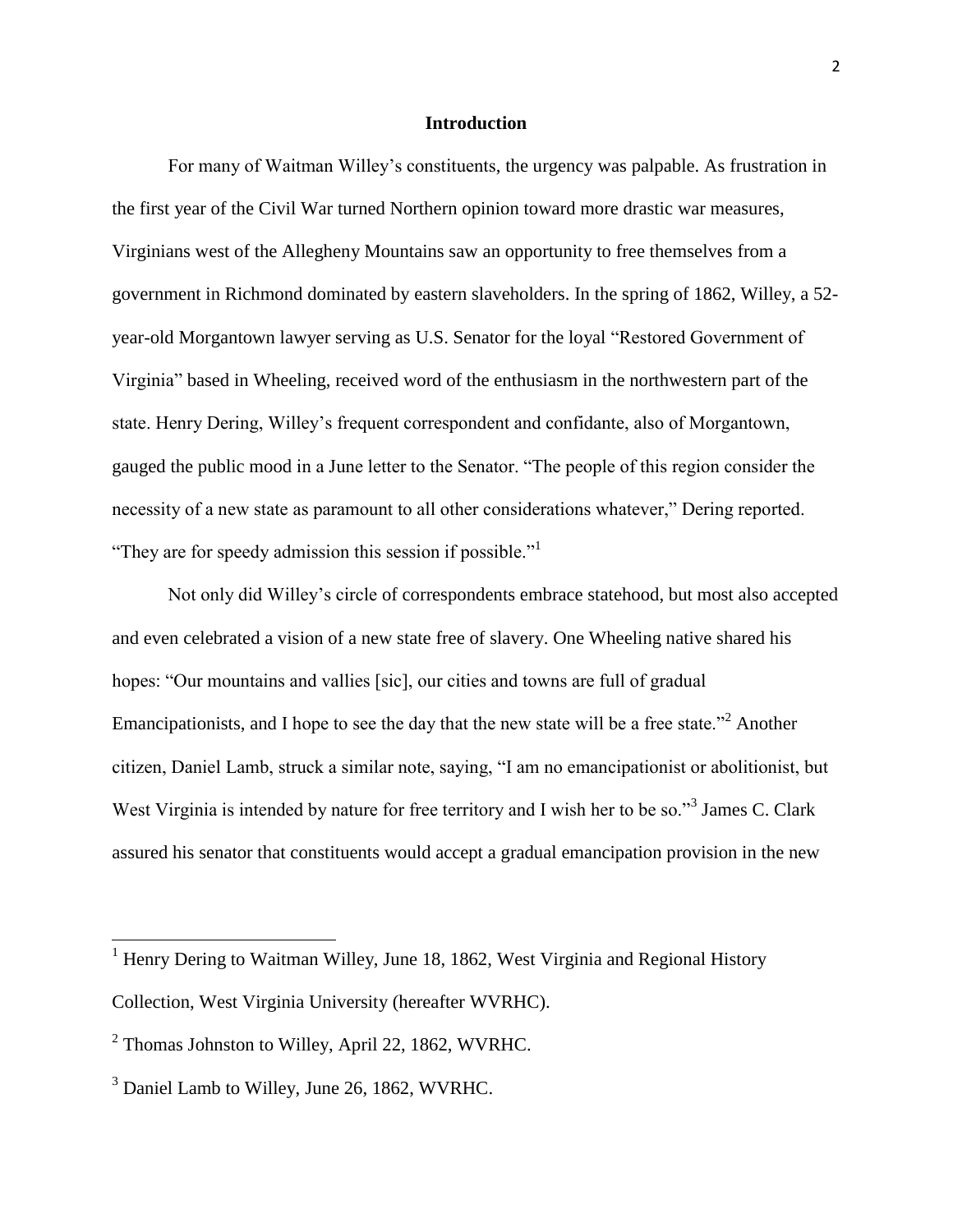state constitution, insisting that "the people will go to the emancipation clause with a rush."<sup>4</sup> Such expressions of consensus support for ending slavery mesh well with traditional accounts of West Virginia history, which see abolition as a nearly inevitable consequence of a half-century of gravitation toward free labor.

But other West Virginians hadn't been eager to see slavery go. When the abolitionist Methodist minister Gordon Battelle proposed an amendment to a draft of the state constitution on December 14, 1861, the reaction he provoked left an impression on Granville Parker. "I discovered on that occasion," Parker remembered 14 years later, "as I never had before, the mysterious and over-powering influence 'the peculiar institution' had on men otherwise sane and reliable. Why, when Mr. Battelle submitted his resolutions, a kind of tremor – a holy horror, was visible throughout the house!"<sup>5</sup> No less vocal an advocate of separate statehood than John S. Carlile, who led the first moves toward statehood in the Clarksburg Resolutions of April 22, 1861, a full month before Virginia's secession, effectively reversed his stance once gradual emancipation became statehood's clear companion. Throughout the process, abolition meant political trouble.

As Willey, Battelle, and their colleagues debated issues as technical as the constitutionally correct path to statehood and as profound as slavery's future, more than 18,000 men, women, and children became free people. Second Lieutenant Russell Hastings witnessed a modest piece of this phenomenon in the camp of his regiment, the  $23<sup>rd</sup>$  Ohio Infantry, outside Fayetteville. Only three days after the West Virginia Constitutional Convention had risen up

<sup>4</sup> James C. Clark to Willey, June 28, 1862, WVRHC.

<sup>5</sup> Granville Parker, *The Formation of the State of West Virginia, and Other Incidents of the Late War* (Wellsburg, WV, 1875), 78.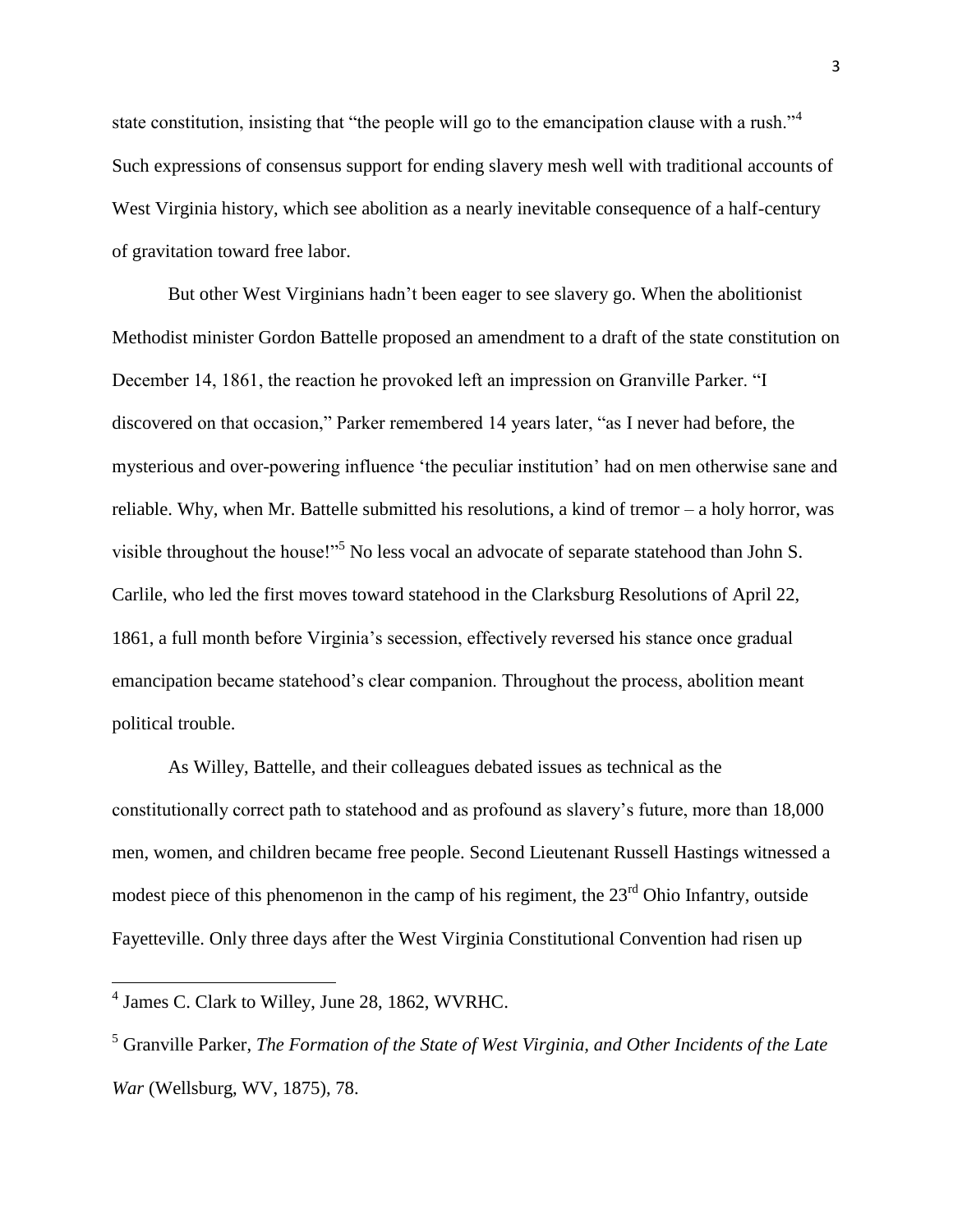against Gordon Battelle's modest proposal, Hastings reported simply, "the Sergeant says, 'five slaves left Camp Union for Ohio.' We began the freeing of slaves long before President Lincoln."<sup>6</sup> Two weeks later, exactly one year before the Lincoln administration would carefully exclude West Virginia from the Emancipation Proclamation, Hastings' sergeant repeated the theme. "The only entry of the Sergeant is – 'Eleven contrabands came into camp and went on their way rejoicing towards Ohio and freedom. $\cdot$ <sup>77</sup>

Why examine emancipation in the West Virginia? Even a passing familiarity with Virginia's antebellum regional divides seems to point away from the trans-Allegheny region as a promising area of inquiry into slavery's wartime demise. On the eve of war in 1860, the counties of soon-to-be West Virginia contained 18,371 black slaves, which represented less than one half of one percent of the nearly four million slaves nationwide.<sup>8</sup> Based on a random sample of farms from the 1860 Census of Agriculture, Wilma Dunaway has concluded that only a minority of West Virginia's farms (20.5%) ever used any slave labor, a far cry from conditions elsewhere in the slaveholding South.<sup>9</sup> One future West Virginia county, McDowell, earned the interesting

<sup>6</sup> Russell Hastings, *The Civil War Memoirs of Russell Hastings*, December 17, 1861, Rutherford B. Hayes Presidential Center, <www.rbhayes.org hayes/onlinetexts/> (14 February 2011).  $<sup>7</sup>$  Ibid, January 1, 1862.</sup>

<sup>8</sup> United States Census Bureau, 1860 Census of Housing and Population (Washington: Government Printing Office: 1864).

 $\overline{a}$ 

<sup>9</sup> Wilma Dunaway, *The First American Frontier: Transition to Capitalism in Southern Appalachia, 1700-1860* (Chapel Hill: The University of North Carolina Press, 1996), 89.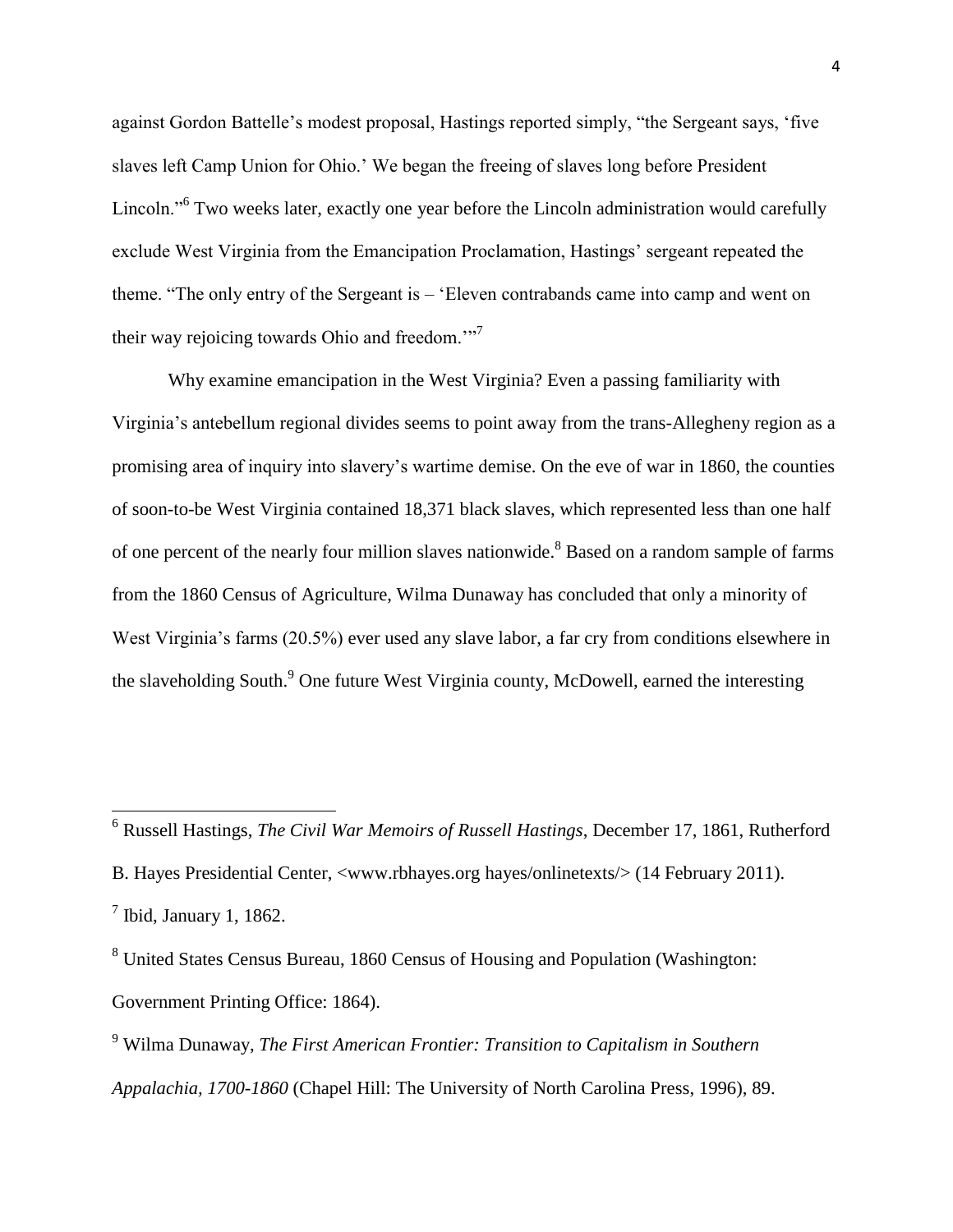distinction of being the only county in the slaveholding South east of the Mississippi River without a single black inhabitant in 1860, slave or free.<sup>10</sup>

On the surface, West Virginia's unusual military and political experience might also understandably discourage scholars of emancipation from seeking out any broad insights from West Virginia. Union victories in the summer of 1861 secured Virginia's northwesternmost counties for its Unionist inhabitants, who set about navigating a constitutionally complicated path to statehood. As a predominantly Unionist region behind Union lines, West Virginia received different treatment than Confederate slaveholding regions. The argument widely advanced for emancipation, that freeing slaves could deprive the Confederacy of valuable manpower, gained less traction in an area that was, after all, not part of the Confederacy. Fearful of losing inhabitants' loyalties, a succession of military leaders insisted that their troops refrain from confiscating the property, including slaves, of loyal West Virginians, and unlike most of the South, West Virginia received an exemption from Abraham Lincoln's Emancipation Proclamation of January 1, 1863.

Not surprisingly, slavery's demise in this unusual corner of the South has largely escaped notice in major historical works on emancipation. With the exception of a single letter and a brief mention in an introduction, a work of no less monumental scope and importance than Ira Berlin's *Freedom: A Documentary History of Emancipation* entirely omits any mention of West Virginia's experience with emancipation. $^{11}$ 

 $10$  United States Census Bureau, "Population of the United States in 1860," (Washington: Government Printing Office, 1864), 517.

 $\overline{\phantom{a}}$ 

<sup>11</sup> Martha Wells to Assistant Adjutant General T.W. Taggart, December 24, 1866, in Ira Berlin, ed., *Freedom: A Documentary History of Emancipation, 1861-1867, Series II: The Black*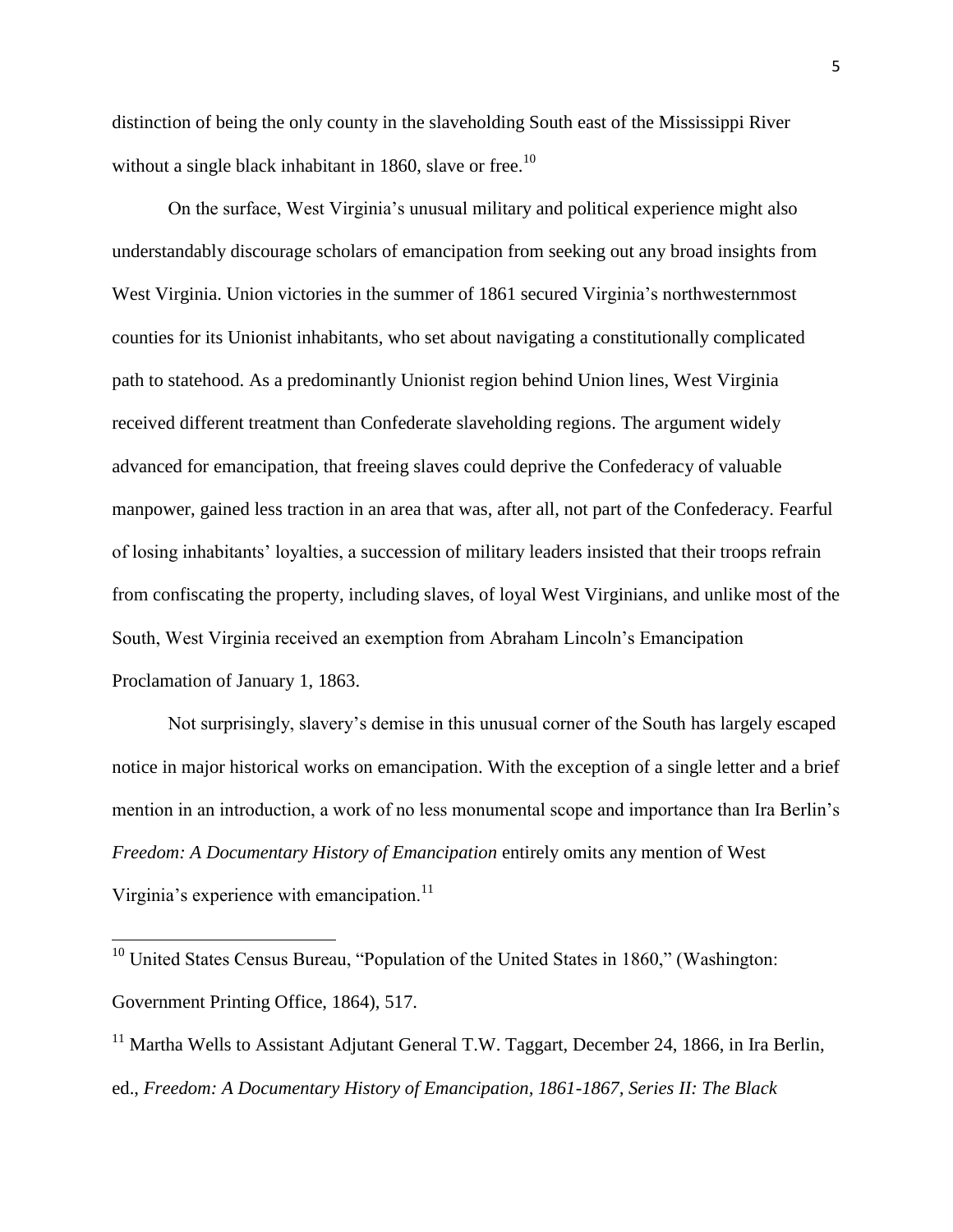This thesis will investigate the possibility that an exceptional case like West Virginia may shed light on the broader process of emancipation. Was West Virginia, as its apparent free labor leanings in the antebellum period might lead us to believe, socially and politically poised to abandon slavery at the first opportunity? If not, what led to the West Virginia legislature's February 3, 1865, decisions to ratify the  $13<sup>th</sup>$  Amendment and formally abolish slavery? How important was the political process in actually ending slavery there? To what extent did West Virginia become a free state along the idiosyncratic lines that its wartime political history suggests? To what extent did emancipation there resemble emancipation elsewhere in the South?

The first historians to examine the West Virginia statehood movement often explained the movement, and its eventual embrace of abolition, through the lens of regional conflicts dividing eastern and western Virginia since the American Revolution.<sup>12</sup> According to these writers, western Virginia's antebellum development, which produced a region dominated by patriotic small farmers allied in interests with the free labor north and not particularly wedded to slavery, meant that West Virginia's move toward statehood after Virginia's secession almost necessarily involved abolition. In this view, Virginia's antebellum history appeared as a story of ever-escalating conflicts between east and west over representation, public funding for internal

*Military Experience* (New York: Cambridge University Press, 1982), 675-676; Ira Berlin, Steven F. Miller, Joseph P. Reidy, and Leslie Rowland, eds., *Freedom: A Documentary History of Emancipation, 1861-1867: Series I, Volume II: The Wartime Genesis of Free Labor: The Upper South* (New York: Cambridge University Press, 1993), 73.

 $\overline{a}$ 

 $12$  The following overview of the historiography of West Virginia statehood relies heavily on Richard O. Curry, *A House Divided: A Study of Statehood Politics and the Copperhead Movement in West Virginia* (Pittsburgh: University of Pittsburgh Press, 1964), 3-6.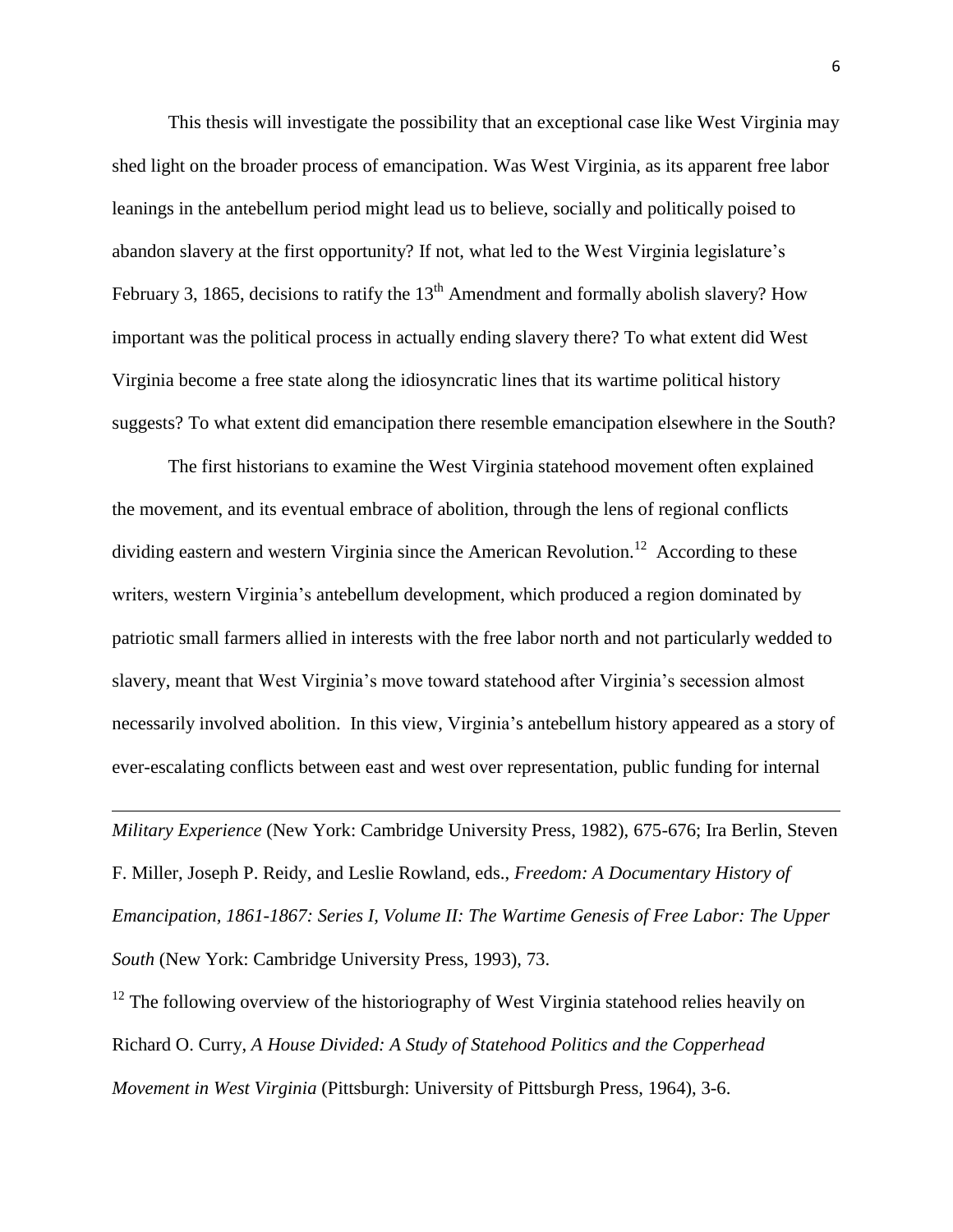improvements, and slavery. The contentious state constitutional conventions of 1830 and 1850, the General Assembly's debate over slavery after Nat Turner's 1831 rebellion, Henry Ruffner's controversial antislavery "Address to the People of West Virginia" in 1847, and legislative wrangling over the James River and Kanawha Canal and the Baltimore and Ohio Railroad form the most important acts in this drama, while statehood and abolition seem like mere formalities.<sup>13</sup>

Historians of West Virginia came to know this group as the "pro-Union" school. Their name reflected their partisan loyalties, and they sought, sometimes by their own admission, to justify and even glorify West Virginia's dubiously legal wartime origins. Even after the U.S. Supreme Court implicitly acknowledged that West Virginia's existence passed constitutional muster in its 1871 ruling in *Virginia v. West Virginia*, many observers agreed with ex-Virginia Governor Henry A. Wise, who characterized the  $35<sup>th</sup>$  state as "the bastard child of a political rape."<sup>14</sup> Unsurprisingly, West Virginia's early pro-Union chroniclers, several of them participants in the statehood movement themselves, made it their task to dispel impressions of constitutional chicanery by statehood leaders and lend an air of nobility to the loyal mountaineers. Granville D. Hall, a former secretary to Unionist Virginia Governor Francis H. Pierpont, provided a telling paean to the new state's past and future in his influential 1902 account, *The Rending of Virginia*:

 $13$  The most concise summary of the "sectional conflict" indentified by early historians of West Virginia appears in Chapter XII of Charles H. Ambler, *A History of West Virginia* (New York: Prentice Hall, 1933), 229-249.

 $14$  Curry, 136.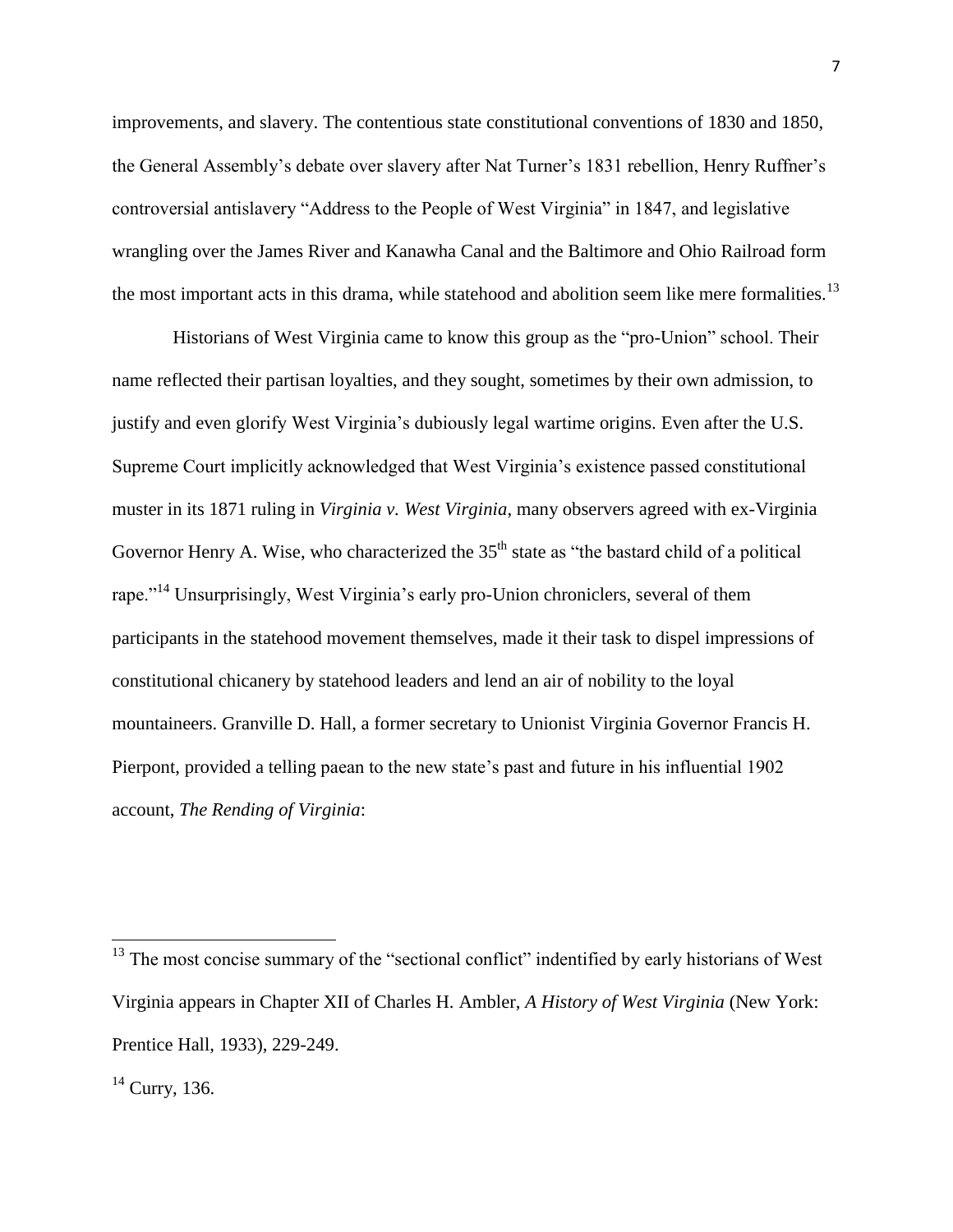If West Virginia shall be true to the high purposes of her founders – to the protection of her citizenship, to the preservation of public faith – she ought to be henceforth one of the most inviting fields in the world for capital and energy. She has had her great political reaction; has risen from the slough; has shaken off the Circean spell of slavery, and should henceforward advance along wiser and broader ways to an imperial destiny.<sup>15</sup>

A similarly celebratory tone pervades the Morgantown politician and later West Virginia Congressman John Marshall Hagans's *Brief Sketch of the Erection and Formation of the State of West Virginia from the Territory of Virginia*, originally published in 1866.<sup>16</sup> A later West Virginia apologist, Union veteran Theodore F. Lang, made explicit the postwar tenor of debate when he described his aim: "to impartially record the facts, believing that sufficient time has passed since the events occurred for just criticism to take the place of partisan abuse."<sup>17</sup>

By the early twentieth century, historical inquiry on West Virginia had largely abandoned its polemical origins and assumed a more critical, detached tone. James Morton Callahan, the first professional historian to give West Virginia serious attention, added a measure of nuance to the pro-Union narrative, largely because his attempt to exhaustively document the

<sup>15</sup> Granville Davisson Hall, *The Rending of Virginia: A History* (Chicago: Miller and Mayer, 1902), 621.

 $\overline{a}$ 

<sup>16</sup> John Marshall Hagans, *Brief Sketch of the Erection and Formation of the State of West Virginia from the Territory of Virginia* (Charleston, WV: Butler Printing Company, 1891).

<sup>17</sup> Theodore F. Lang, *Loyal West Virginia from 1861 to 1865* (Baltimore: The Deutsch Publishing Company, 1895), iv. Lang revealingly acknowledged Hagans and former Senator and statehood leader Waitman T. Willey for their guidance.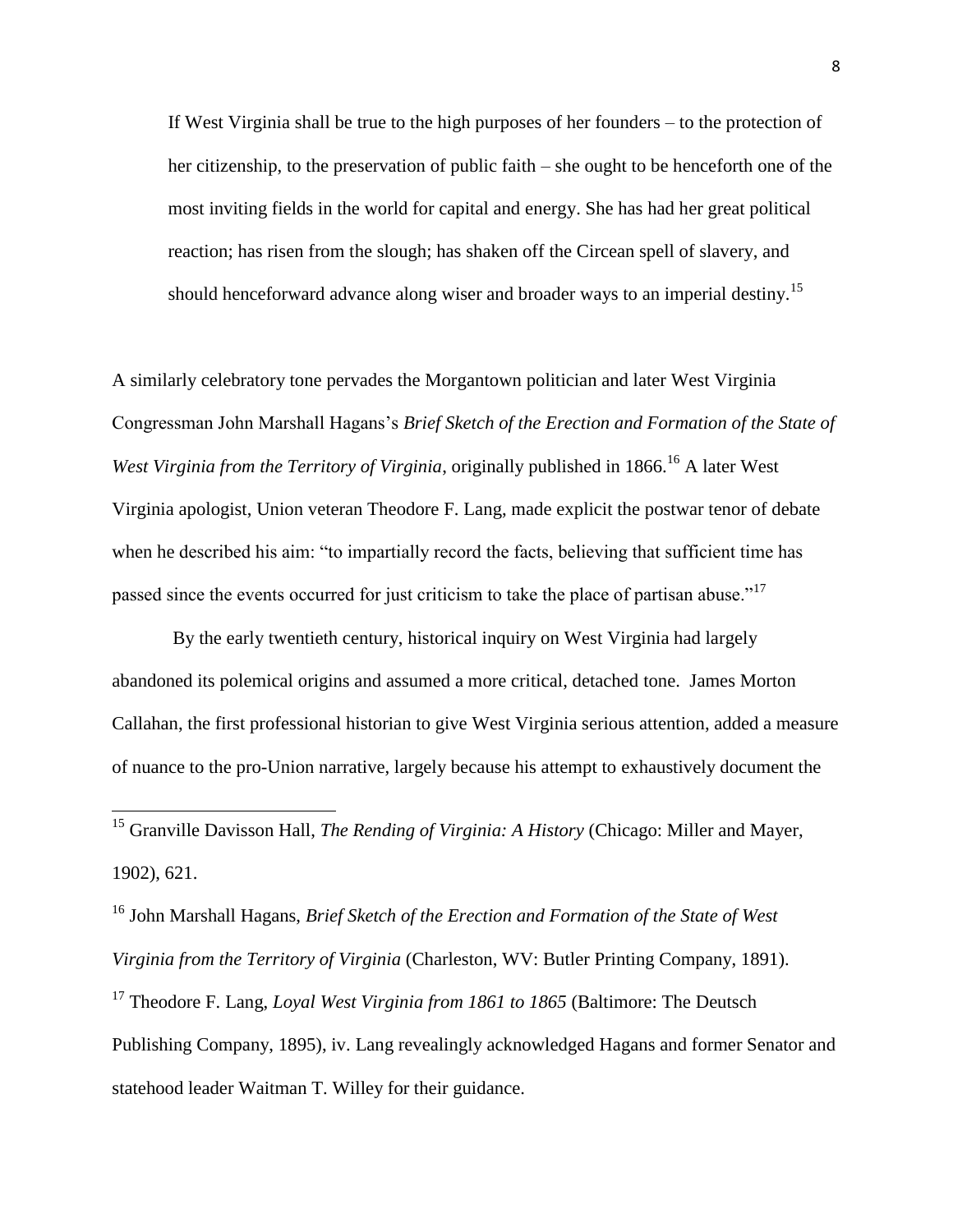Mountain State's past in his 1923 *History of West Virginia* inevitably turned up evidence of slavery's establishment in the region and internal dissension during the Civil War.<sup>18</sup> Charles H. Ambler, a student of both Callahan and Frederick Jackson Turner, authored the most influential works on West Virginia statehood, which largely upheld pro-Union interpretations. The title of Ambler's 1910 work, *Sectionalism in Virginia from 1776 to 1861*, reflected the importance he ascribed to the political and economic conflicts of that period to understanding the behavior of statehood leaders.<sup>19</sup> Like Callahan, Ambler injected slavery into his history with greater nuance than his predecessors, and the influence *Sectionalism* and his 1933 *History of West Virginia* still have on West Virginia history reflects the thoroughness of Ambler's scholarship.<sup>20</sup> Nonetheless, Ambler's interpretation still follows a pro-Union trajectory, although West Virginians now appear as the individualistic frontiersmen of Turner's imagination, and their struggle with the east a conflict of economic interests compatible with Charles and Mary Beard's conception of a "Second American Revolution."<sup>21</sup> Slavery plays a minor role.

<sup>18</sup> James Morton Callahan, *History of West Virginia, Old and New* (Chicago: American Historical Society, 1923), Vol. 1.

 $\overline{a}$ 

<sup>19</sup> Charles H. Ambler, *Sectionalism in Virginia from 1776 to 1861* (Chicago: University of Chicago Press, 1910).

<sup>20</sup> Barbara Rasmussen, "Charles Ambler's *Sectionalism in Virginia*: An Appreciation," *West Virginia History* 3, no. 1 (Spring 2009), 1-35.

<sup>21</sup> In fact, Beard relied heavily on Ambler's *Sectionalism* for his description of economic divisions in Virginia society at the time of the Constitutional Convention in Charles A. Beard, *An Economic Interpretation of the Constitution of the United States (New York: Macmillan, 1913),* 282-287.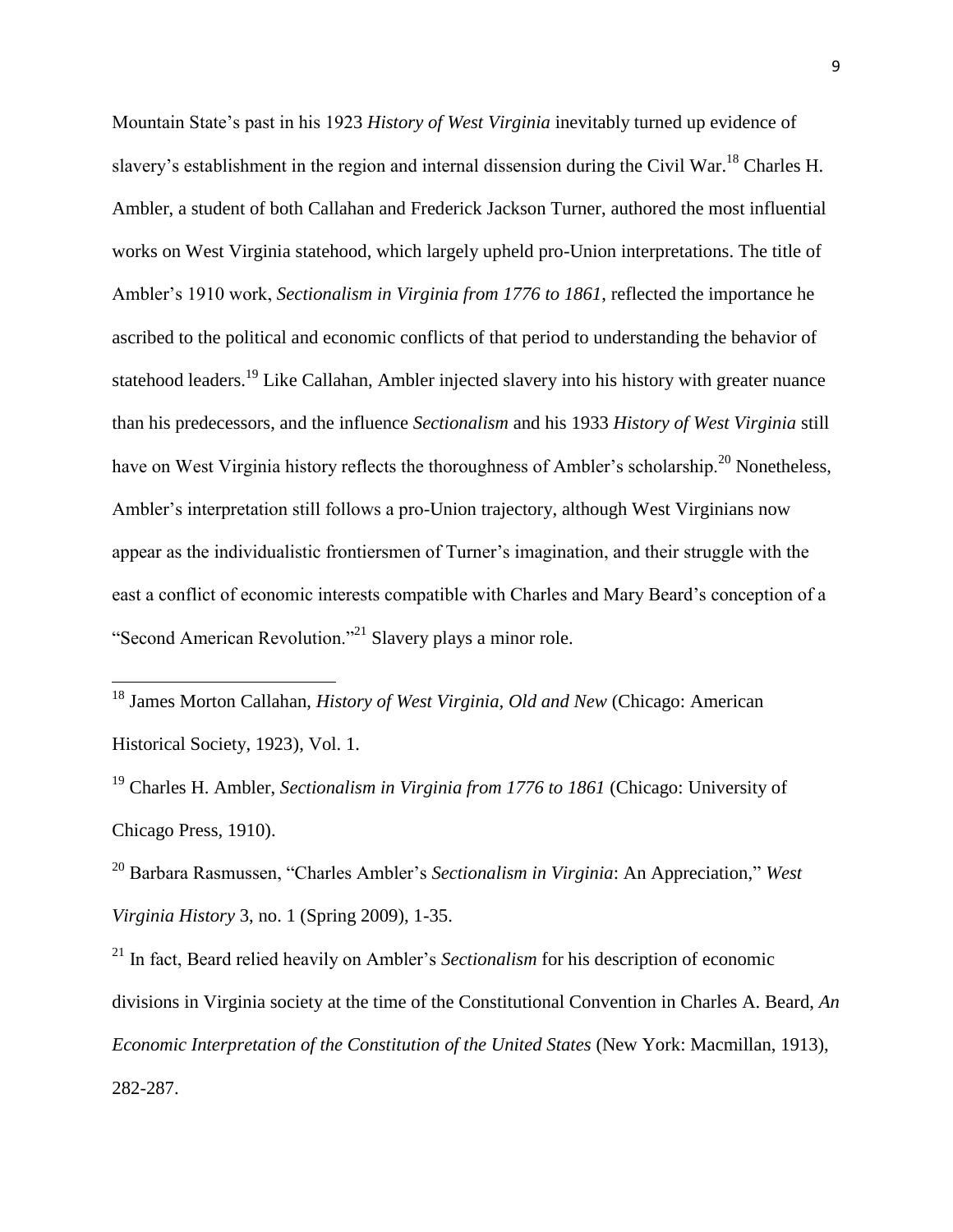The most recent major scholarly work to interpret Civil War West Virginia appeared in 1964. Richard O. Curry's *A House Divided: A Study of Statehood Politics and the Copperhead Movement in West Virginia* sought to complicate the dominant image of overwhelmingly Unionist and antislavery West Virginians breaking their bonds with both the Old Dominion and slavery with relative unanimity. Curry did not abandon the political focus of previous historians; if anything, *A House Divided* actually contained less social history than Ambler's 1933 *History of West Virginia*. He nonetheless described a much messier situation. According to Curry, pro-Union historians' choice of sources blinded them to a large minority of secessionists, as well as a significant number of conservative Unionists who opposed both secession and abolition. Because so much of the new state lay beyond the control of statehood leaders in Wheeling, Curry argued, this group spoke only for a minority of West Virginia's population, and the Democratic Party's 1870 takeover of the state government revealed the strength of the Conservative-Secessionist alliance.<sup>22</sup>

This thesis aims to build on Curry's portrayal of slavery's wartime demise in West Virginia as a messy, non-inevitable process by addressing the question "How did slavery end in West Virginia?" on a somewhat broader front. Curry sought the answer to this question in its formal, legal sense, and the following chapters will both expand on his work in a similar political vein and suggest other avenues of inquiry that complicate his politics-based timeline of emancipation.

Chapter One will examine the state of slavery in West Virginia on the eve of war. Specifically, it aims to challenge the pro-Union view that West Virginia's antebellum development made it ripe for abolition at the outbreak of the Civil War. While the pro-Union

<sup>22</sup> Curry, *A House Divided*, 9-12.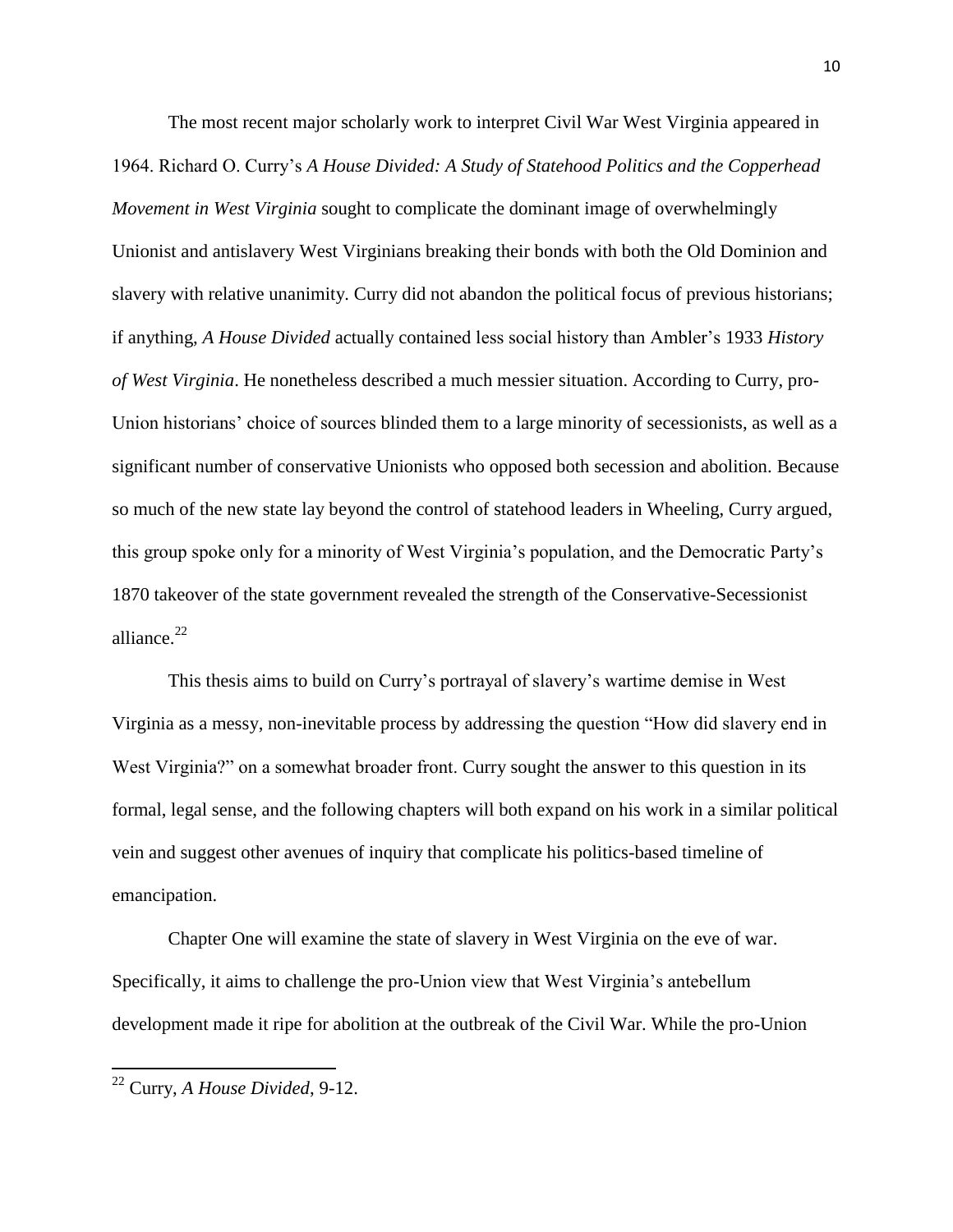historians correctly characterize slavery as less important west of the mountains, and correctly identify points of conflict between east and west over slavery, they underestimate the influence the peculiar institution had in the nascent Mountain State. Though a tiny minority of the white population owned slaves, slaveholders' interests still carried social and political weight. Building on recent scholarship on Appalachian slavery, this chapter will present evidence that West Virginia slavery, though probably declining in 1860, could not be discarded lightly.

Chapter Two will address the political process that led to the formal abolition of slavery in West Virginia on February 3, 1865. In examining the secessionist movement west of the Alleghenies and divisions within the statehood movement, this chapter will cover some of the same ground as *A House Divided*. At the same time, however, it will argue for expanding the list of causal political factors contributing to abolition from the handful Curry proposed. Specifically, Curry depicts a relatively static set of political interests, understating the extent to which political leaders could become radicalized as the war intensified and casualties mounted. The chapter will also include a discussion of the outside pressure brought to bear on the statehood movement by Lincoln and Congressional Radicals, which played a decisive role in ending West Virginia slavery. In total, I will propose four major political factors driving abolitionist tendencies: federal pressure, the radicalization of statehood leaders, the exclusion of Confederates, and the marginalization of proslavery Unionists.

Whereas the second chapter will largely remain within the political framework that Curry studied, the third will seek to complicate his assumption that the story of abolition in West Virginia is best confined to the state house. Relying largely on soldiers' diaries and military correspondence, but whenever possible on the recollections of slaves themselves, it will suggest that the most meaningful process of emancipation, that which actually freed slaves, occurred at a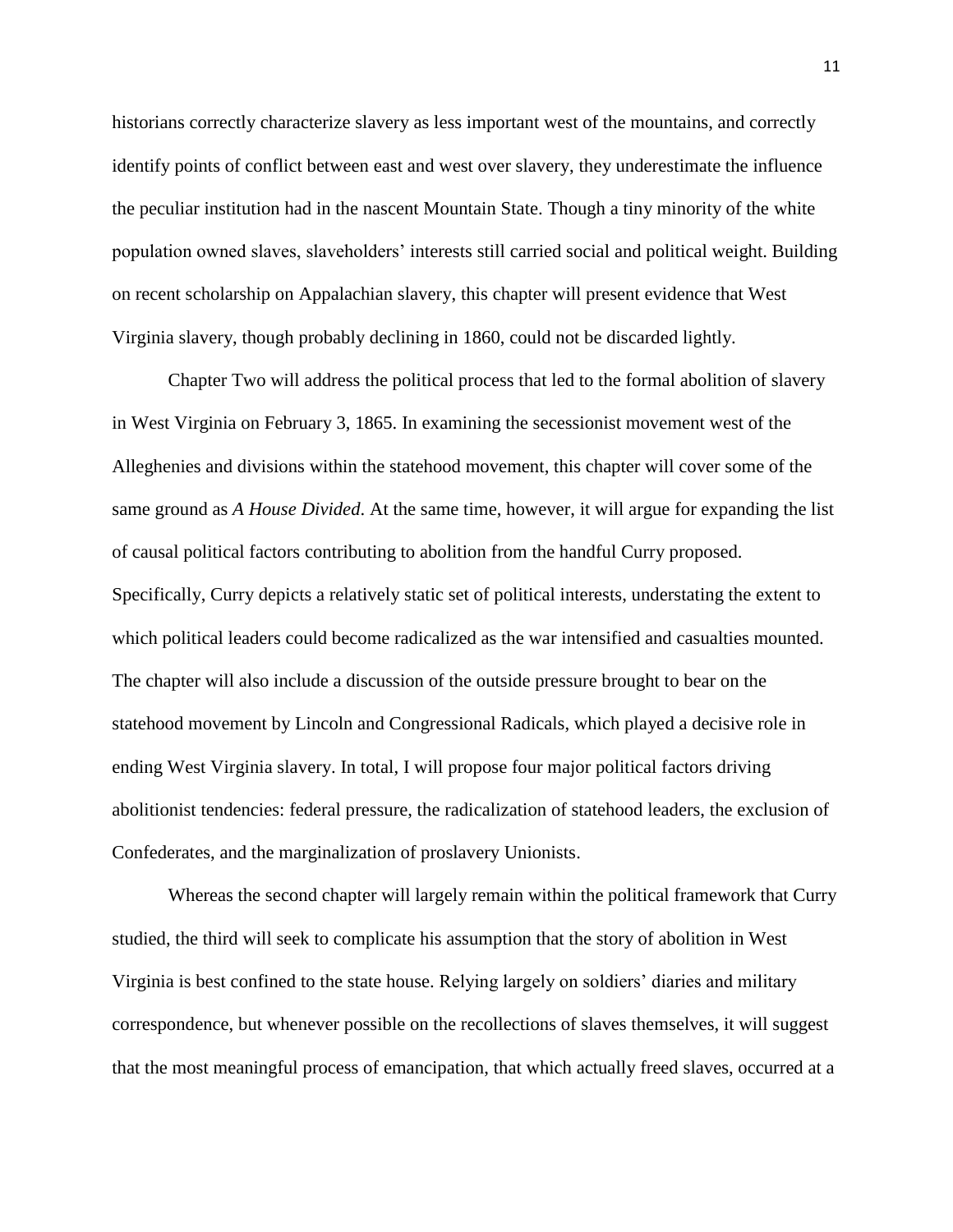pace that had little or nothing to do with political deliberations over statehood. Despite official pronouncements meant to limit war aims to preserving the Union and upholding its devotees in West Virginia, the Union army acted a central role in ending slavery, almost from the moment it crossed the Ohio River.

In my view, all three approaches support the argument that the Civil War provided a necessary catalyst to ending slavery in West Virginia, and that abolition in the new state was not the easy formality that emerges from pro-Union works. The war marginalized the substantial proslavery community in the new state, introduced outside antislavery pressures, radicalized Unionists, or introduced armies capable of undermining the power of masters. In short, it took a war to end slavery in West Virginia.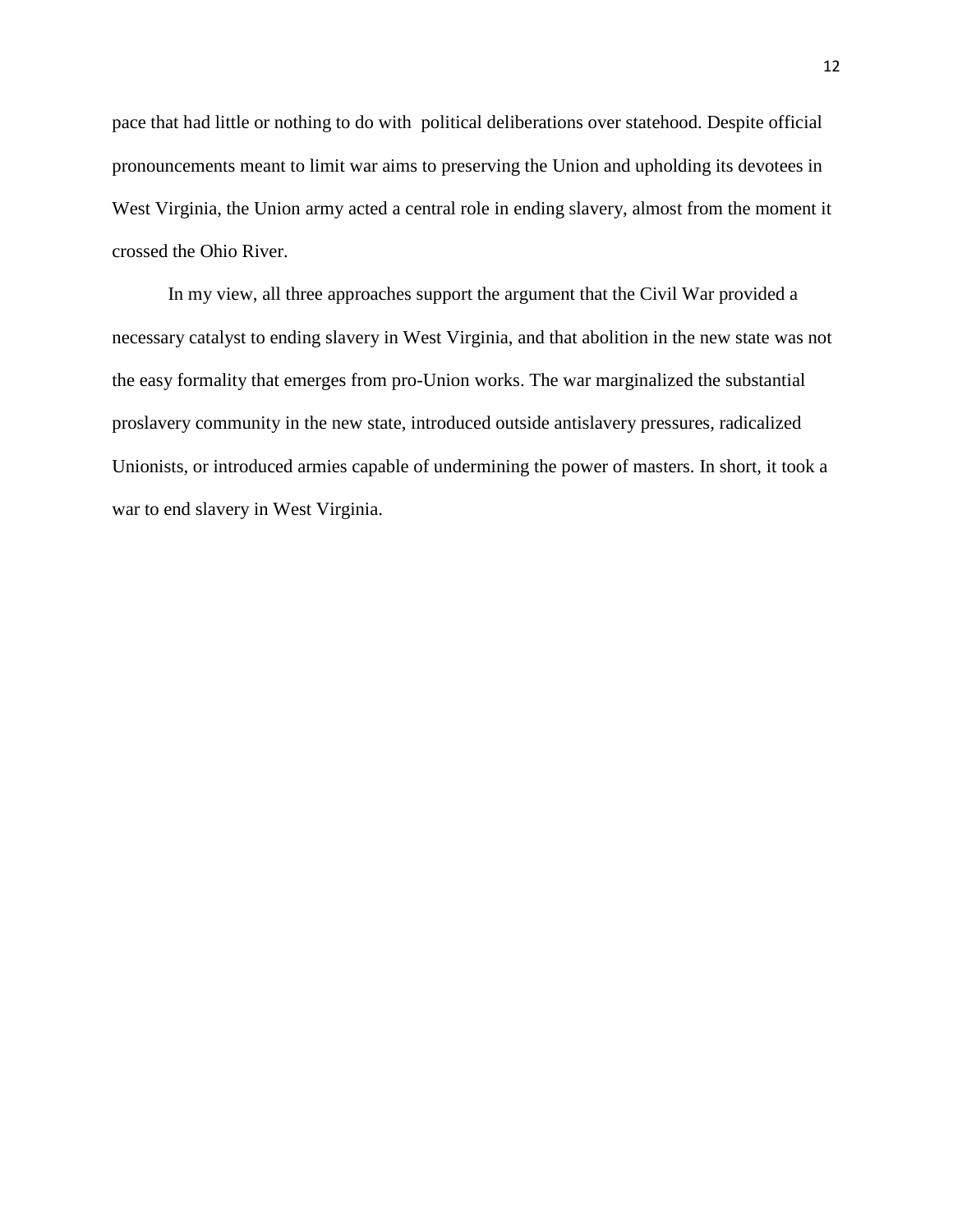### **Chapter I "It Takes But a Very Few Slaves"**

On July 1, 1862, Ohio Senator Benjamin Wade offered Congress a keen insight on the significance of West Virginia's impending acceptance of emancipation. "I know very well," Wade explained, "it takes but a very few slaves, as we have experienced here, to give color to the views of men, and their political sentiments seem to be entirely changed by a very little slavery."<sup>23</sup> Historians of the antebellum political friction between eastern and western Virginia generally see these rifts, accurately, as conflicts between two divergent societies: one a slave society, the other approximating a Northern free labor society. Wade's remarks, however, remind us that slavery's persistent existence in the west, though on a smaller scale than elsewhere, must qualify this interpretation. Only by understanding the extent to which slavery did to some extent stretch its tentacles into the trans-Allegheny west can we fully appreciate why removing it there proved so contentious.

If ever a place offered a glimpse of western Virginia's growing alliance with the free labor economies of Ohio and Pennsylvania, Wheeling fit the bill. Located in Virginia's narrow northern panhandle, the city lay immediately across the Ohio River from Ohio on the west, and only twelve miles from Pennsylvania on the east. Remote from the Virginia Tidewater and Piedmont, Wheeling became more tightly enmeshed in the economic life of lower North as national transportation networks began to improve in the 1810s. In 1817, Henry M. Shreve's Wheeling-built steamship, the *Washington*, ascended the Ohio from New Orleans to Louisville in only 25 days, provoking a court case that ended a monopoly that the heirs of Robert Fulton and Robert Livingston had enjoyed on steamship transportation in Louisiana. Within ten years,

<sup>23</sup> *Congressional Globe*, July 1, 1862.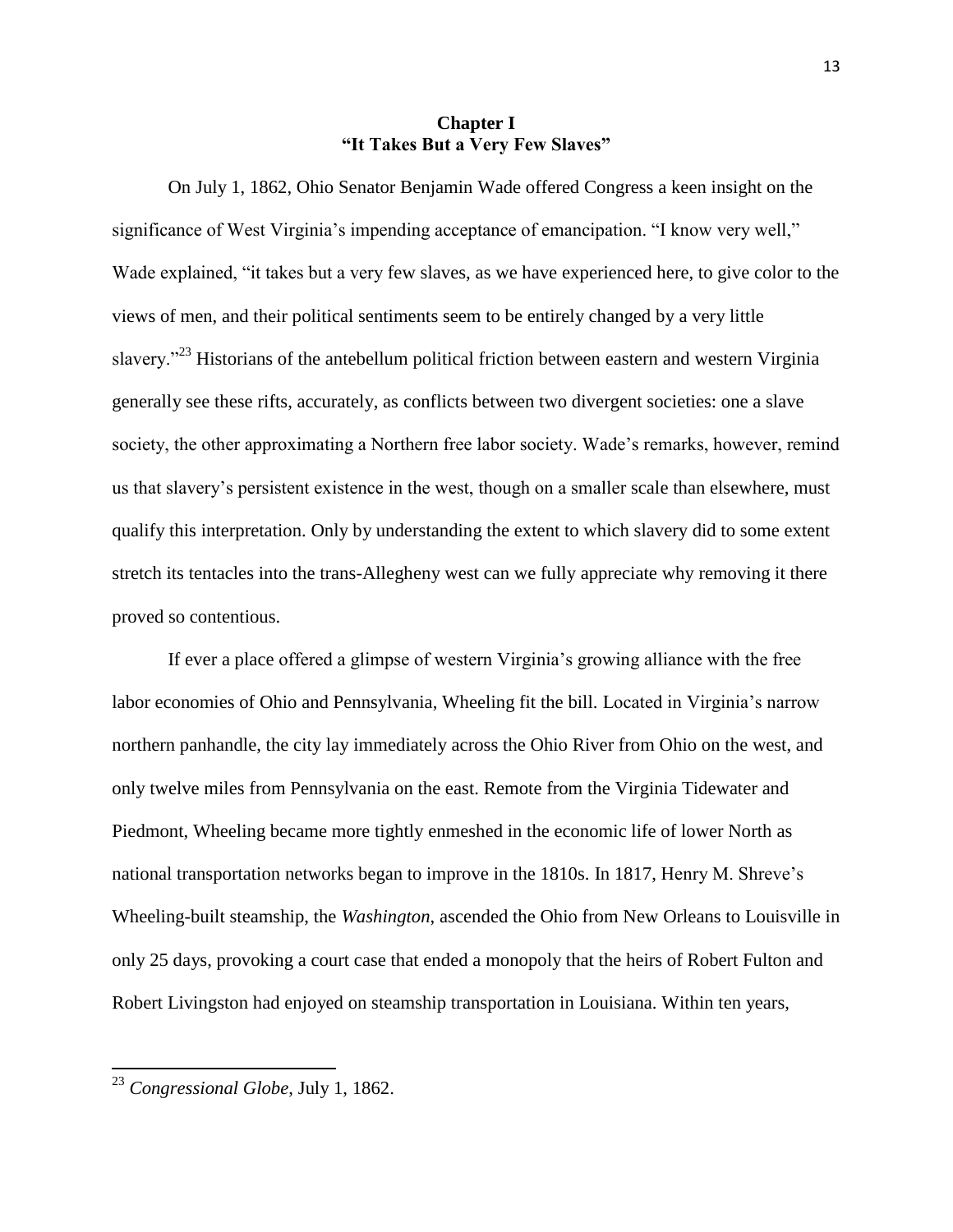steamboat traffic on the Ohio and its tributaries, the Kanawha and the Monongahela, which together drained nearly all of trans-Allegheny Virginia, had begun to contribute significantly to the growth of Wheeling, Charleston, and Morgantown.<sup>24</sup>

Wheeling's drift into a northern orbit continued in 1818, the year after Shreve's voyage, when the National Road arrived in Wheeling from Cumberland, Maryland. The road, which stretched into central Illinois by the late 1830s, made Wheeling a common stopping point for westward migrants resettling in the new free states of the Old Northwest. The road became such an important part of the national transportation network that the directors of the Wheeling and Belmont Bridge Company invested in one of the major engineering accomplishments of pre-Civil War America in 1847, a stone suspension bridge that briefly held the title for longest suspension bridge in the world.<sup>25</sup> The Baltimore and Ohio Railroad, which arrived at its Ohio River terminus in Wheeling on New Year's Day, 1853, did not yet stretch into any free state, but nonetheless drove a sharper wedge between Wheeling and Richmond. In the midst of an intense urban rivalry between Wheeling and Pittsburgh, the Virginia General Assembly offered only lukewarm support for the railroad, and only offered formal legal permission after Philadelphia business interests defeated plans for extending the Baltimore line to Pittsburgh.<sup>26</sup> Not only did

 $^{25}$  Emory L. Kemp, "Wheeling Suspension Bridge," National Register of Historic Places Nomination Form, 1975.

 $\overline{a}$ 

<sup>26</sup> L. Diane Barnes, "Urban Rivalry in the Upper Ohio Valley: Wheeling and Pittsburgh in the Nineteenth Century," *The Pennsylvania Magazine of History and Biography*, Vol. 123, No. 3 (Jul., 1999), 201-226.

<sup>24</sup> Charles H. Ambler, *West Virginia: The Mountain State* (New York: Prentice Hall, 1940), 214- 216.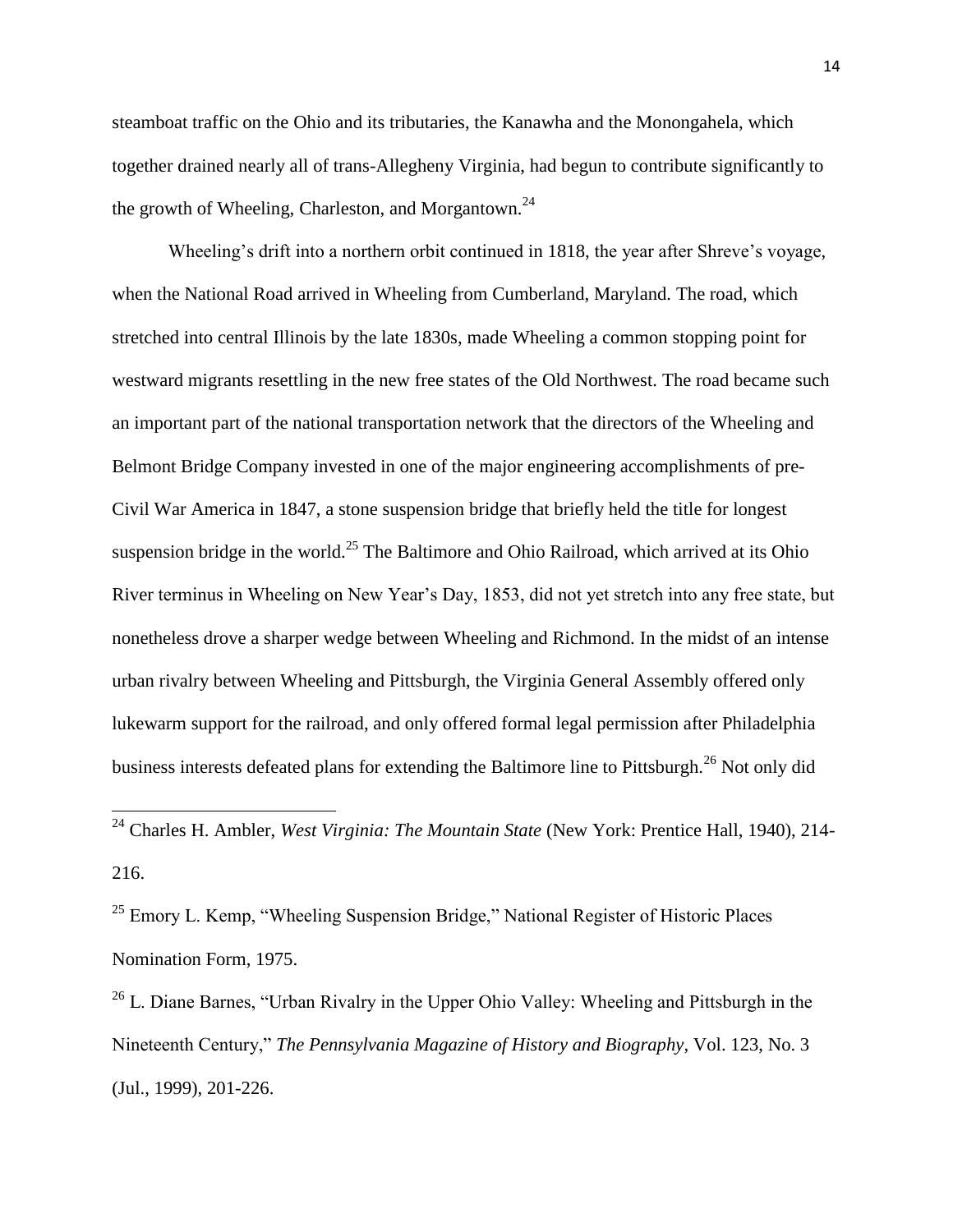the contest over the B&O highlight what many western Virginians already saw as apathy on the part of Richmond toward their interests, but the new line also made Baltimore, not Richmond, Wheeling's primary commercial partner. By 1860, the lists of commodity prices and news from Baltimore, Cumberland, Pittsburgh, Columbus, and Cincinnati that filled the pages of Wheeling's newspapers testified to the city's firm ties to these cities, and its relative isolation from eastern Virginia.

As new lines of transportation bound the city to ever larger markets, Wheeling became an important manufacturing center. The city's iron industry quickly grew quickly, beginning with the Top Mill, which Pittsburgh manufacturers Peter Schoenberger and David Agnew founded in 1832, to include several large factories producing iron products, especially nails and spikes. By the mid-1850s, the output of the largest nail mills, the Missouri Iron Works, the Virginia Mills, the Belmont Mills, and the LaBelle Mills, all established between 1847 and 1853, made Wheeling the nation's leading nail manufacturing city. Although the Panic of 1857 put several mills out of business, by time the time of the Civil War "the Nail City" boasted seven of Virginia's twelve rolling mills.<sup>27</sup> The wealth generated in part through the iron industry, but also by significant and growing glass and tobacco businesses, and a desire among its leaders for municipal "improvement" provoked a spurt of institutional growth in the city. The period between 1848 and 1850 alone saw the establishment of a free public school system, a municipal gas works, the Wheeling Female Seminary, the Wheeling Athenaeum, Wheeling Hospital, the

 $27$  Margaret B. Downs, "Industrial Structure and pattern of the Wheeling District: Its Evolution and Development, 1840-1950. PhD. Thesis, University of Maryland (1957), 107-110. Four of the remaining five rolling mills operated in Richmond.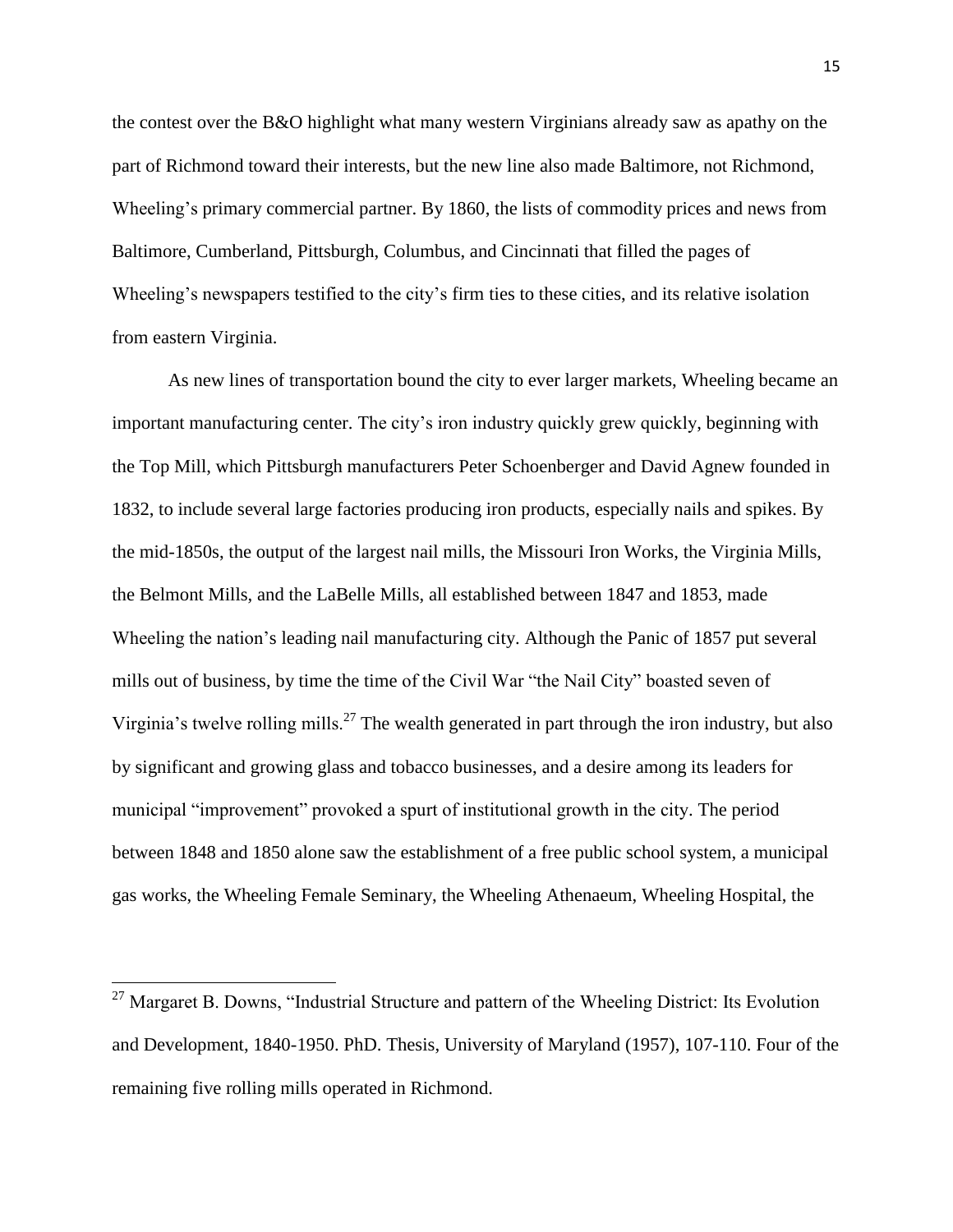McLure Hotel, and the Mount de Chantal Academy, as well as widespread cobblestone street paving. 28

Though in no way a racially enlightened city, Wheeling did show unusually strong antislavery tendencies for a city in a slave state. In the presidential election of 1860, which involved almost complete suppression of the Republican vote in the South, Wheeling and its environs provided a surprisingly strong turnout for Abraham Lincoln. In Ohio County, home to Wheeling itself, the Republican ticket received 771 votes, a third place finish that nonetheless put Lincoln more than 60 votes above Stephen Douglas, a candidate much more in tune with the slaveholding South. Two other panhandle counties showed even more striking results. Immediately north of Wheeling, Lincoln tied Constitutional Union Party candidate John Bell for second place, and farther north, Republicans came within 8 votes of making Lincoln the winner in Hancock County.<sup>29</sup>

As much as Wheeling may have had in common with other expanding cities in Western Pennsylvania and Ohio, one facet of Wheeling society set it apart: slavery. Enslaved blacks had been a part of Wheeling since the town's founder Ebenezer Zane founded a permanent settlement there in 1769 and used his slaves to help repel later attacks from Indians and British troops.<sup>30</sup>

<sup>28</sup> Charles A. Wingerter, *History of Greater Wheeling and Vicinity* (New York: The Lewis Publishing Company, 1912), 166.

 $\overline{a}$ 

<sup>29</sup> West Virginia Archives and History, "The 1860 Presidential Vote in Virginia," *A State of Convenience: The Creation of West Virginia.* (online exhibit)

http://www.wvculture.org/history/statehood/1860presidentialvote.html (7 March 2011).

<sup>30</sup> J. Reuben Sheeler, "The Negro on the Virginia Frontier," *The Journal of Negro History* Vol. 43, No. 4 (Oct., 1958), 287-288.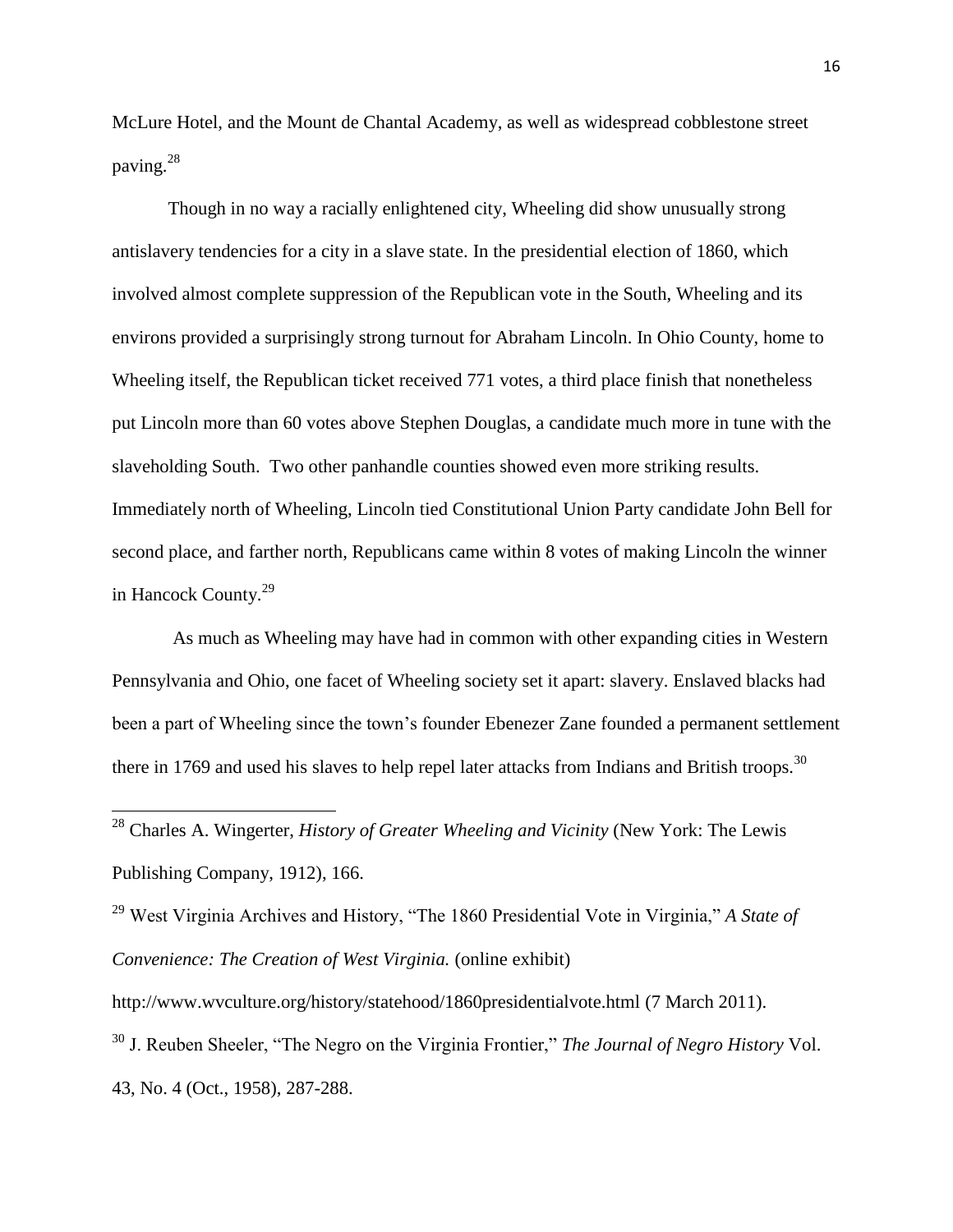Although the 1860 census recorded only 100 enslaved inhabitants in Ohio County, slavery influenced Wheeling's social and economic life. Describing the antebellum life of his native city around 1878, Joseph Wilde wrote,

The society of the period was quite refined, and marked of a character of the old Virginia style. Although in the extreme northern part of the State of Virginia, and very far north of many of the cities of the free States, general sentiment was as essentially Southern as in many other localities of a similar size hundreds of miles south of Wheeling. The term Yankee was not by any means considered a very high recommendation of any person coming to Wheeling to better his fortunes...<sup>31</sup>

The list of socially prominent Wheeling families that Wilde lists beginning around 1837 indeed shows substantial overlap between the "great proprietary families" and the slaveowners listed on the 1850 census slave schedule for Ohio County. Six of these ten families – the Chaplines, the Caldwells, the Jacobs, the Mitchells, the Paulls, and the Paxtons – owned slaves.<sup>32</sup> Although slaveholders represented a smaller percentage of Wheeling's elite than they did in more representative cities of the slave South, the ratio remains striking in a city located north of Philadelphia, Indianapolis, and Springfield, Illinois.

As Wilma Dunaway has pointed out, statistics showing low rates of slave ownership in western Virginia understate the importance of the institution there. Her observation rings

 $\overline{\phantom{a}}$ 

 $32$  Ibid, 17; United States. Census Office. 7th census, 1850. United States Census (Slave) Schedule), 1850.

<sup>31</sup> Joseph L. Wilde, *History of Wheeling During the Past Forty Years* (N.p., 1878), 16.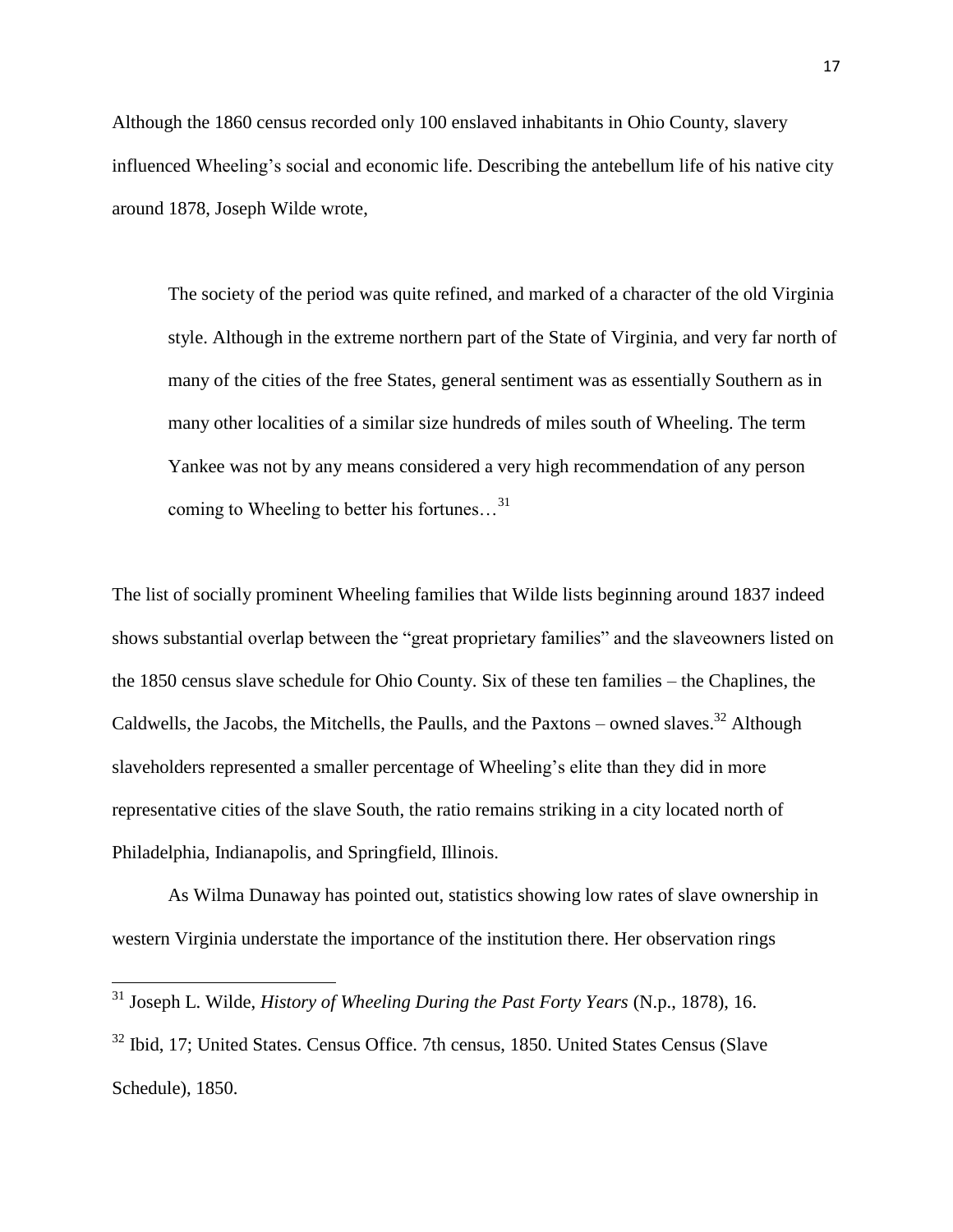especially true of Wheeling, which derived economic benefits from the institution far in excess of what the 1860 census count of slaves might suggest from the interstate slave trade. As Maryland and Virginia became net exporters of slaves, Wheeling's location at the junction of the Baltimore and Ohio Railroad and the Ohio River made it an important transshipment point for slaveowners selling their property to the lower Mississippi River basin. In the years prior to the Civil War, slave auctions occurred on a weekly basis in Wheeling.<sup>33</sup> Far from an invisible corner of Wheeling society, the Wheeling slave market made quite an impression on a young Quaker saddlemaker's apprentice named Benjamin Lundy. In *The Genius of Universal Emancipation*, an abolitionist newspaper he later founded, Lundy remembered "droves of a dozen or twenty ragged men, chained together and driven through the streets, bare-headed and bare-footed, in mud and snow, by the remorseless 'SOUL SELLERS,' with horsewhips and bludgeons in their hands! $1^{34}$ 

In the winter of 1860-1861, an incident involving a fugitive slave thrust the institution into the center of attention in Wheeling. In what would become the last case of an escaped slave returned to the South under the provisions of the Fugitive Slave Act, William Goshorn of Wheeling travelled to Cleveland in January, 1861, to secure the return of his escaped slave, Lucy Bagby. Wheeling authorities had arrested a free black man, Philip Herbert, on November 26, 1860, whom neighbors suspected of helping Lucy to freedom when he traveled to Pittsburgh

<sup>33</sup> Wilma A. Dunaway, *The African American Family in Slavery and Emancipation* (Chapel Hill: University of North Carolina Press, 2003), 21, 37.

<sup>34</sup> Quoted in Merton L. Dillon, *Benjamin Lundy and the Struggle for Negro Freedom* (Urbana, IL: University of Illinois Press, 1966), 6.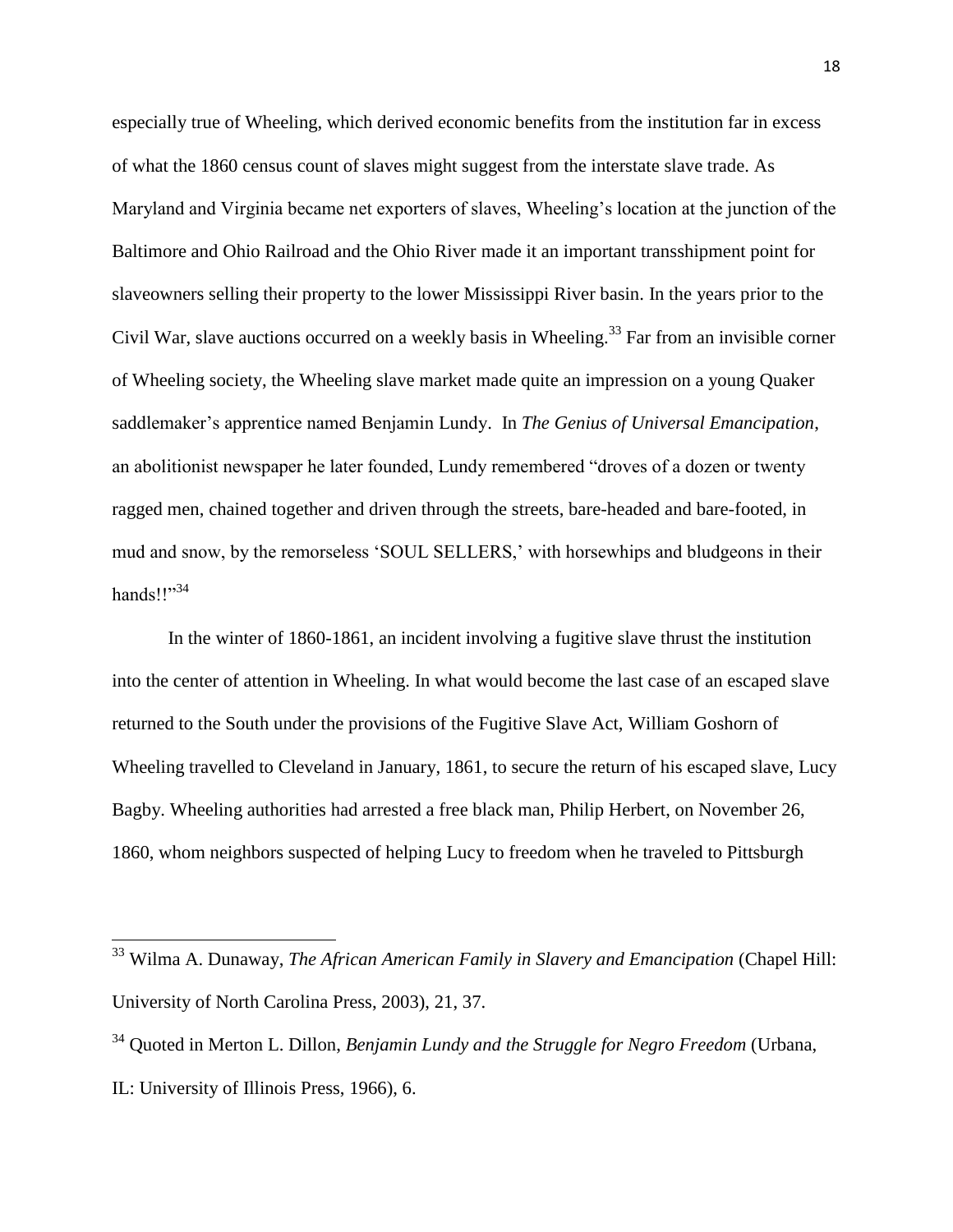earlier that year.<sup>35</sup> Although the 31 members of the city's black community whom the Sheriff's Office questioned proved tight-lipped, Goshorn caught up with Lucy in Cleveland and had her arrested on January 19<sup>36</sup> Abolitionists in Cleveland, a city that had not experienced a slave recapture in nineteen years, made the event a national cause célèbre, and the story eventually became front-page news on William Lloyd Garrison's The Liberator under the title, "A HUMAN SACRIFICE!"<sup>37</sup> Local blacks and their white abolitionist allies seem to have attempted to rescue Lucy from jail, but Goshorn left Cleveland a week later with Lucy in tow.<sup>38</sup>

As Lucy Bagby's plight became an abolitionist lightning rod, the Nail City produced only muted responses. The *Wheeling Daily Intelligencer*, the leading antislavery organ in Wheeling, had not shied away from controversy in 1860, and had aroused ire throughout the region and the state for formally endorsing Abraham Lincoln for President. In April 1861, the paper's main conservative rival, the *Wheeling Daily Union*, spoke for many *Intelligencer* detractors when it charged that "the Intelligencer was purchased in the first instance by a club or association of abolition politicians, and by such sustained in order to gain a foothold for this detestable party in Virginia," and that its ostensibly mild antislavery views had "gangrened into detestation of the

<sup>35</sup> *Wheeling Daily Intelligencer*, November 28, 1860.

<sup>36</sup> *Wheeling Daily Intelligencer*, December 10, 1860; *Wheeling Daily Intelligencer*, January 22, 1861.

<sup>&</sup>lt;sup>37</sup> John E. Vacha, "The Case of Sarah Lucy Bagby: A Late Gesture," *Ohio History* 76 (Autumn 1967) No. 4, 222-231.

<sup>38</sup> *Wheeling Daily Intelligencer*, January 26, 1861.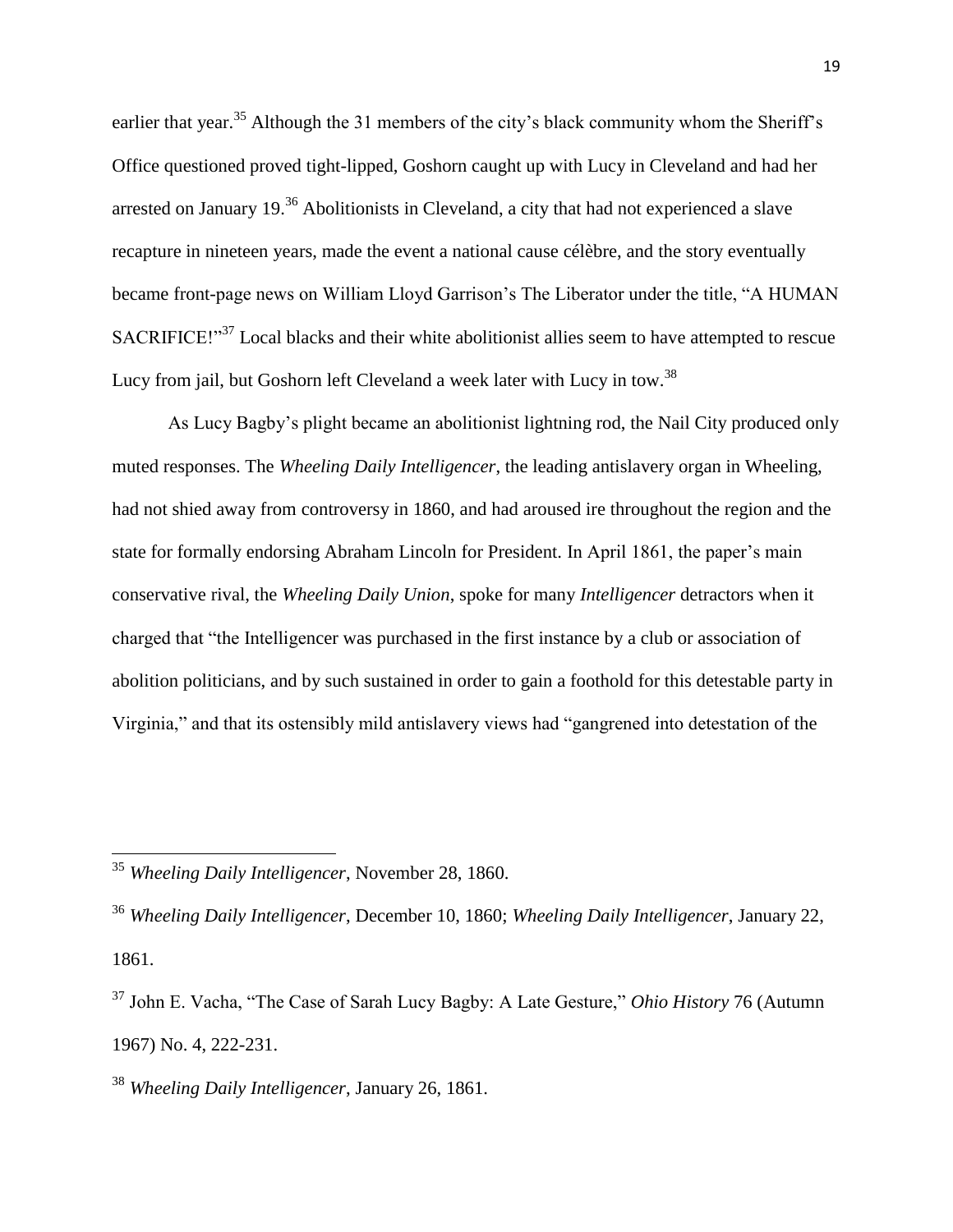South and into sympathy with John Brown raids and servile commotions and rebellions.<sup>39</sup> The *Intelligencer*'s editor, Archibald Campbell, however, adopted a restrained, even conservative line on the Bagby controversy. His newspaper's reports on the matter never voiced any criticism of the Fugitive Slave Act itself, but expressed a degree of relief that law and order had won the day. To that end, Campbell reprinted remarks made by Goshorn's lawyer in a Cleveland courthouse:

…the course of his friend Judge Spalding was patriotic. The right of slavery, or the Constitutionality of the fugitive slaw law, is not involved here. The latter question has been decided. The duty of the Court is to give effect to the law. In justice to the claimants, I must say they are actuated by no mercenary motives. Neither do they come to wake the prejudices of the North. Virginia now stands in a commanding position, and wishes to show the Southern people that the Northern people will execute the laws, and be faithful to the Union. The citizens of Cleveland have come up to their duty manfully; no man has laid a straw in the way of the enforcement of the law, and for my friend I thank them. $40$ 

Comforting its readers while also misleading them, the *Intelligencer* also proclaimed that "the excitement [in Cleveland] was almost entirely confined to the colored population, for though there was a large number of white people on the ground, the universal sentiment was that the

 $39$  Quoted in Anna Traubert, "Abolition of Negro Slavery in West Virginia," M.A. Thesis, Columbia University (1932), 24.

<sup>40</sup> *Wheeling Daily Intelligencer*, January 26, 1861.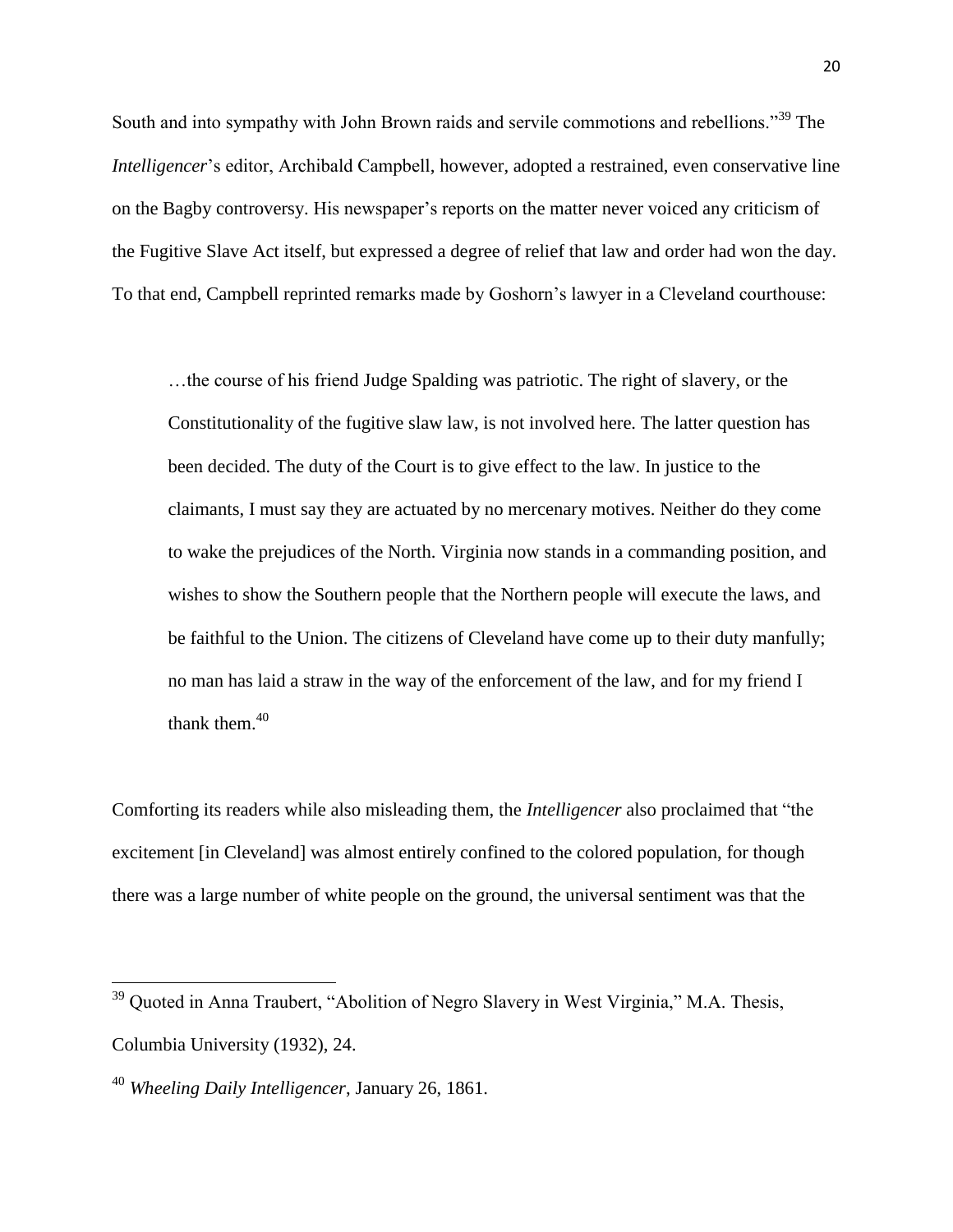affair must be left to the law."<sup>41</sup> While Clevelanders in reality had shown bitter divisions over the case, with significant and vocal white support for Lucy Bagby, even the most antislavery readers in Wheeling seem to have desired news of calm adherence to the legal status quo on slavery.<sup>42</sup>

No one in Wheeling doubted that the *Intelligencer* and its political allies genuinely objected to slavery in principle. On the eve of war however, Campbell, and many other antislavery Western Virginians, framed their beliefs in a way that not only rejected the aggressive proslavery of their fellow southerners, but also decried nearly any proactive, direct action against slavery itself. For Western Virginians of this stripe, who nearly always labeled themselves as "conservatives," John Brown and Edmund Ruffin were two sides of the same coin; both pursued their goals with a knee-jerk fanaticism that blinded them to the danger they created for the Constitution and the Union. The *Intelligencer* itself provided an excellent summary of this ideological orientation in 1857:

So far as regards the abstract question of slavery – that is, slavery per se, morally viewed, we are safe in saying that there is a decided preponderance against it; and in this particular, the Pan-handle is Northern in sentiment. Yet this preponderant sentiment by no means runs to abolitionism. On the contrary, it is directly opposed to all such fanaticism. The balance of opinion is also against slavery upon various other grounds, upon which it is most frequently objected to; as, for example, because it is antagonistic to the interests of the poorer free-laboring classes, because it is the fruitful parent of vice and slothfulness, and is an incubus upon the energy and enterprise of the fairest portion of

<sup>41</sup> *Wheeling Daily Intelligencer*, January 23, 1861.

 $42$  Vacha, 224, 226, 228.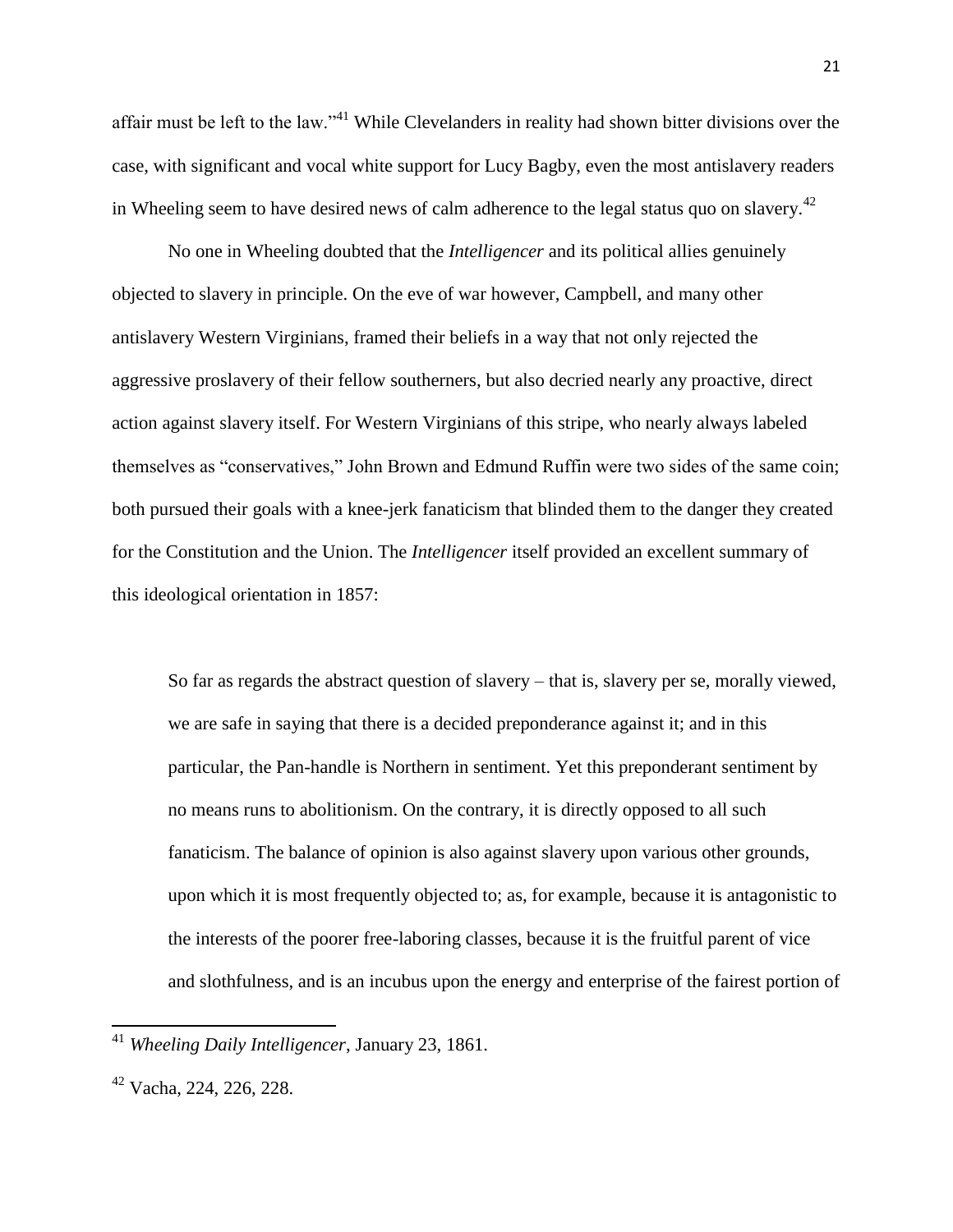our wide country. There is still, notwithstanding the over-balance of anti-slave sentiment, a pervading sentiment of purest conservatism regarding the "peculiar institution." We would make no unjust attacks upon our brethren of the Old Dominion, or of our brethren of the entire South, but, for the sake of ourselves, of our children, and of humanity, we would ask that the aggressive march of slavery be now stayed.<sup>43</sup>

This conservative brand of antislavery could cut two ways. When a regime of slaveholders which they felt had marginalized them and deliberately instigated a national crisis over slavery pressured them to cut ties with their neighbors and their government despite Lincoln's adherence to his promises of non-intervention on slavery, most West Virginians balked. The same impulse to resist the provocation of radicals that underpinned Unionism in the region, however, could also motivate resistance to tampering with slavery, as Willey and others would discover.

The *Intelligencer*'s measured views represented the opinions of only a portion of Wheeling voters, however, and a sizable minority subscribed to stridently proslavery and even secessionist views. A report from the *Wheeling Argus*, one of the *Daily Union*'s conservative predecessors, during the presidential campaign of 1856 suggests the resistance that antislavery politics could face in a slave state. Referring to Wheeling Republicans in unabashedly partisan terms as "Shriekers for Freedom," the *Argus* recounted the results of one of their public meetings in August, 1856:

<sup>&</sup>lt;sup>43</sup> Quoted in George Ellis Moore, "Slavery as a Factor in the Formation of West Virginia," *West Virginia History* Vol. 18 No. 1 (October, 1956), 66-67.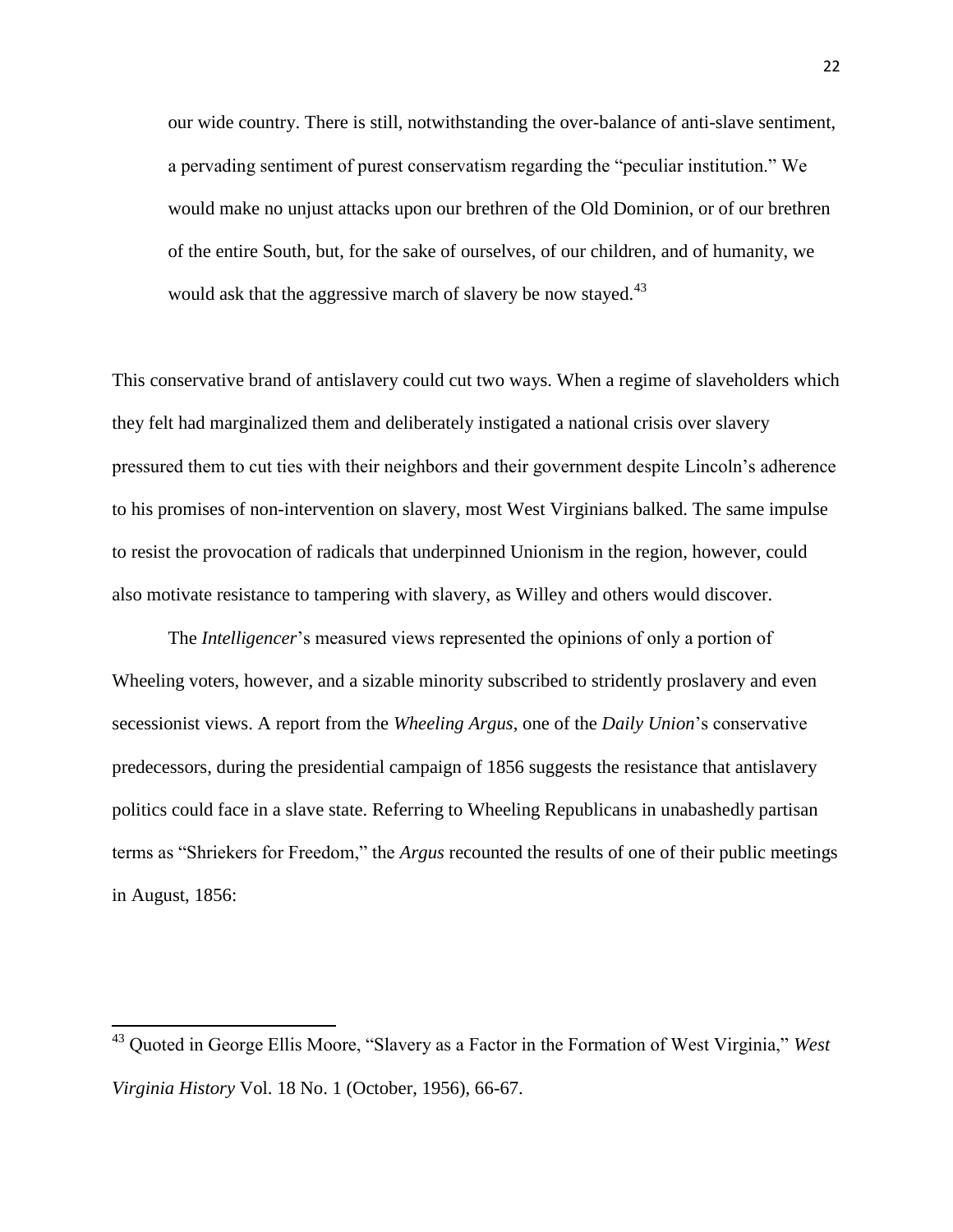About  $8\frac{1}{2}$  o'clock the "shriekers" were prepared to hear a speech, and called upon a vagrant doctor by the name of SMITH. He is a man of notoriously bad character, a fact well known here and elsewhere, and a fact which increased the excitement which before prevailed in the hall. As he proceeded, the excitement ran higher and higher until the obtuse perceptibilities of the factionists led them to the conclusion that they would undoubtedly be pretty roughly handled in a short time. Consequently, many of them thought prudence the better part of valor and made their exit. After the harangue was concluded, not half of the original number of "shriekers" was to be seen, and the hall was pretty well filled with other persons. At the adjournment the citizens retired in an orderly manner to the street, and awaited the appearance of SMITH. When he came out he was greeted by the jeers and groans of the citizens, receiving occasionally a practical demonstration of the affection they had for him in the way of sundry kicks and knocks.

The tense situation ended in a violent altercation in which one member of the crowd received a serious stabbing, and Mr. Smith only escaped the mob when police arrested him. "If [the crowd] could have then got Smith in their power," the *Argus* supposed, "he would have had the full benefit of Judge Lynch's law." Satisfied with the fruits of popular pressure, the paper's editors predicted that, "after what occurred last night, we think it will be a long time before the shriekers will find another man with hardihood enough to make another public speech in this community, and that their aspirations for rendering themselves ridiculous are fully satisfied."<sup>44</sup> Even the

<sup>&</sup>lt;sup>44</sup> "Black Republicans Put Down," *Wheeling Argus*, August 16, 1856, quoted in *New York Times*, August 21, 1856.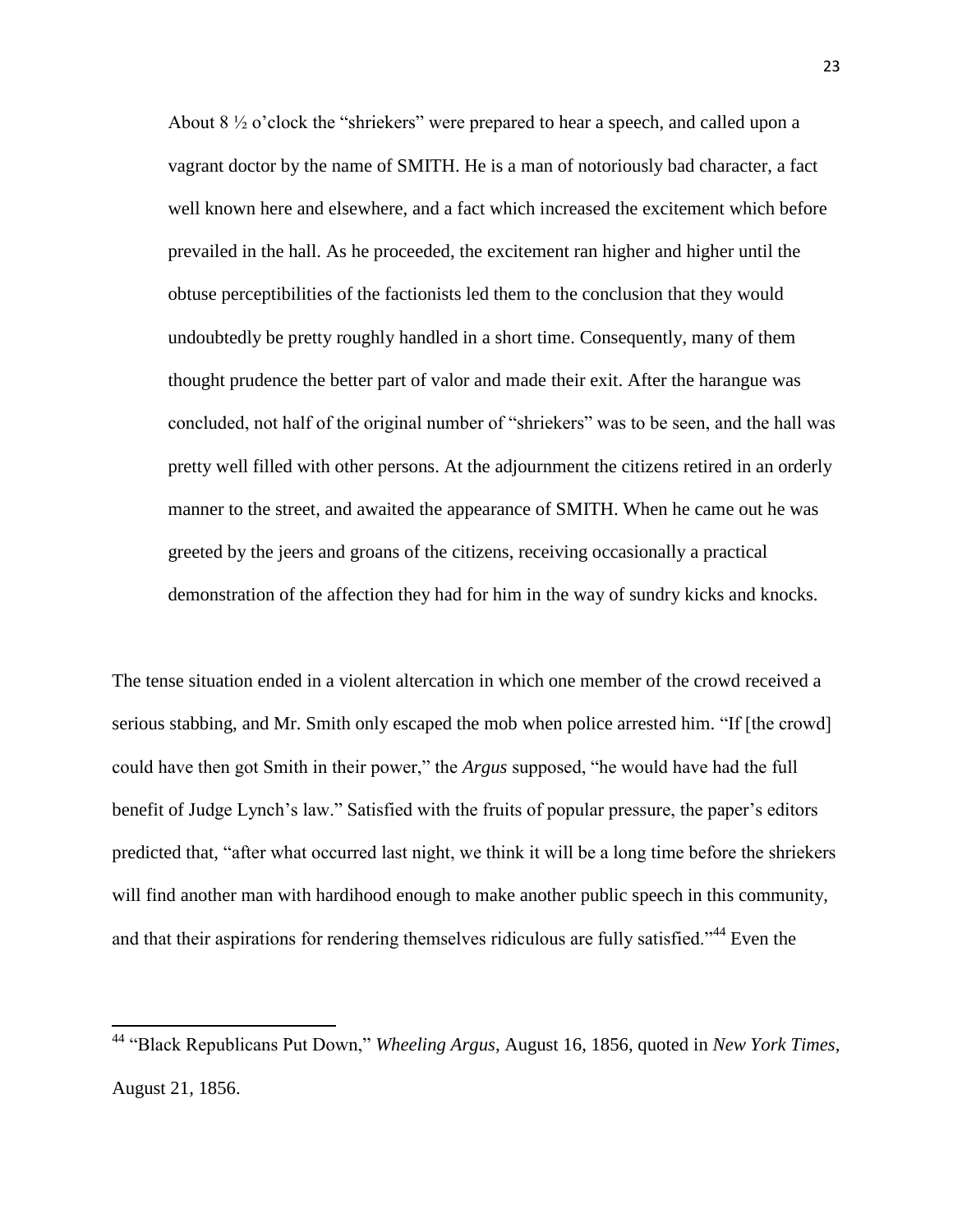*Intelligencer*, not yet Republican-affiliated, hoped after the incident "that we will hear no more of Fremont in Virginia."<sup>45</sup>

Events like these led another conservative organ in Wheeling, the *Wheeling Daily Times*, an opponent of the *Intelligencer*, to partially echo the *Intelligencer*'s assessment of public opinion as conservative but antislavery, this time with emphasis on "conservative" rather than "antislavery":

We know there are many men in our midst who think Slavery an evil, more on account of the white man than the negro, and favor a system of wise, peaceable, and gradual emancipation. Such men are to be found in abundance in the South. But this Association [the Republican Party] proposes nothing of the kind, and we are constrained to believe that this latter class of men did not and will not cooperate with any Association, gotten up at a time of dangerous excitement, with all the odor of well-known Abolition intermeddlers clinging to its garments… Whatever Virginia may do in the future, she is not now prepared for Fremont Associations, with all the old abolition elements and champions, and all the old heresies and exploded fanaticisms, rag, tag, and bob-tail, mustered until his banners. The gradual emancipationists, and the opponents of the Kansas-Nebraska bill – even the opponents of more Slave territory – don't wish anything to do with Fremont congregations, and there is an overwhelming sentiment in the State which will put them down, wherever they are attempted. $46$ 

<sup>45</sup> *Wheeling Daily Intelligencer*, August 18, 1856.

<sup>46</sup> *Wheeling Daily Times*, August 18, 1856, quoted in *New York Times*, August 21, 1856.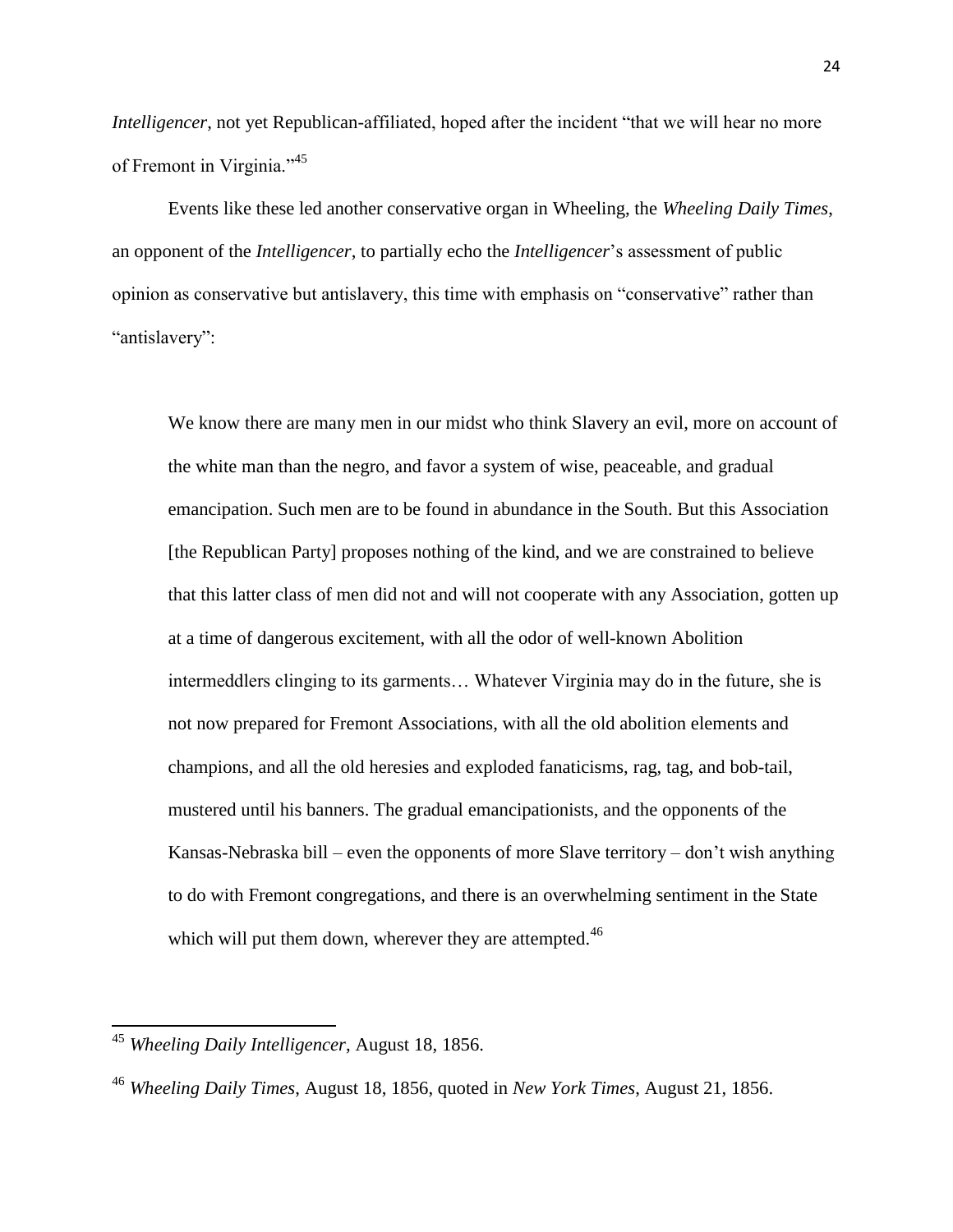Whichever paper best summarized popular preferences in Wheeling, the city hardly seemed poised to accept immediate emancipation before the war.

If Wheeling and the Northern Panhandle, arguably the most staunchly Unionist and most antislavery-leaning region in the state, had a complicated relationship with slavery, whites in the rest of future West Virginia embraced an even greater range of relationships with and opinions about the institution. For the most part, Western Virginia fit the mold of what Ira Berlin has called a "society with slaves," a society with slaves present but not central to the social order, rather than a "slave society," one reliant on slave labor in which the master-slave relationship provided a model for all social interaction, although some exceptions existed.<sup>47</sup>

Although every West Virginia county except one contained slaves, slave populations and the economic importance of slavery varied a great deal along regional lines. On one hand, many of the sparsely populated, rugged counties of the Allegheny Plateau embodied the image of the yeoman-dominated, nearly slave-free highlands that historians have tended, not entirely incorrectly, to ascribe to the West as a whole. The hilly areas along the Ohio River north of the Kanawha River averaged well below 100 slaves per county in 1860. The most overwhelmingly white counties in this region, Calhoun, Pleasants, Tyler, and Wetzel, had fewer than twenty slaves each.<sup>48</sup> Throughout the northwestern portion of the state, livestock raising and small farms dominated the economic life of most communities. Although some masters owned a slave or two

<sup>47</sup> This distinction appears in Ira Berlin, *Many Thousands Gone: The First Two Centuries of Slavery in North America* (Cambridge, MA: Harvard University Press, 1998), 8.

 $48$  United States Census Bureau, "Population of the United States in 1860," (Washington:

Government Printing Office, 1864), 516-518.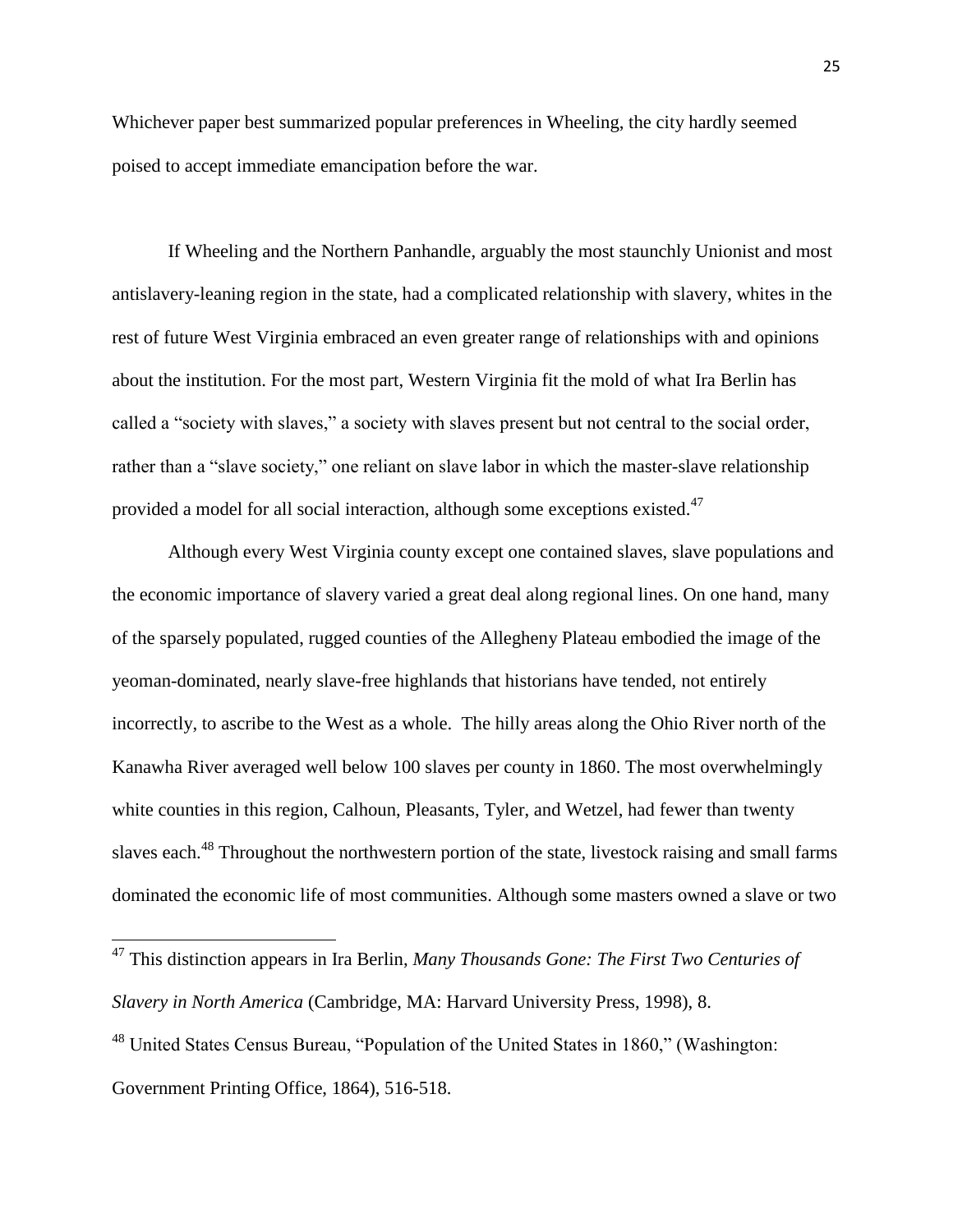to work alongside them, slavery had a relatively tangential importance to the agricultural life of the region.

Farther east, the wider valleys and larger farms of the ridge-and-valley Appalachians made slaves a more common part of the agricultural workforce. Among future West Virginia counties, none had a higher proportion of slaves in its population than Jefferson County, site of John Brown's raid, whose 3,960 slaves constitued 28.2% of the population in 1860, the secondhighest proportion of slaves of any county in the Shenandoah Valley. Neighboring Berkeley County's 1,650 slaves accounted for 13.5% of that county's population, and slaves represented on average about 10% of the population of other counties along what would become the Virginia-West Virginia border, such as Hampshire, Hardy, Pocahontas, Greenbrier, and Monroe.<sup>49</sup>

Slavery also had economic significance in the valley of the Kanawha River. Natural salt deposits in the Kanawha Valley around the newly established village of Charleston attracted investment as early as 1797, when Elisha Brooks founded the first salt works at Great Buffalo Lick, but the industry became nationally important after 1810, thanks to Joseph Ruffner and his sons' establishment of the first commercially successful furnace at the site, near what later became the town of Malden.<sup>50</sup> Since salt making required dangerous and demanding work and a stable workforce, salt works owners found slave labor the cheapest and most reliable labor

 $49$  Ibid, 516-518.

<sup>&</sup>lt;sup>50</sup> John E. Stealey, III, "Slavery in the Kanawha Salt Industry," in *Appalachians and Race: The Mountain South from Slavery to Segregation* (Lexington, KY: University of Kentucky Press, 2005), 50-51;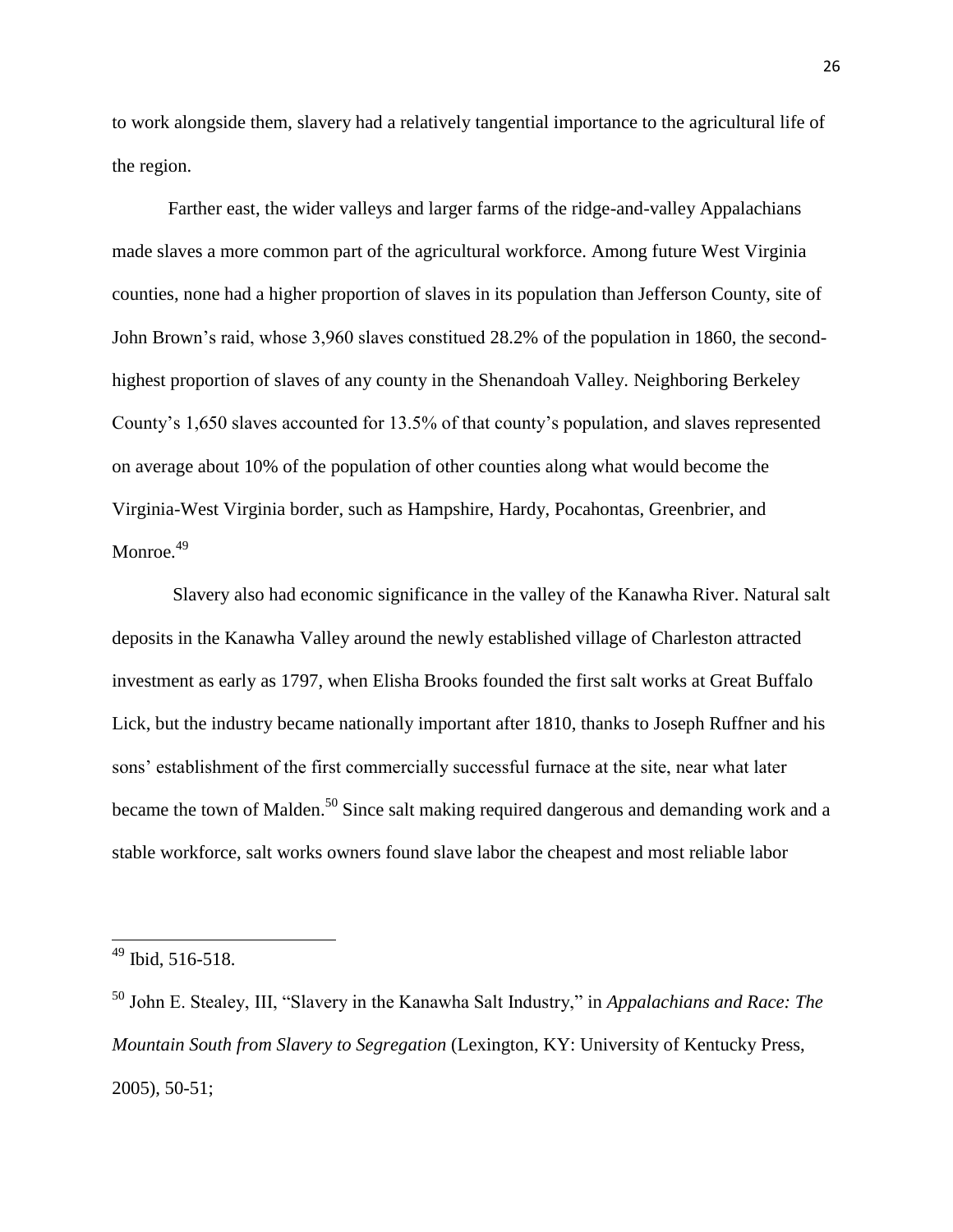source available, especially given the paucity of free white labor in western Virginia.<sup>51</sup> Costeffective though it was for salt makers, slave labor could also earn above-average returns for masters willing to assume the higher risks of the injury or escape of their slaves. In 1838, the year the Virginia General Assembly chartered the Kanawha Slave Insurance Company to encourage hiring in the region, slaves that masters could lease in eastern Virginia for an annual rate of \$90 could earn their owners \$150 in Kanawha County.<sup>52</sup>

As in Wheeling, the interstate slave trade represented a significant part of the economic life of western Virginia. Slave traders operated in the region in part to buy up slaves no longer needed by masters – by one estimate, western Virginia's slave population was more than 18% lower than what it would have been based on slave fertility rates for the period thanks to exportation – but also to transport slaves from Virginia and Maryland to the cotton states via the Ohio River.<sup>53</sup> From time to time, slave coffles passing through the mountains reminded onlookers of this profitable commerce. In 1830, the *Kanawha Register* of Charleston reported that "the roads passing through Charleston have been crowded with travel of every sort... [T]he demon in human form, the dealer in human form, the dealer in bones and sinew, driving hundreds... clanking the chains of their servitude, through the free air of our valley, and destined to send back to us from the banks of the Mississippi the sugar and the cotton of that soil

 $51$  Ibid, 68-69.

<sup>52</sup> Ibid, 65; *Richmond Enquirer*, April 5, 1836.

<sup>53</sup> Wilma A. Dunaway. "Slavery and Emancipation in the Mountain South: Sources, Evidence and Methods," Virginia Tech, Online Archives, Table 5.5.

http://scholar.lib.vt.edu/faculty\_archives/mountain\_slavery/ (21 March 2011).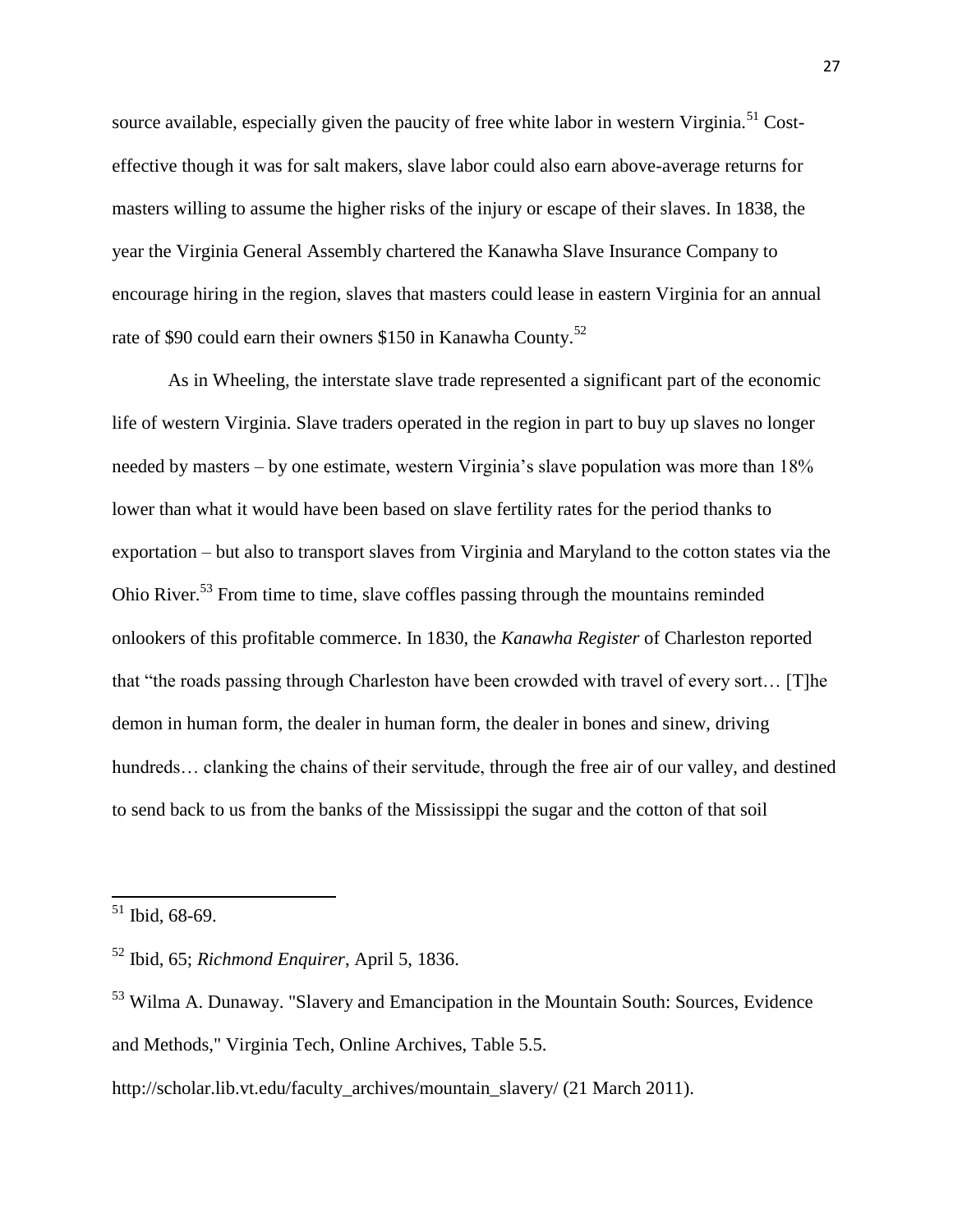moistened with sweat and blood."<sup>54</sup> According to Wilma Dunaway's estimates, western Virginians made \$1 off the slave trade for every \$2 worth of agricultural output, or \$1 in trading slaves for every \$6 made from manufacturing and extractive industry.<sup>55</sup> By her estimates, the total value of local and interstate slave sales in future West Virginia in 1860 amounted to roughly \$1,570,000.<sup>56</sup> Even as slavery declined as an institution numerically, it could still command hefty profits.

If voting patterns in the presidential election of 1860 are any indicator of voter opinion on slavery in western Virginia, the region looks anything but antislavery. While Wheeling and the northern panhandle did lend significant support to the Lincoln-Hamlin ticket, essentially no other part of the future state did. Of the fifty counties that would join West Virginia by 1865, only seven recorded any votes at all for Lincoln, and 85% of Republican votes came from the northern panhandle. In this respect, western Virginia resembled the rest of the South politically; whether by community pressure, the absence of Republicans on the ballot, or genuine resentment of the Republican Party, voting for the party of Lincoln almost never occurred. In a more surprising development, John Bell, the nominee for the conservative, unionist Constitutional Union Party, which sought to downplay sectional conflict to unite the country, won Virginia as a whole but lost future West Virginia to the most stridently proslavery candidate, Democrat John C. Breckinridge. <sup>57</sup> While this result probably reflected antebellum partisan loyalties more than it represented a referendum on public support for slavery, it seems highly unlikely that the

<sup>54</sup> *Kanawha Register*, February 5, 1830, quoted in Dunaway, *African-American Family*, 34-35.

<sup>55</sup> Dunaway, *African-American Family*, 49.

<sup>&</sup>lt;sup>56</sup> Dunaway, "Sources, Evidence, and Methods," Table 5.16.

 $57$  West Virginia Archives and History, "The 1860 Presidential Vote in Virginia."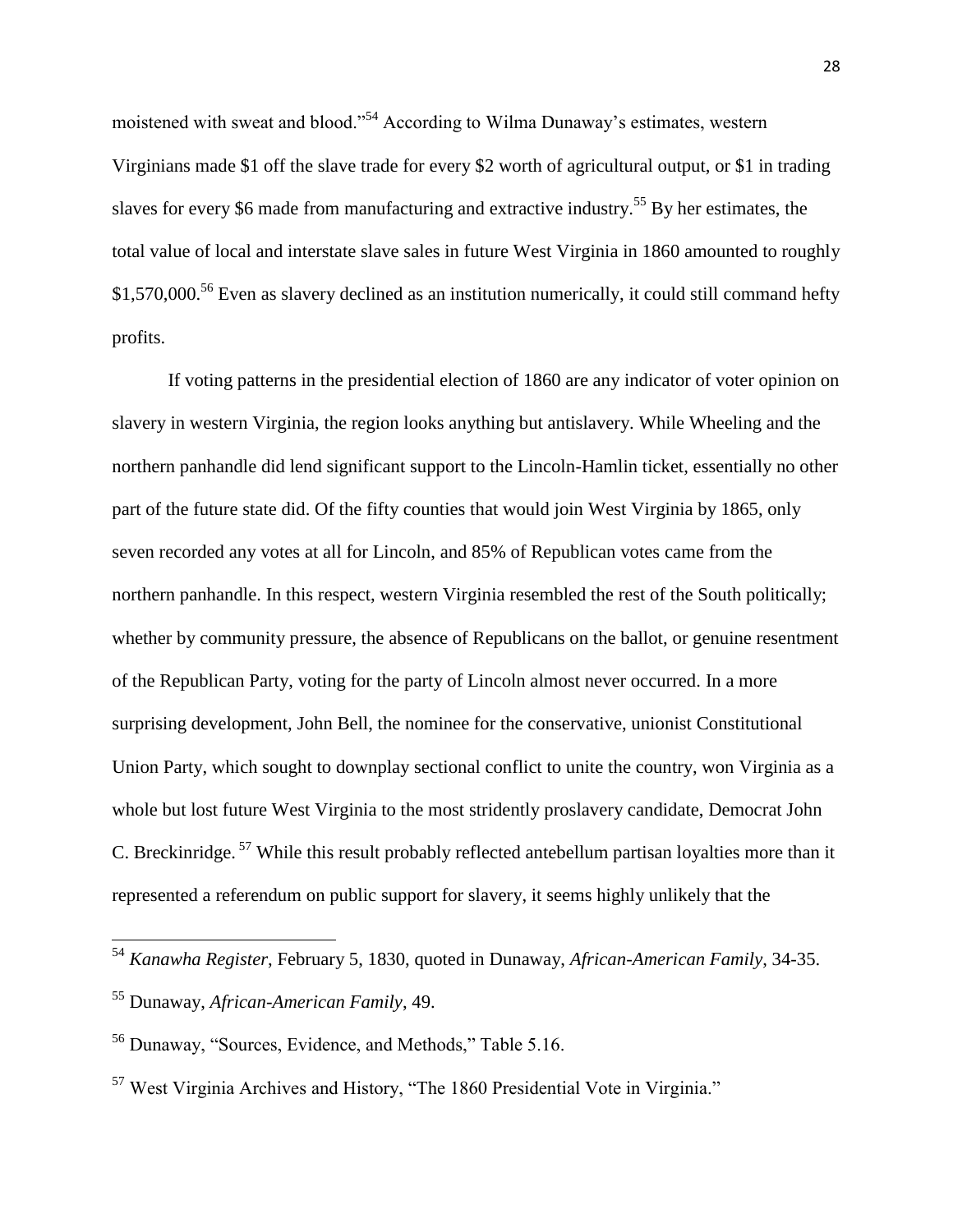candidate of proslavery extremist Fire-Eaters would win among an electorate especially eager to remove slavery from their midst.

Some evidence suggests that animosity toward antislavery proselytizing sometimes motivated official censorship of antislavery correspondence in western Virginia. Local postmasters, possibly anxiously remembering the American Anti-Slavery Society's 1835 campaign to flood the South with abolitionist literature through the postal service, seem to have sometimes taken it upon themselves to censor the mail.<sup>58</sup> Even in Gilmer County, a sparsely populated, mountainous area with only 42 slaves in 1850, the postmaster, a Mr. Herndon, refused in 1853 to deliver a minor Ohio newspaper, the *Religious Telescope*, because of its antislavery views.<sup>59</sup> W.G. Boreman of Tyler County hinted at the scale of the problem in an April 1861 letter to Francis Pierpont. Boreman abruptly ended his letter in midst of a discussion of slavery, saying ―I would write further to you but I don't know your postmaster or the agents on the rout [sic]. Our post-master is safe he will disturb nobodys affirs [sic]. $^{60}$  A more formal example of censorship occurred in Harrison County, where a judge ordered against the reading of Horace Greeley's abolitionist *New York Tribune* in 1855, and a grand jury in the county indicted Greeley in abstentia on felony charges of inciting slave insurrection.<sup>61</sup>

<sup>&</sup>lt;sup>58</sup> Bertram Wyatt-Brown, "The Abolitionists' Postal Campaign of 1835," The Journal of Negro *History* Vol. 50, No. 4 (Oct., 1965), 227-238.

<sup>&</sup>lt;sup>59</sup> Cited in Traubert, 26.

 $60$  W.G. Boreman to F.H. Pierpont, April 25, 1861, WVRHC.

<sup>&</sup>lt;sup>61</sup> Donovan H. Bond, "How the Wheeling Intelligencer Became a Republican Organ," *West Virginia History* Vol. XI, No. 3 (April, 1950), 162.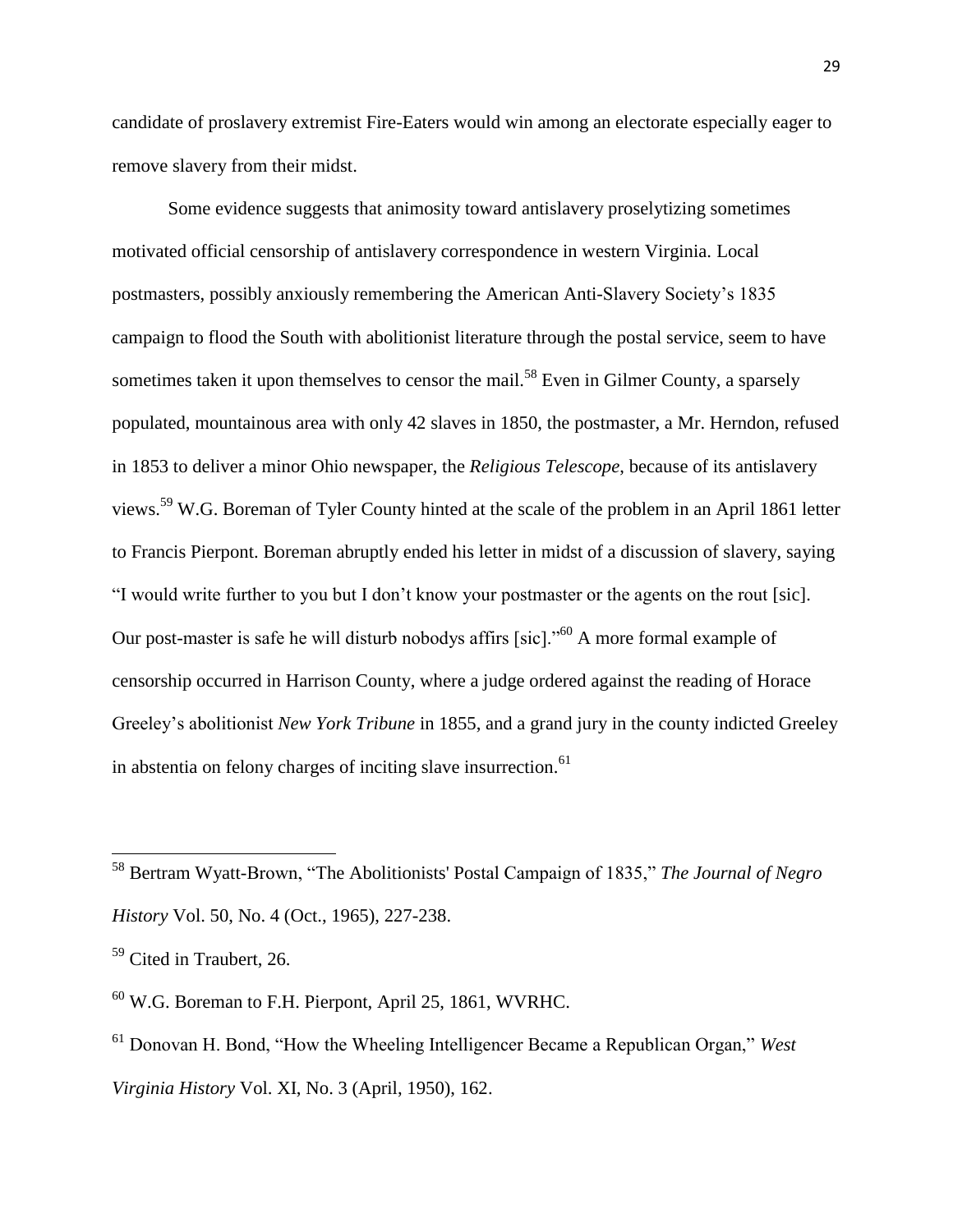Fears of slave rebellion seemed somewhat well-founded after a high-profile event that thrust western Virginia into the national spotlight in 1859. Hoping to ignite a slave insurrection by seizing the federal armory at Harper's Ferry in Jefferson County, John Brown and fifteen of his followers attacked the town on October 16, only to meet defeat at the hands of Marines commanded by Robert E. Lee. Brown and his men, mostly northern whites, never posed a serious threat to slavery, but the white South responded with deadly seriousness. Western Virginia was no exception. Predictably, the Shepherdstown *Register*, a newspaper published only twelve miles from the site of the raid, saw dire precedents:

Verily, it seems as if the "irrepressible conflict," spoken by Northern fanatics, has already begun. The very confession of Brown himself behooves the men of the South to be on the alert and prepare a defence against these infernal abolitionists, whose aim and object is, to liberate the slaves. "No one knows what a day may bring forth." Whilst the citizens of Harper's Ferry were slumbering in peaceful sleep, unconscious of impending danger, their town was invaded, the United States Arsenal possessed, and quiet and respectable citizens shot and taken prisoner by a band of abolitionists and desperadoes, who had come hither secretly, and in the darkness of night, to steal and carry away the slaves of our citizens. But alas! for them, how did this first attempt terminate? All their band, save four, were either killed or taken prisoners, a warning for the people of the North, that any future and similar attempt against the rights of the South, will be followed with like disastrous results to them. The people of the South will never submit to such outrages as has been perpetrated at Harper's Ferry. The slaves which they possess, they own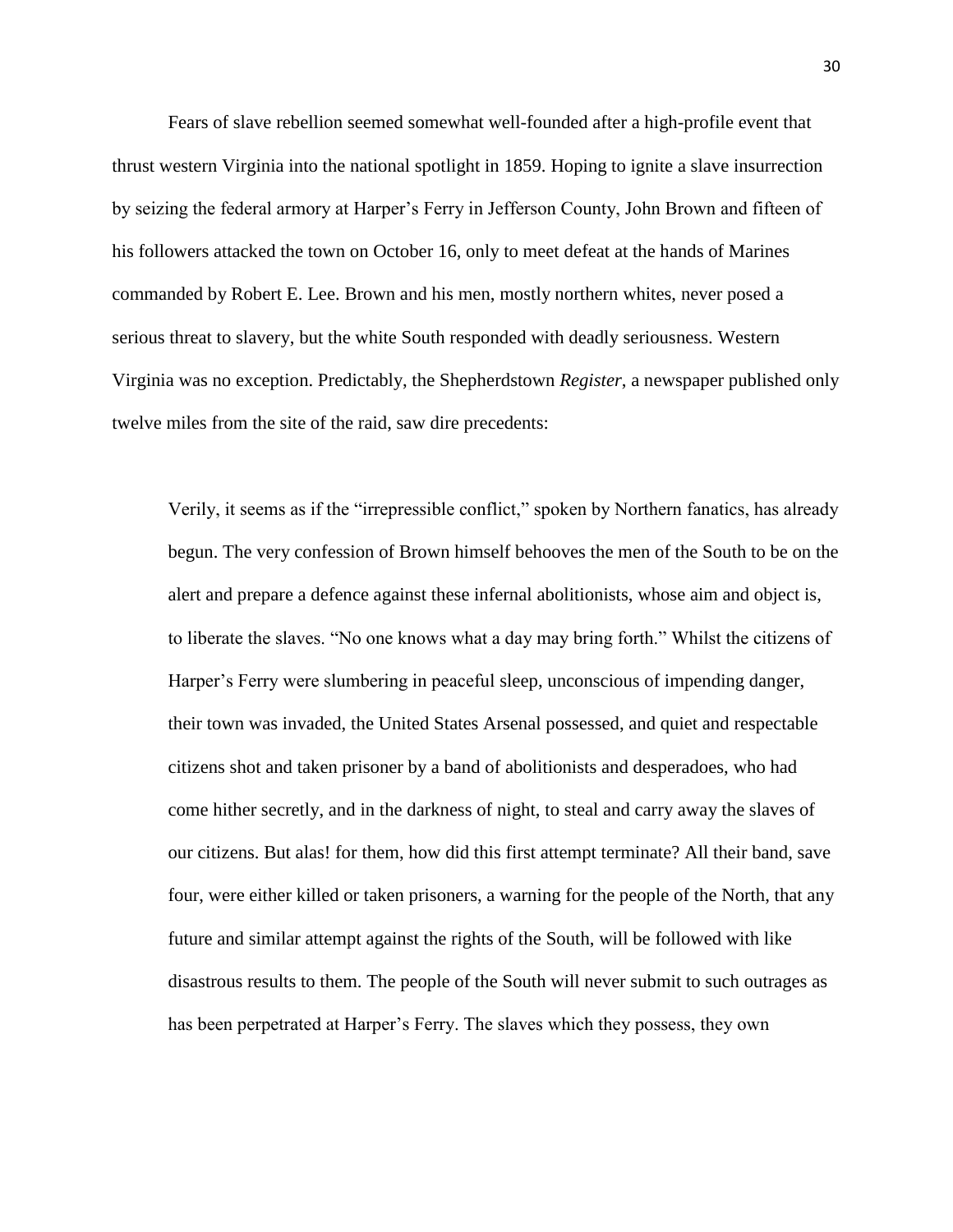lawfully, they provide and treat them kindly, and they will, to the last gasp, protect and defend them from the hands of lawless miscreants and abolitionists of the North.<sup>62</sup>

Fearful reactions, especially among slaveholders, appeared much farther from the epicenter of the failed uprising. At a slaveholder-dominated meeting in Kanawha County on December 19, participants drafted resolved that the county stood "ready and willing at all times to perform our part in carrying into effect any measures that Virginia and her sister Southern States may deem proper and expedient to adopt for the purpose of protecting and defending the Rights, Persons, Property and Honor of Slave-holding States.<sup>553</sup> At least three new militia companies, the Charleston Sharpshooters, the Coal River Rifles, and the Kanawha Rifleman, emerged from Kanawha County high society soon after Brown's raid. While the Kanawha County militia units, like their counterparts throughout the country, had only negligible military skills and served largely as social clubs, the timing of their creation suggests that Kanawha slaveholders felt compelled to take some kind of public position, however symbolic, in defense of slavery.<sup>64</sup>

The aftermath of Harper's Ferry, however, showed that West Virginia society, with its more tenuous connection to slavery than Eastern Virginia, left some room for opinion that deviated from hard-line proslavery. Unsurprisingly, one such unorthodox reaction to Brown came from the *Wheeling Intelligencer*. True to form, Archibald Campbell used the occasion to

<sup>62</sup> *The Register* (Shepherdstown, WV), November 5, 1859.

<sup>&</sup>lt;sup>63</sup> Cited in Scott A. Mackenzie, "The Slaveholder's War: The Secession Crisis in Kanawha County, Western Virginia, 1860-1861," West Virginia History: A Journal of Regional Studies (New Series), Vol. 3, No. 2 (Fall 2009), 38.

<sup>64</sup> Ibid, 38-40.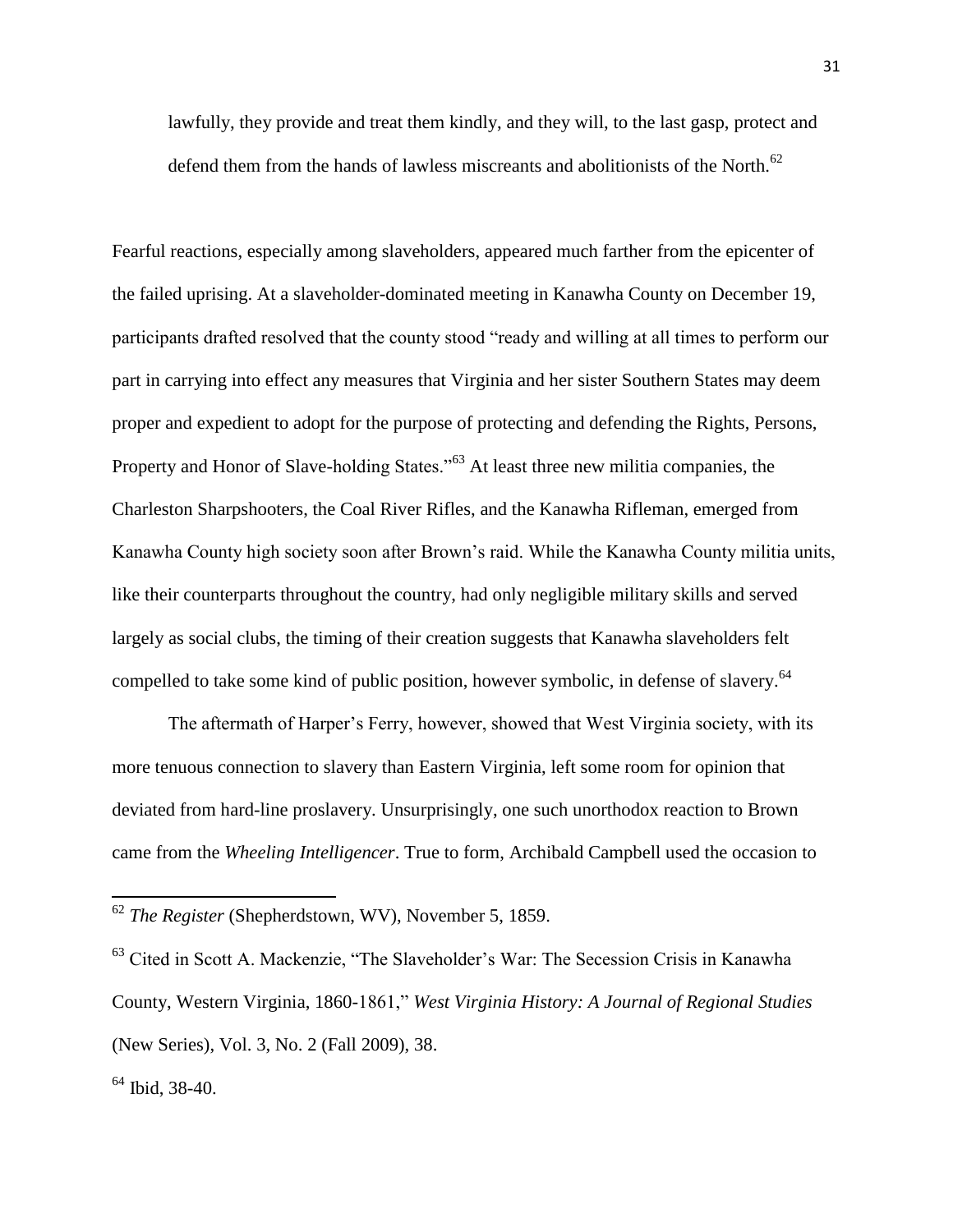scold radicals on both sides of the issue. To be sure, he reserved harsh words for the abolitionists who had fomented violence:

The investigations which have been, and are being made, into the secret history of the recent terrible and remarkable outbreak, will, we hope and believe, be productive of good influences upon the popular mind in both sections of the Union. It has two lessons, which, it seems to us, that it may very appropriately teach. The first of these is, the lesson which it will convey to the North, teaching them to look even with more than their wide spread aversions on the principles and teachings of those visionary fanatics among them, who, like Garrison & Co., claim that the Constitution of our country "is a covenant with hell," and that the duty of slaves is to rise in the night and free themselves from thralldom by cutting the throats of their masters, and helping themselves to the property accumulated by their unrequited toil. It will we say, teach the Northern people when these fanatical abolitionists go about through their cities and towns, holding their periodical Saturnalia, to look upon their principles in the proper light, and will inspire in their minds more of a deep-seated hostility to their wicked and disorganizing ravings. In this way the results of these investigations will affect the Northern mind for good.

Campbell also saw valuable lessons for his fellow white southerners, however, if they failed to consider the risks of their situation:

On the South it ought likewise make a deep impression. Here, in this Harper's Ferry riot, we have an illustration which both precept and example have before told us, is altogether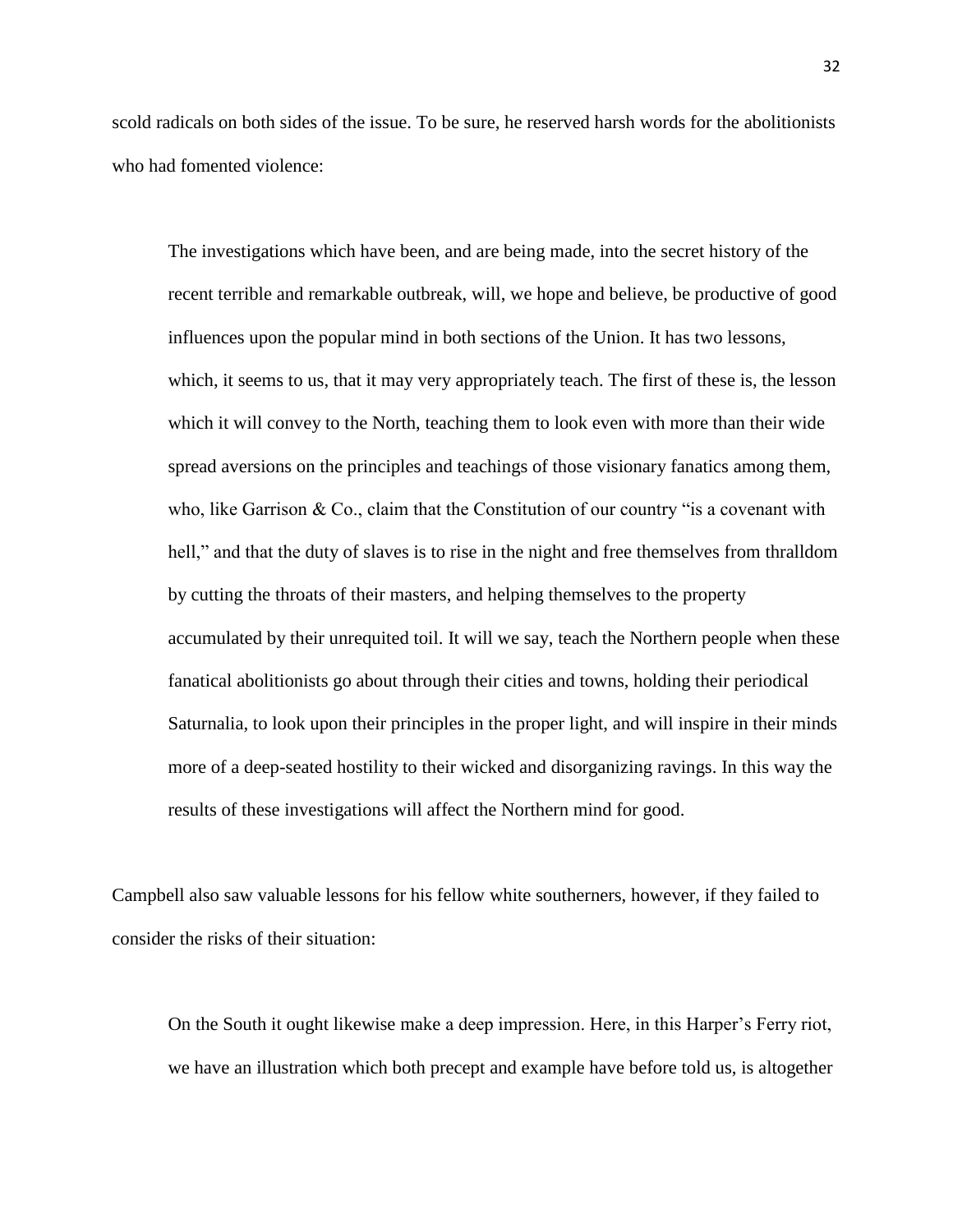a possible contingency in a country in whose midst there exists a large and degraded class of humanity. We cannot take fire in our bosoms and not be burned, the Scripture and our own experience has taught us. Neither can we have in our midst four million of serfs, whose color, whose intellect, whose habits, whose everything is different from the ruling element, without liabilities to the same dangers that have always attended society in every country where such a large servile element has existed. San Domingo has taught this lesson to the world. Southampton has taught the people of this country and this State. Scarcely more insecure are those people who work by day and sleep the night underneath the craters of Vesuvius and Aetna, and who are liable to an irruption [sic] at any moment of burning lava, than many communities in our Southern States where the slaves number two or three to one of the whites. $65$ 

Even in the wake of as polarizing and provocative an event as John Brown's raid, slavery's incomplete grip on public life in western Virginia meant that even as some communities demanded public unity against abolitionist invaders, dissenters could still have a voice.

The most outstanding characteristic of western Virginia's relationship to slavery, then, was neither its staunch commitment to the institution nor its universal readiness to discard it. Within the region, a casual observer in 1860 would have no difficulty identifying the full spectrum of opinions that existed in the United States regarding slavery, and to an extent, the diversity of opinion reflected a diversity of economic relationships across regions. Abolitionists,

<sup>65</sup> *Wheeling Daily Intelligencer*, October 21, 1859, cited in West Virginia Archives and History, ―His Soul Goes Marching On: The Life and Legacy of John Brown‖ (online exhibit) (28 March 2011).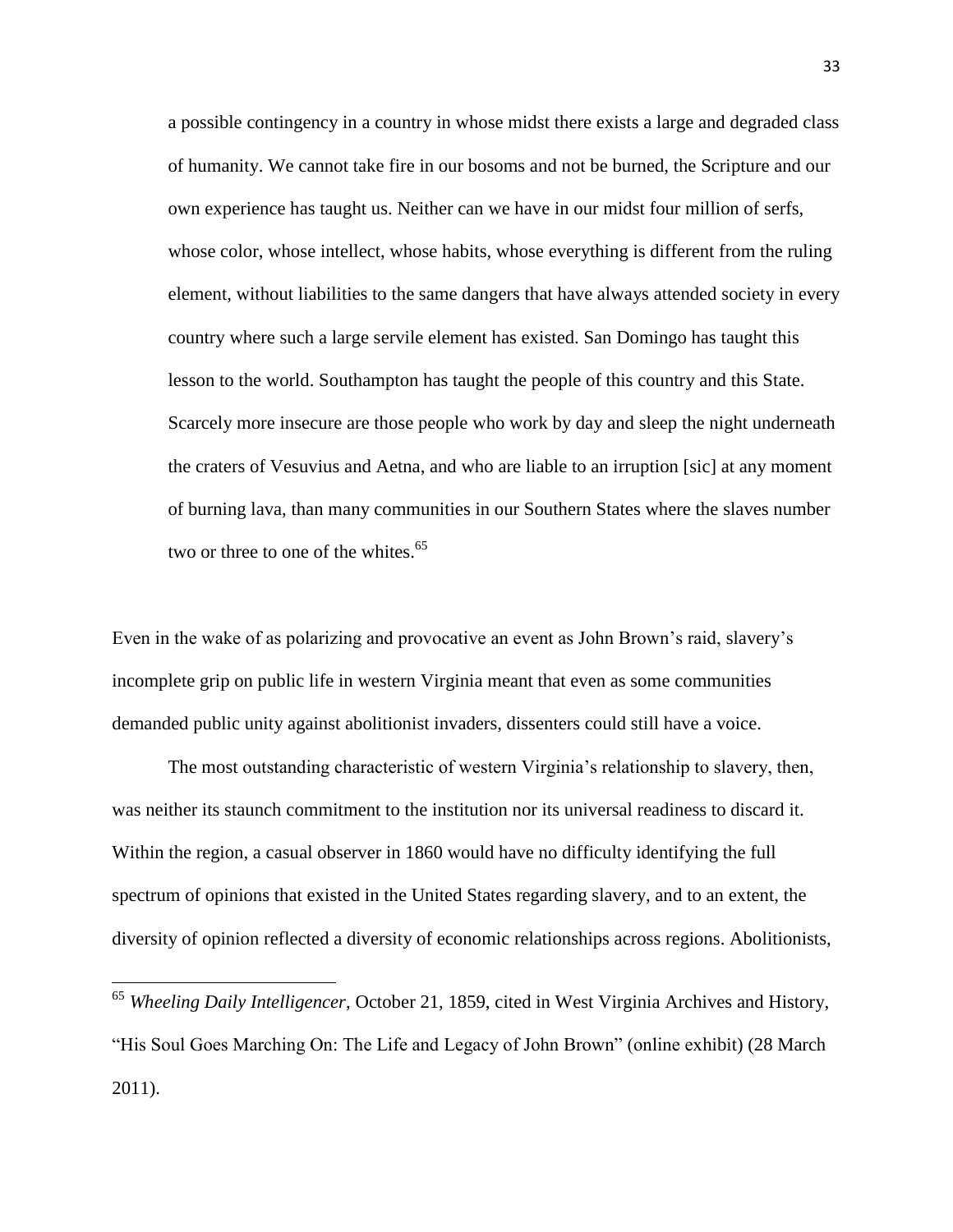more moderate or conservative opponents of slavery, proslavery ideologues, and people altogether indifferent to the issue all existed in noticeable numbers in the counties west of the Allegheny Mountains. Though they offer historians an opportunity to paint eastern and western Virginia as diametrically at odds over slavery, the dislike of slavery large numbers of western Virginians may have entertained did not command a consensus. Interpretations of the region's history that paint it as monolithically slave-free and antislavery area primed for emancipation on the eve of the Civil War miss half the story.

Before anything approaching a consensus could develop to change the status of slavery in western Virginia, some changes needed to occur. First, no proposals for emancipation in the region had a remote chance of success unless they happened in a political framework that excluded easterners. Even within the west, however, white opinion needed to shift. Advocates of emancipation would need either to change enough minds or exclude enough opponents to produce the needed majority for a free state. The Civil War, which provoked the requisite political separation, would also come to transform the politics of slavery in West Virginia.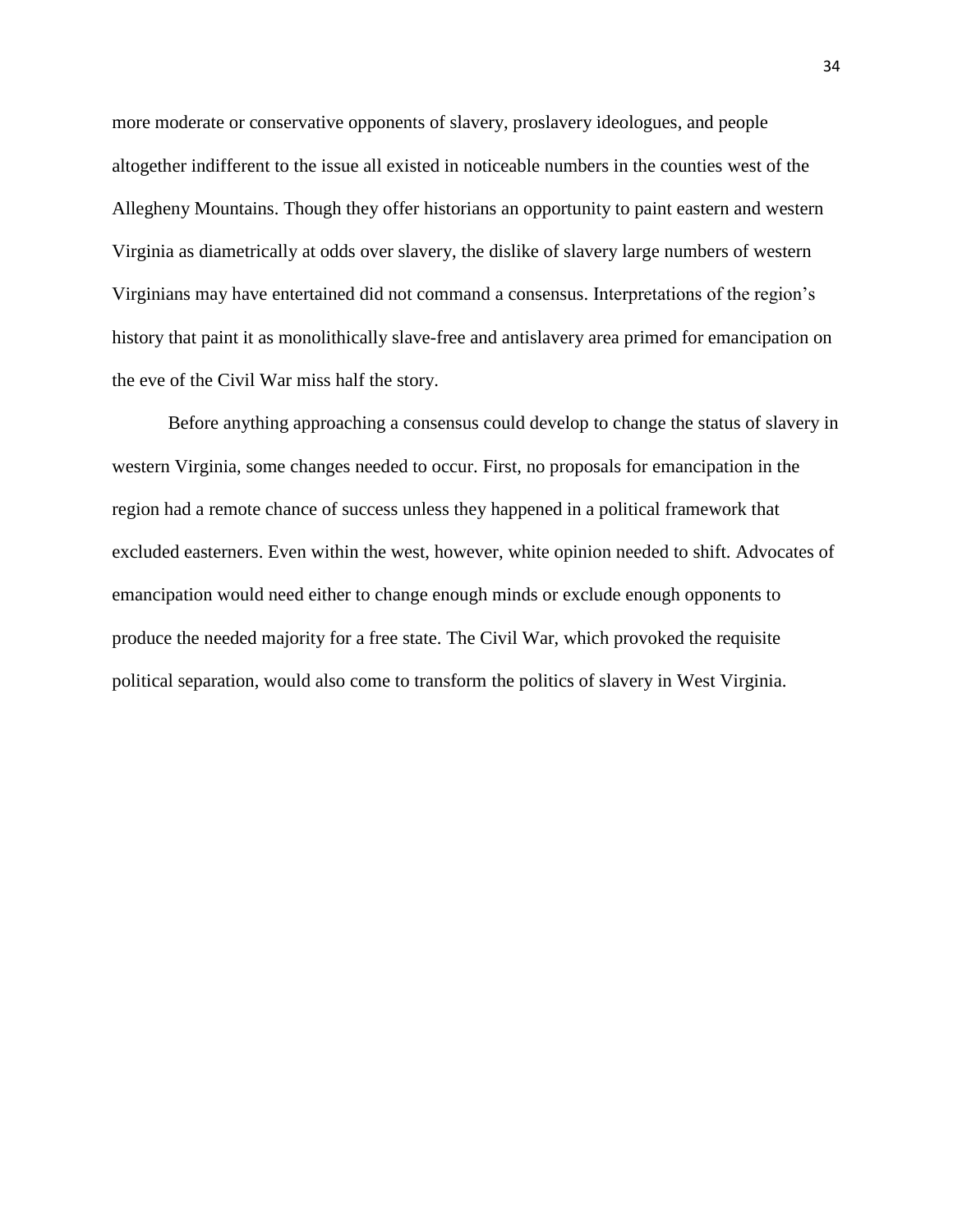## **Chapter II A House Divided, Pressured, and Radicalized**

The "Secession Winter" of 1860-1861 thrust questions of how best to protect slavery into the attention of politicians and voters everywhere in the South. Reactions from western Virginia leaders showed genuine interest in upholding the state's domestic institutions. By February 1865, however, the new state's legislature had ratified the thirteenth amendment, which abolished slavery in the United States, and passed a separate measure ending the institution within West Virginia. What caused this political shift? West Virginia experienced a battery of political pressures implausible outside of a wartime context. The federal scrutiny that came with a statehood application, changing opinions among large segments of West Virginia Unionists, and the exclusion or marginalization of Confederates and conservative Unionists made abolition a possibility in ways unlikely in 1860.

Like Unionists elsewhere in the South, western Virginia Unionists sometimes argued against secession not because they opposed slavery, but because they saw preserving the Union as its surest safeguard.<sup>66</sup> George W. Summers, a Kanawha County judge, asked his colleagues in the Virginia Secession Convention to put passion aside and think carefully about what precisely slaveowners might gain or lose by leaving the Union on March 11:

What are we to gain by secession, what can we gain by separate action on the part of this Commonwealth? In regard to any one of the questions embraced in the whole scope of

<sup>&</sup>lt;sup>66</sup> A discussion of the rhetorical strategies employed by Upper South Unionists appears in Daniel Crofts, *Reluctant Confederates: Upper South Unionists in the Secession Crisis* (Chapel Hill: University of North Carolina Press, 1989), 104-129.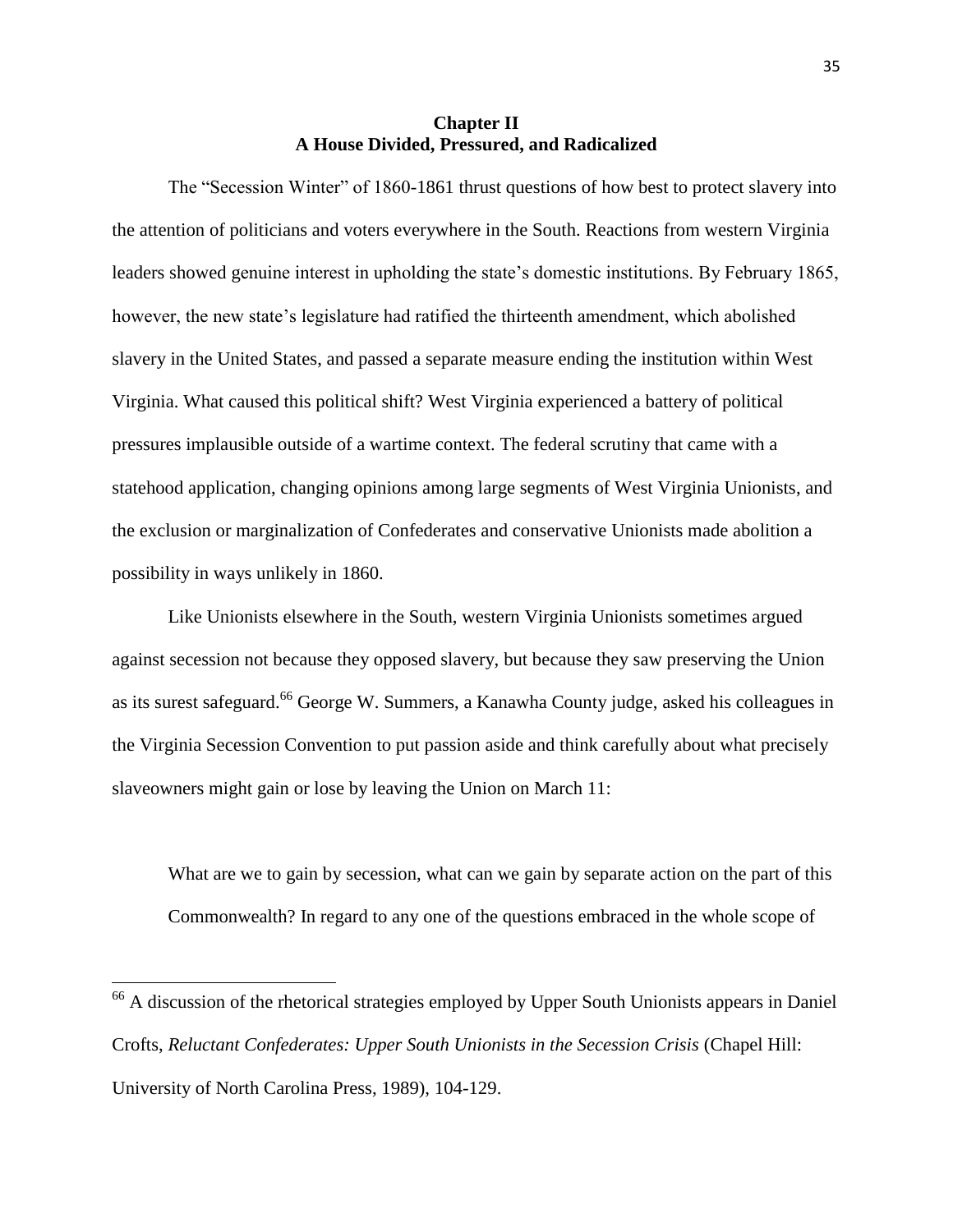our difficulties, what do we gain by such a step? What do you gain on the territorial question? The entire abandonment of all connection with and control over them. It is interesting to our people now only as a question of right—more so in that aspect than as a practical question of value; but as a question of right I would settle it fairly, justly and forever. On that question are you determined to lose everything?

He echoed this conservative position again later in the speech:

On the question of our absconding slave population, what do you gain? You exchange the constitutional provision which requires the rendition of fugitives from service, the laws of Congress to enforce it, and the amendment now proposed for the payment in full of unreclaimed and lost slaves – you exchange all these provisions and guarantees securing you in your rights, for the mere chance of treaty stipulations, after we shall have divided on the slave line, and after sovereign and independent nations shall have taken the place of Confederate States. How are you to treat with them upon the question? Can you treat with England? Have you ever been able to open to the English mind the conception of an arrangement for the rendition of fugitives from Canada? Not at all… And what do you gain in any particular as to this institution, in which we are so much concerned – the institution of slavery, which is, and ought to be, a great and vital interest in this Commonwealth – an institution which, I am prepared to say, is founded not only in social and economic expediency, but is the best of all positions for the African himself – an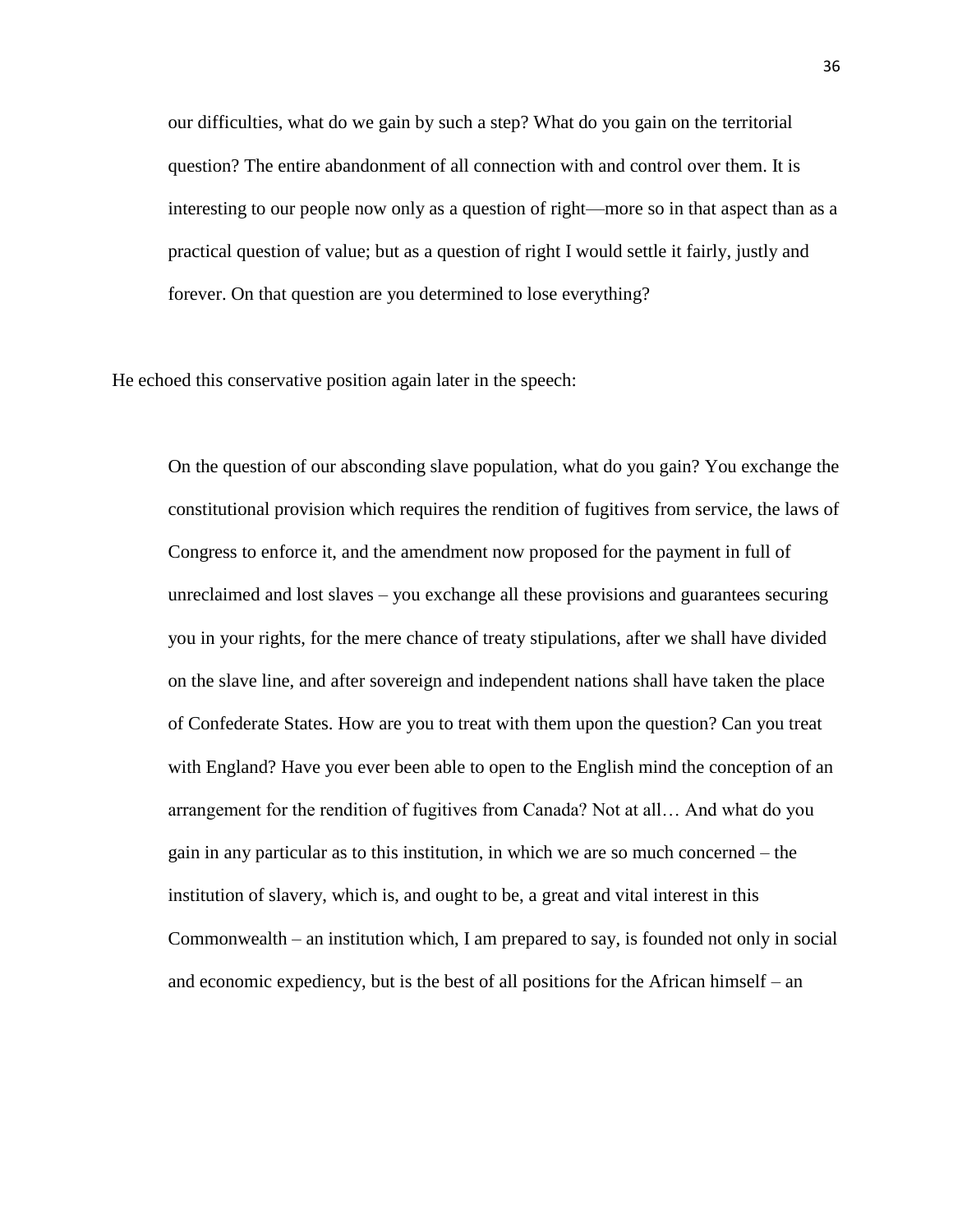institution morally, socially, and politically right – what do you gain for that institution, I say, by sundering this connection? $67$ 

Read in context, Summers's remarks might provoke skepticism. With a secession convention as his audience, any ambivalence toward Lincoln or slavery on Summers's part might have earned him the derisive label "submissionist" from secessionists challenging his personal honor; any argument aimed at winning broad support in the convention would need to at least pay lip service to the peculiar institution. The resigned tone of a private letter that Summers sent to Waitman Willey in April 1862, however, seems to indicate that he genuinely regretted slavery's passing:

When warned that secession was war, bloody civil war, the administration was drowned in the cry of "abolitionist" "traitor to the South" "submissionist." Secession was to be the only salvation of the institution of the South. They now see what we told them in advance, that it was blind and suicidal folly to withdraw slavery from its only protection, the Union and the Constitution, and bring it into conflict with the war-power of the nation.

It is not difficult to see the end which must sooner or later come and if the termination of slavery shall be the ultimate result, posterity will have no difficulty, in the light of history, to assign the true cause.

 $67$  George W. Summers, "Speech for Hon. George W. Summers, on Federal Relations in the Virginia Convention, delivered March 11, 1861," (Richmond: Whig Book and Job Office, 1861), New York Historical Society Library.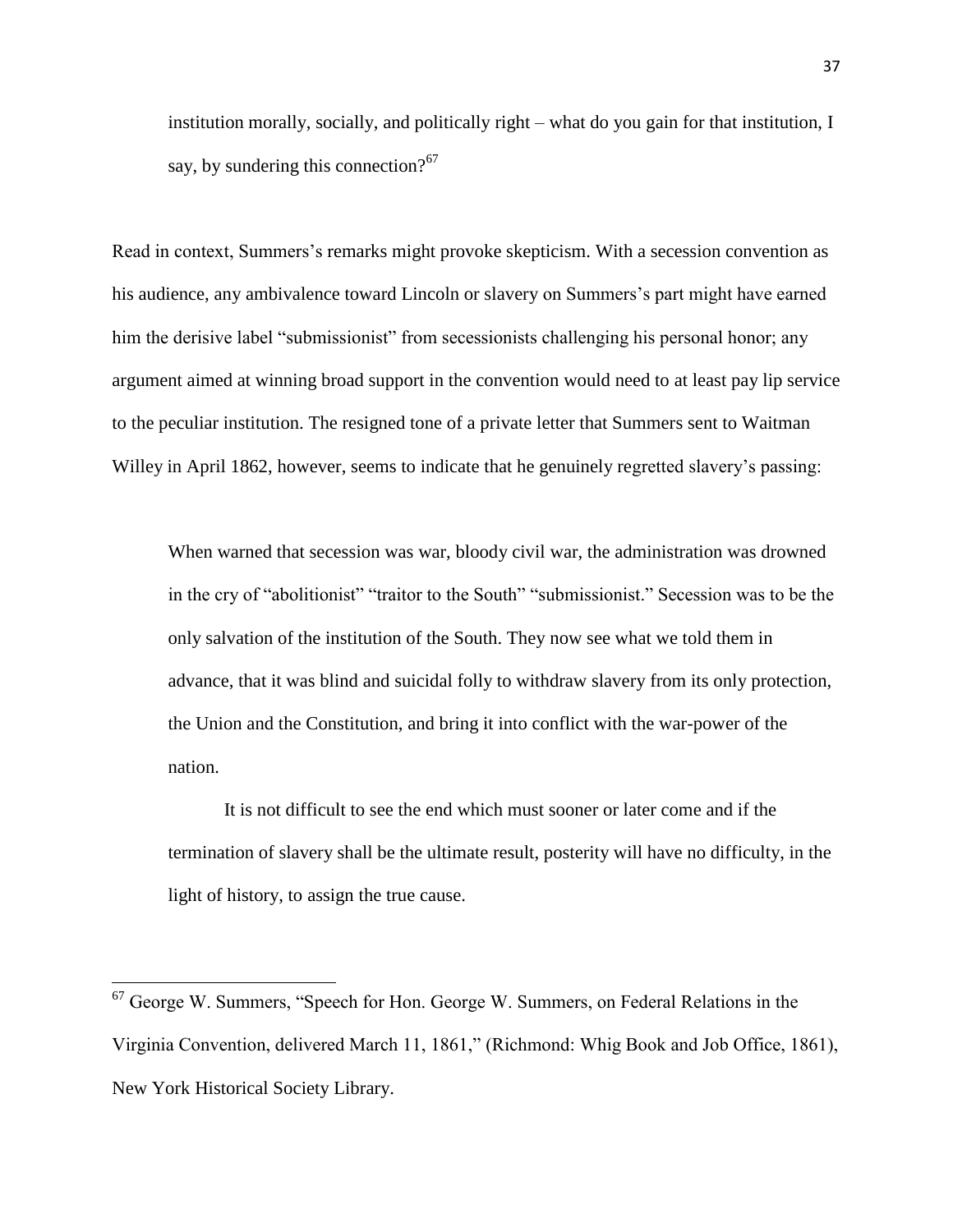Summers went on to bemoan Congress's tendency "to meddle mischievously with the question of emancipation," and praised Willey for his "wise and conservative course, in the midst of the tinkering experimenters of the day. $^{968}$ 

Even western delegates who would prove less doggedly committed to slavery than Summers voiced no overt challenges to the institution during the convention. For his part, Willey, the future namesake of West Virginia's emancipation agreement, echoed Summers' themes in a March 4, 1861 speech, claiming that secession would mean "John Brown raids every month, and, perhaps, every week, all along our borders."<sup>69</sup> On April 5, Chapman Stuart of Doddridge County, an area with almost no slaves, reminded the convention of his earlier assurances that

…my constituents were ready and willing to stand up in defence of the rights and institutions of the people of the Eastern portion of the State. In saying so, I did not wish to be understood as meaning that the people of the West were willing to take the course pressed by those whom we call the ultra men of the Eastern portion of the State, but that the people of the West are sound on the question of slavery, and are willing, at all hazards, to demand and have secured to you your rights…

 $\overline{a}$ 

<sup>69</sup> Quoted in William W. Freehling and Craig Simpson, eds., *Showdown in Virginia: The 1861 Convention and the Fate of the Union* (Charlottesville: University of Virginia Press, 2010), 16- 17.

 $68$  George W. Summers to Waitman T. Willey, April 13, 1862, Waitman Willey Papers, WVRHC.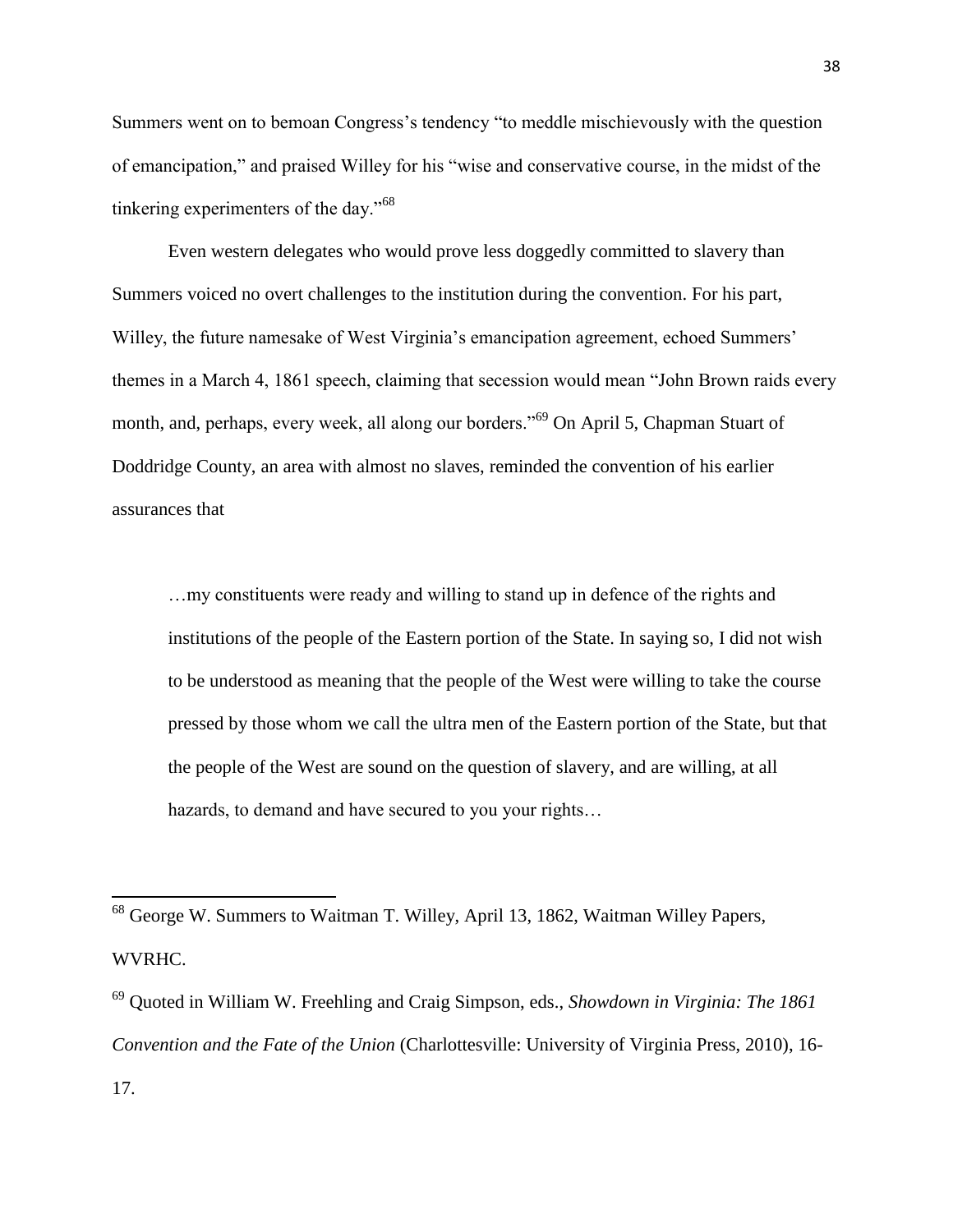If any sincerity underlay comments like these, a shift needed to occur in the politics of slavery in the west to produce the free state that existed there by 1865.

The West Virginia statehood movement occupied one of the more arcane corners of Civil War Era politics, and it deserves a brief summary. Most respected political voices in western Virginia spoke out against secession before Virginia even seceded. After Abraham Lincoln responded to South Carolinians' attack on Fort Sumter in mid-April with a proclamation calling for all states to provide volunteers to suppress the rebellion, a Virginia secession convention passed an ordinance of secession on April 17, 1861, that would take effect as soon as it gained approval in a popular referendum. Between May 13 and May 15, alarmed western Unionists met in Wheeling to express their objections. The resolutions they adopted declared the ordinance "unconstitutional, null, and void" and condemned preparations for making war on the Union, but stopped short of calling for a separate state.<sup>70</sup>

After Virginia formally seceded on May 23, the westerners took more aggressive steps. A new convention met in Wheeling on June 11, in which many delegates expressed an urgent desire for a separate state. At Harrison County delegate John Carlile's urging, however, the convention instead passed a "Declaration of the People of Virginia" on June 13, which declared that officials of the preexisting state government in Richmond had effectively forfeited their legitimacy and vacated their offices by supporting the Confederacy, and announced that westerners would "reorganize" the government of Virginia. Carlile explained this move as a constitutional prerequisite to statehood; since Article IV, Section III of the U.S. Constitution held that "no new States shall be formed or erected within the Jurisdiction of any other State…without the Consent of the Legislatures of the States concerned," western Virginians

<sup>&</sup>lt;sup>70</sup> "Proceedings of the First Wheeling Convention," May 15, 1861, in *A State of Convenience*.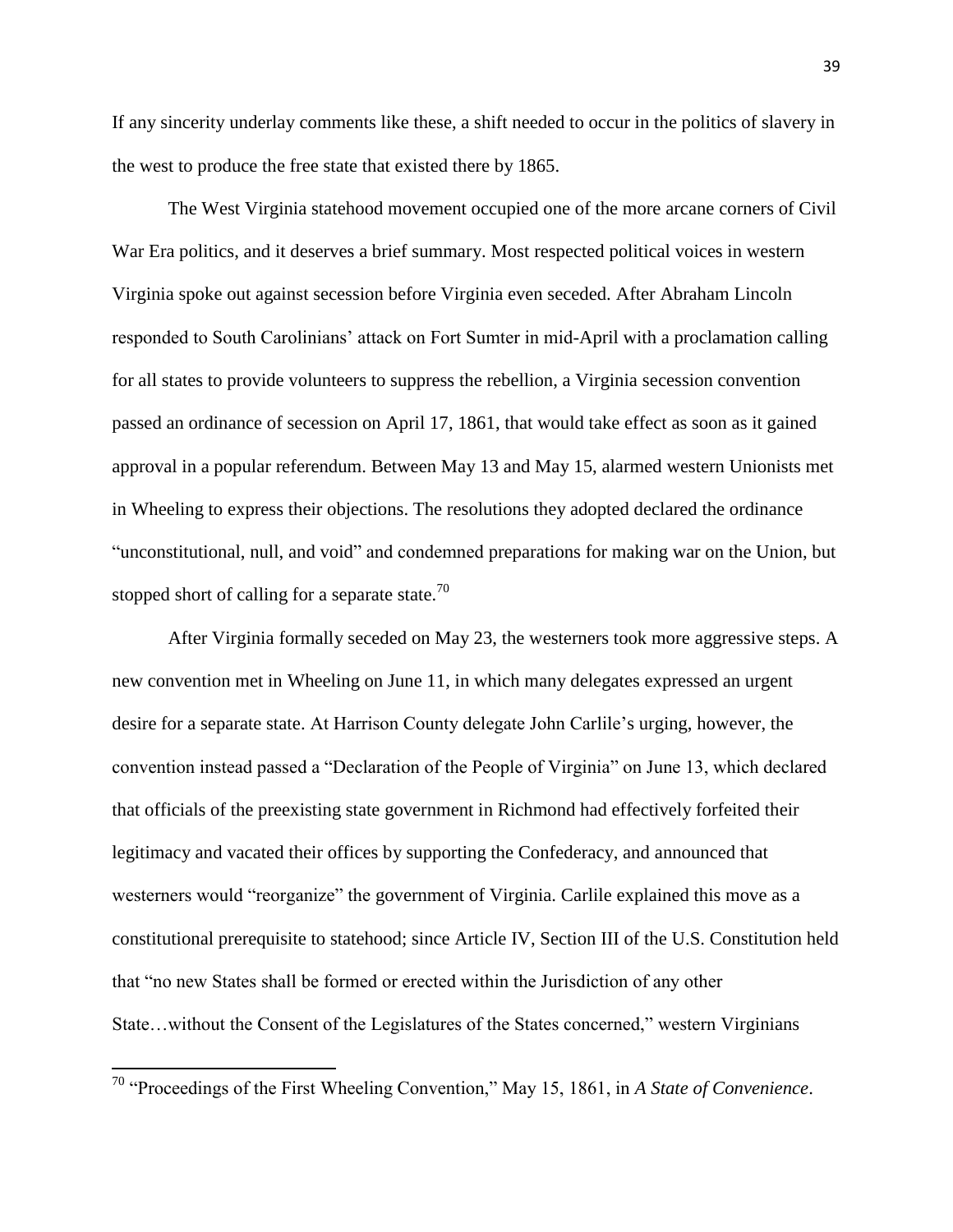needed a state government that would approve separation. A week later, the convention created that government, the "Reorganized Government of Virginia," with Francis H. Pierpont of Fairmont as Governor. $71$ 

Unsurprisingly, the Reorganized Government made a referendum on western statehood a priority, and the vote, held on October 24, returned an overwhelming majority for separation. A constitutional convention, which convened on November 26, agreed on "West Virginia" as a name and rejected emancipation proposals, as we shall see. The constitutional convention adjourned on February 18, 1862, and the combination of popular ratification on April 3 and the Reorganized Government's formal approval of statehood on May 13 made federal authorization the final hurdle for West Virginia. Congress approved a statehood bill on December 10, 1862, with the understanding that the new state's constitution would include a provision for gradual emancipation, an unusual instance of Congress granting approval to a new state constitution conditional on its revision. President Lincoln signed it into law on December 31. After West Virginia voters approved the changes regarding slavery, the state gained admission on June 20, 1863 with Arthur Ingram Boreman of Parkersburg as Governor.<sup>72</sup>

This political narrative appears frequently enough in Civil War historiography, but the extent to which abolishing slavery in West Virginia began as a contentious third rail in the statehood movement often escapes mention. West Virginia's eventual embrace of emancipation hardly looked inevitable at the outbreak of war, however, and slavery ceased to exist in the new state's laws only after significant political tumult.

 $71$  "A Declaration of the People of Virginia," June 13, 1861, "Proceedings of the Second Wheeling Convention," June 20, 1861, in *A State of Convenience*.

<sup>&</sup>lt;sup>72</sup> "The New State of West Virginia" in *A State of Convenience*.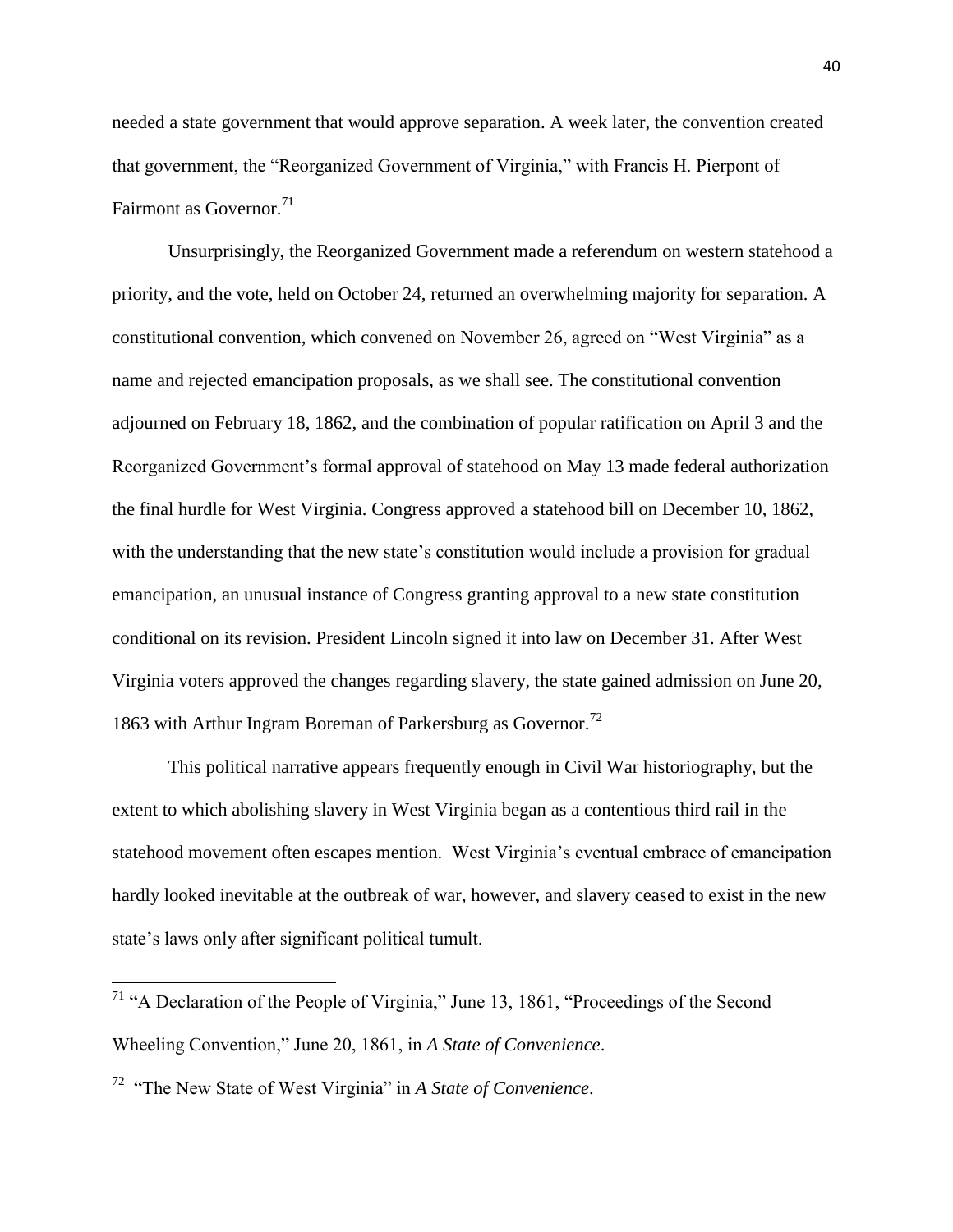If any political leader in the statehood movement offered historians a litmus test for gauging the progress of the nascent state's leadership toward emancipation, Gordon Battelle provided it, beginning at the Constitutional Convention on December 14, 1861. A native of Ohio and graduate of Allegheny College in Meadville, Pennsylvania, Battelle had come to West Virginia as a teacher, but his devout religious beliefs inspired him to follow a calling as a Methodist minister in 1847 and to embrace the abolitionist movement in 1859. Battelle offered a simple amendment which banned all slave imports, abolished slavery at a yet to be determined future date, and empowered the legislature "to make such just and humane provisions as may be needful for the better regulation and security for the marriage and family relatives between Slaves; for their proper instruction; and for the gradual and equitable removal of Slavery from the State.<sup> $.73$ </sup> The provisions went beyond opposition to slavery and showed a legitimate concern with the welfare of emancipated slaves.

Battelle's proposal did not gain support. After the convention refused to consider the Battelle plan, Convention President John Hall spoke for a majority of delegates when he remarked concerning abolition proposals, "Everybody seems to have made up their minds. The object of the Convention is to avoid discussion as far as possible.<sup>774</sup> Apparently undaunted by his colleague's resistance, Battelle introduced a new emancipation amendment on January 27, 1862 that gutted the humanitarian content of his earlier proposal. Instead, Battelle made a bid for the support of antislavery delegates who had no more sympathy for slaves than they did for slaveholders, and those opposed to any immediate emancipation. In addition to prohibiting additional slave imports, he called for a gradual system of emancipation that would free the

 $73$  Traubert, 66.

<sup>74</sup> Hall, *The Rending of Virginia*, 427.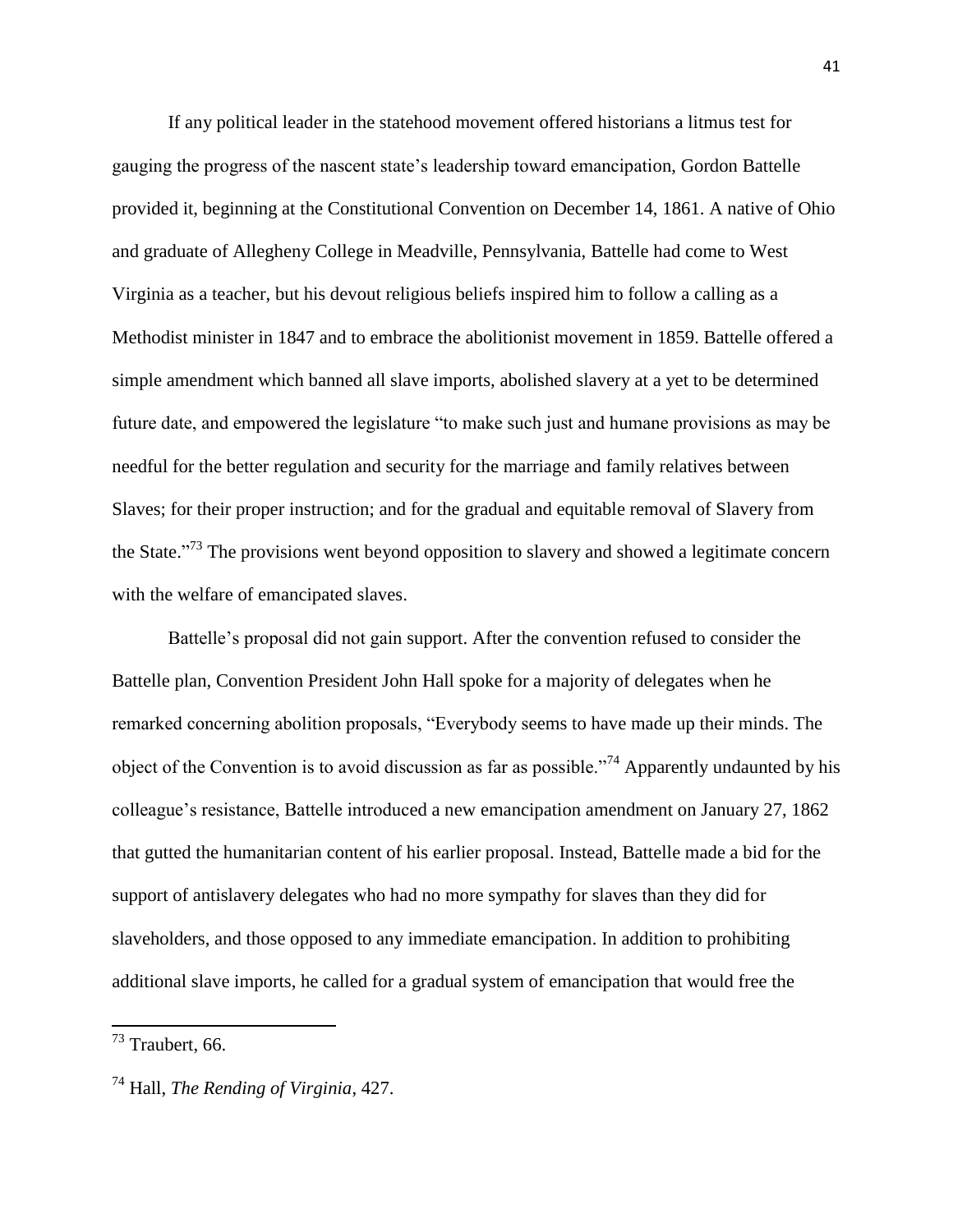children of slaves born after July 4, 1865. Aware that most delegates looked apprehensively at the prospect of a substantial community of free blacks in the new state, Battelle explicitly proposed empowering, without requiring, the legislature to institute a system of forced apprenticeship of free black youths and colonization.<sup>75</sup>

Again, the Convention showed no interest. Battelle, however, remained convinced that public opinion would sustain him, and he proposed a new amendment for passage in a popular referendum. This third proposal, introduced on February 12, 1862, continued his previous efforts to gradually moderate the form of his amendments in order to placate more conservative delegates. For the first time, Battelle made his amendment exclude both slaves and free people of color from entering West Virginia, making it as much about racial homogeneity as abolition. As in his second attempt, Battelle also greatly lengthened the period of time over which emancipation would occur. This provision would have only freed those slaves born after 1870, and those only upon reaching their  $28<sup>th</sup>$  birthday (in the case of males) or their  $18<sup>th</sup>$  birthday (for females). The most radical voice on slavery in West Virginia politics, then, came to the conclusion that 1888 was the soonest a majority of his colleagues would consent to abolish slavery. Immediately after Battelle introduced his amendments, Ephraim Hall of Fairmont moved to prevent debate by motioning to table them. Though Battelle pleaded that "no such gag

 $75$  Traubert, 67. The relevant section of Battelle's second amendment read, "And the Legislature may provide by general laws for the apprenticeship of such children during their minority, and for their subsequent colonization."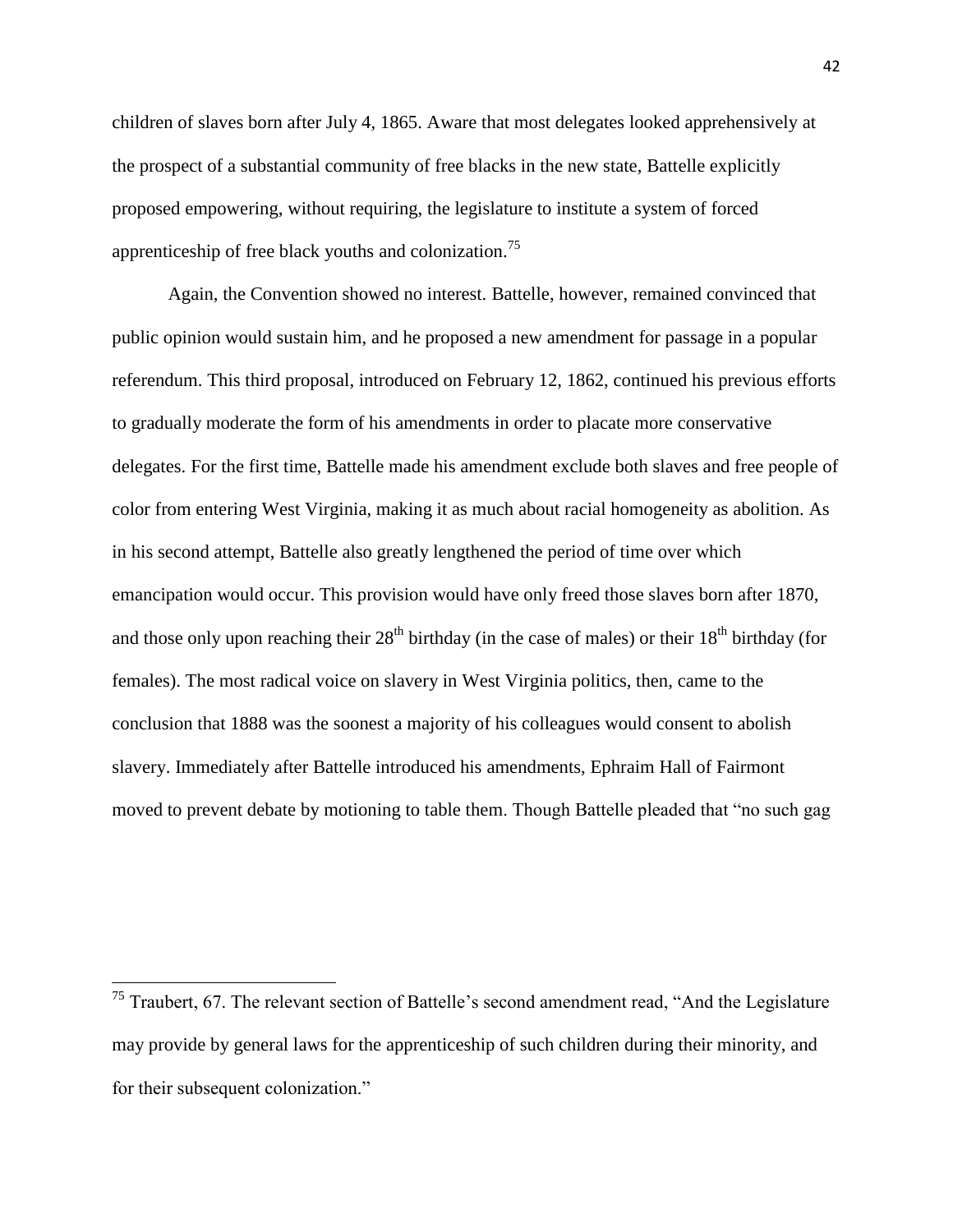rule will be instituted here in this Convention," the members voted for Hall's motion, 24-23.<sup>76</sup> Tellingly, the Convention approved Battelle's first provision, which banned slave imports and free black immigration, by a 48-1 vote the very next day.<sup>77</sup>

Hall and others opposed Battelle's initiatives in part because they feared that abolition might undermine the spirit of consensus that had made statehood seem attainable. In fact, James H. Brown of Kanawha County had earlier moved "that it is unwise and impolitic to introduce the discussion of the slavery question into the deliberations of this Convention" in response to a more provocative resolution than Battelle's, introduced by Robert Hagar of Boone County, that declared that "Negro slavery is the origin and foundation of our national troubles, and the cause of the terrible rebellion in our midst, that is seeking to overthrow our government… slavery is incompatible with the Word of God, and detrimental to the interests of a free people, as well as a wrong to the slaves themselves."<sup>78</sup> Henry Dering echoed concerns about injecting divisive controversy over slavery into the statehood process in an April 1862 letter to Waitman Willey. "I must say," Dering advised, "the whole series of Niger bills [sic] which are being introduced into Congress are all wrong, untimely and calculated to do mischief." The consequences of an emancipation agenda, Dering warned, could be serious: "it will palsey the arm of many a Union

 $\overline{a}$ <sup>76</sup> Ibid, 68; West Virginia Archives and History, *Debates and Proceedings of the First Constitutional Convention of West Virginia*, February 12, 1862, in *A State of Convenience: The Creation of West Virginia.*

 $77$  Ibid, February 13, 1862.

 $78$  Ibid, November 30, 1861.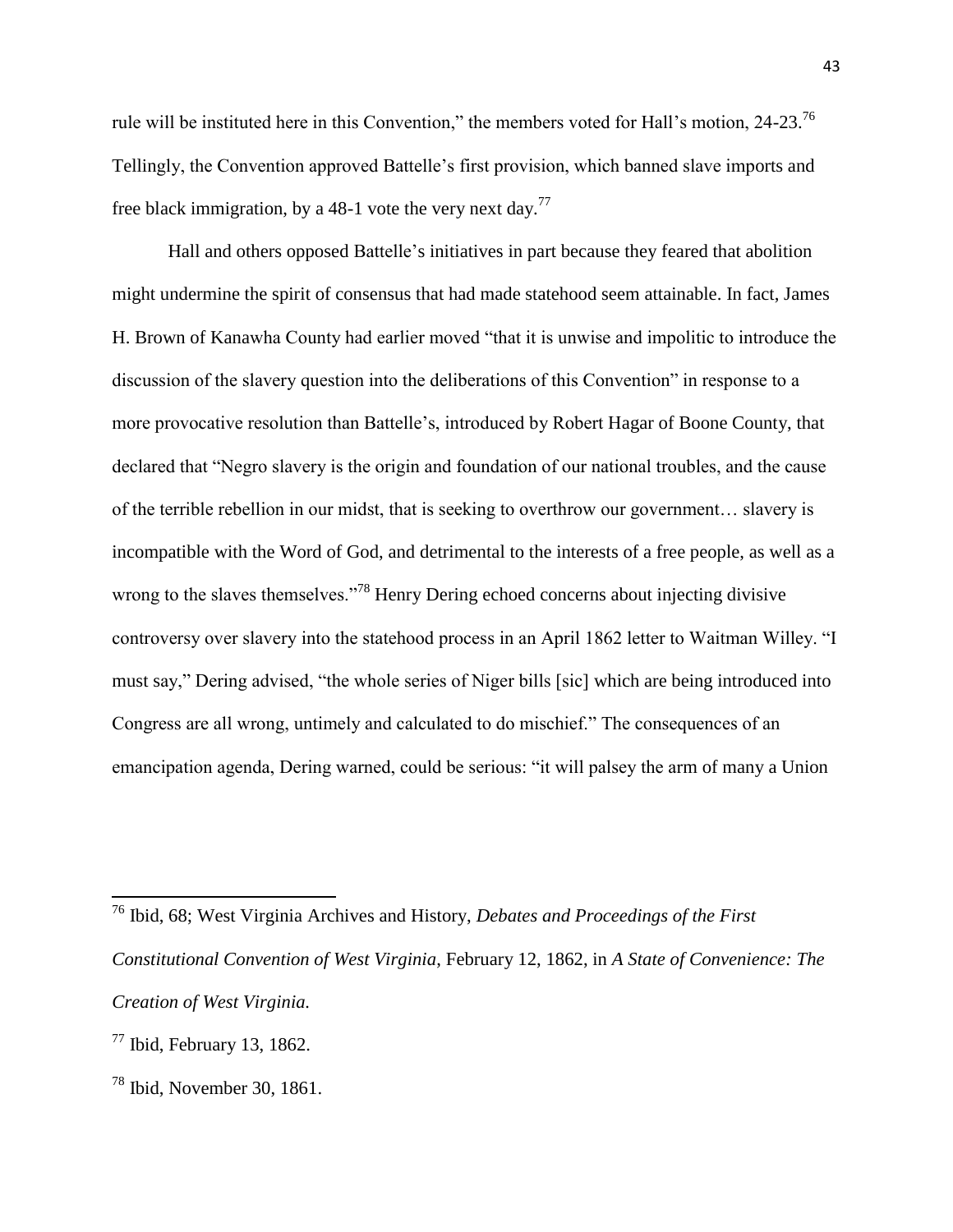soldier and silence many an advocate, who has heretofore stood up for the Government and the war."79

By the same time the next year, however, the politics of slavery in West Virginia had changed tremendously. Waitman Willey, a moderate U.S. Senator from Monongalia County, had determined that accepting Congressional Republicans' demands for emancipation as a condition of statehood best served his constituents' interests. The so-called "Willey Amendment" that resulted passed a special committee of statehood leaders unanimously, and West Virginia voters approved it on March 26, 1862, by a margin of  $28.321$  to  $572$ .<sup>80</sup> Such a dramatic revolution in opinion demands explanation.

The most important catalyst for abolition came from outside the new state. Because West Virginia undertook an application for statehood, Congress had much greater influence over West Virginia's internal laws through its power to accept or reject proposed state constitutions than it could have anywhere else inside an existing state. Article IV, Section III of the U.S. Constitution, which described the statehood process, left Congress with very wide discretion to approve new states as it saw fit. Since past Congresses had used a wide variety of procedures to admit states under different circumstances, no clear precedent existed for West Virginia's case.<sup>81</sup>

Congress had significant interests in West Virginia's statehood unconnected to slavery. Few railroads had the same strategic significance to the Union as the Baltimore and Ohio, which

 $\overline{a}$ 

 $81$  A detailed description of the variety of legal procedures Congress has used to admit new states, written by a researcher with the Congressional Research Service, appears in Garrine P. Laney, *Statehood Process of the Fifty States* (Hauppauge, NY: Novinka Books, 2002).

<sup>&</sup>lt;sup>79</sup> Henry Dering to Waitman T. Willey, April 29, 1862, Waitman Willey Papers, WVRHC.

<sup>&</sup>lt;sup>80</sup> "West Virginians Approve the Willey Amendment," in *A State of Convenience*.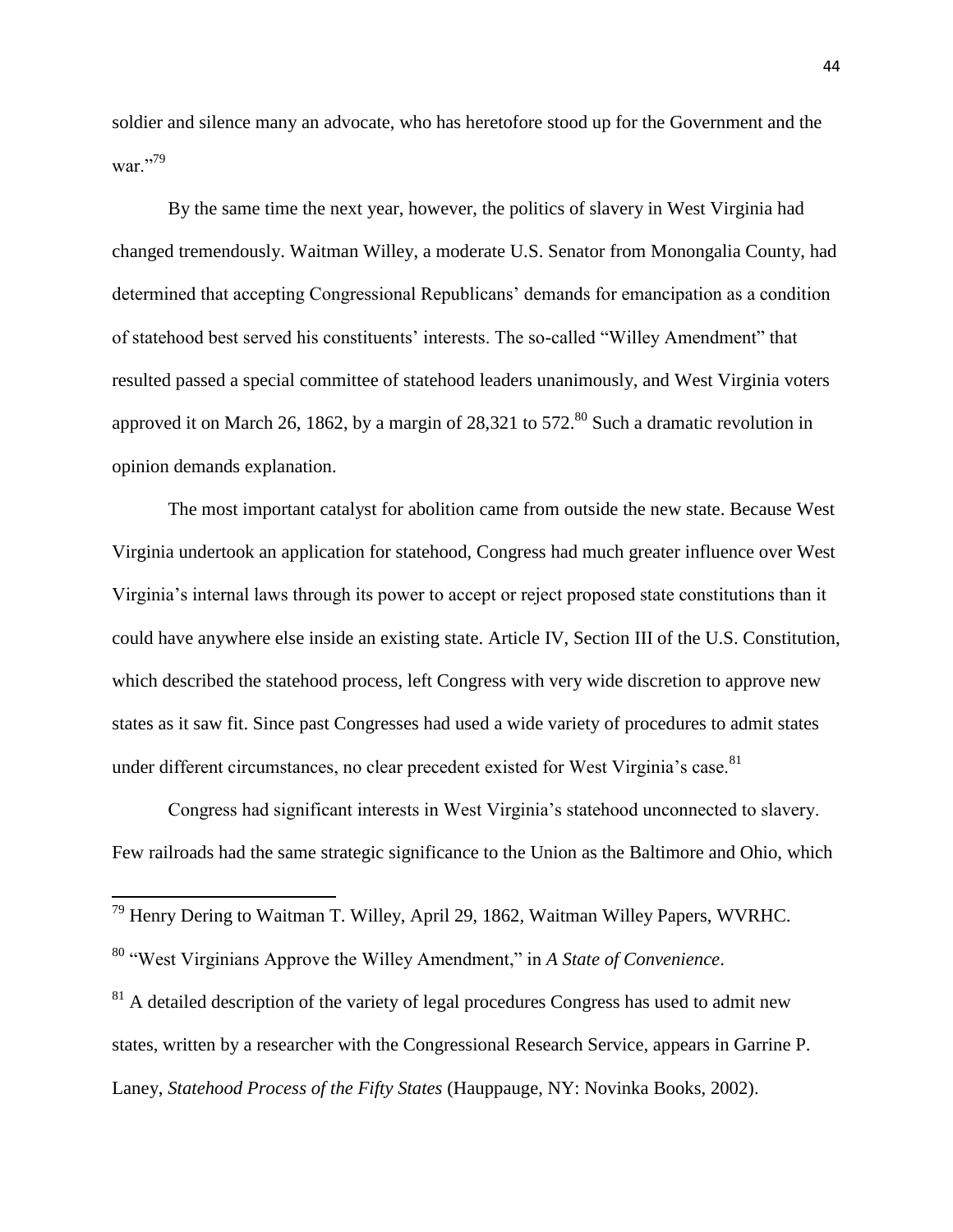crossed the northern portion of the proposed state. As the main artery connecting Washington with northern states east of the Appalachian Mountains, the Railroad had carried Abraham Lincoln to his inauguration. Destruction by campaigning Confederate armies meant B&O officials had to devote constant attention to reconstruction work, especially in the vicinity of Harper's Ferry and Martinsburg. Since the B&O formed one of only three rail connections between the states of the Old Northwest and the east coast, along with the Pennsylvania and New York Central Railroads, such disruptions drove the government to consider any possible means for protecting it, including placing it in friendlier political hands.<sup>82</sup> With an eye towards removing the line from Virginia entirely, the West Virginia Constitution provided a mechanism by which the railroad counties of Jefferson and Berkeley could opt to join the new state after statehood. Both did so late in 1863, extending the eastern panhandle to the Shenandoah River.<sup>83</sup>

From a moral and political perspective, statehood also seemed a just reward for Unionists' support for the war effort and a necessary step to sustaining Unionist morale. Benjamin Wade of Ohio opined on July 14, 1862, that "the people of Western Virginia are entitled to what they ask; they have earned it by their loyalty, by their privations, and by their perils; and they are entitled to the good will and good fellowship of this Senate, to endeavor to do for them that which they have fairly earned.<sup>84</sup> Influential voices in the Lincoln administration shared this view, and Salmon Chase advised Lincoln that

<sup>82</sup> John F. Stover, *History of the Baltimore and Ohio Railroad* (West Lafayette, IN: Purdue University Press, 1987), 99-117.

<sup>83</sup> Ambler, *A History of West Virginia*, 341-342.

<sup>84</sup> *Congressional Globe, July 14, 1862*.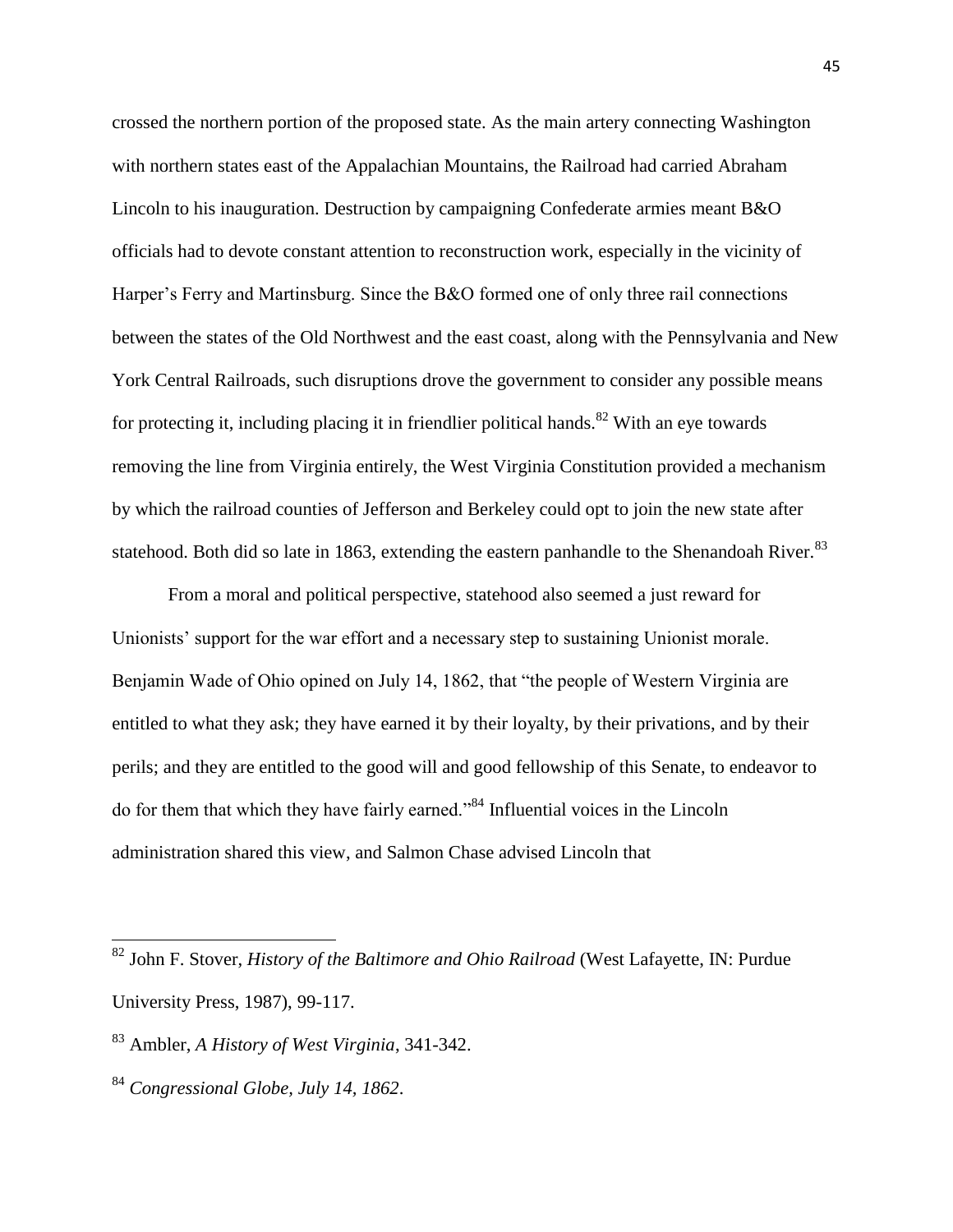Much – very much – is due to the desires and convictions of the loyal people of West Virginia. To them, admission is an object of intense interest; and their conviction is strongly expressed that the veto of the Act and its consequent failure would result in the profound discouragement of all loyal men and the proportionate elation and joy of every sympathizer with rebellion…The case of West Virginia will form no evil precedent. Far otherwise. It will encourage the loyal by the assurance it will give of national recognition and support…<sup>85</sup>

Granting statehood looked like the right thing to do, and there was no compelling reason not to.

Congressional pressure meant that the bill for West Virginia statehood, before it even left committee, had lost the token antislavery provisions of the proposed state constitution in favor of stronger measures. The Committee on Territories effectively resurrected Gordon Battelle's second proposed amendment by inserting a provision that "from and after the 4th day of July, 1863, the children of all slaves born within the limits of the State shall be free.<sup> $86$ </sup> With this policy as the starting point for debate, Congressional deliberations now revolved around what precise contours the emancipation process might take. Charles Sumner of Massachusetts immediately proposed amending the provision to require immediate emancipation of all slaves effective July 4, 1863.<sup>87</sup> Senator Willey tried to preserve as much of the conservative approach

<sup>&</sup>lt;sup>85</sup> Reprinted in Isaiah A. Woodward, "Opinions of President Lincoln and His Cabinet on Statehood for Western Virginia, 1862-1863," *West Virginia History Vol. XXI*, No. 3 (April, 1960), 179.

<sup>86</sup> *Congressional Globe*, June 26, 1862.

 $87$  Ibid, June 26, 1862.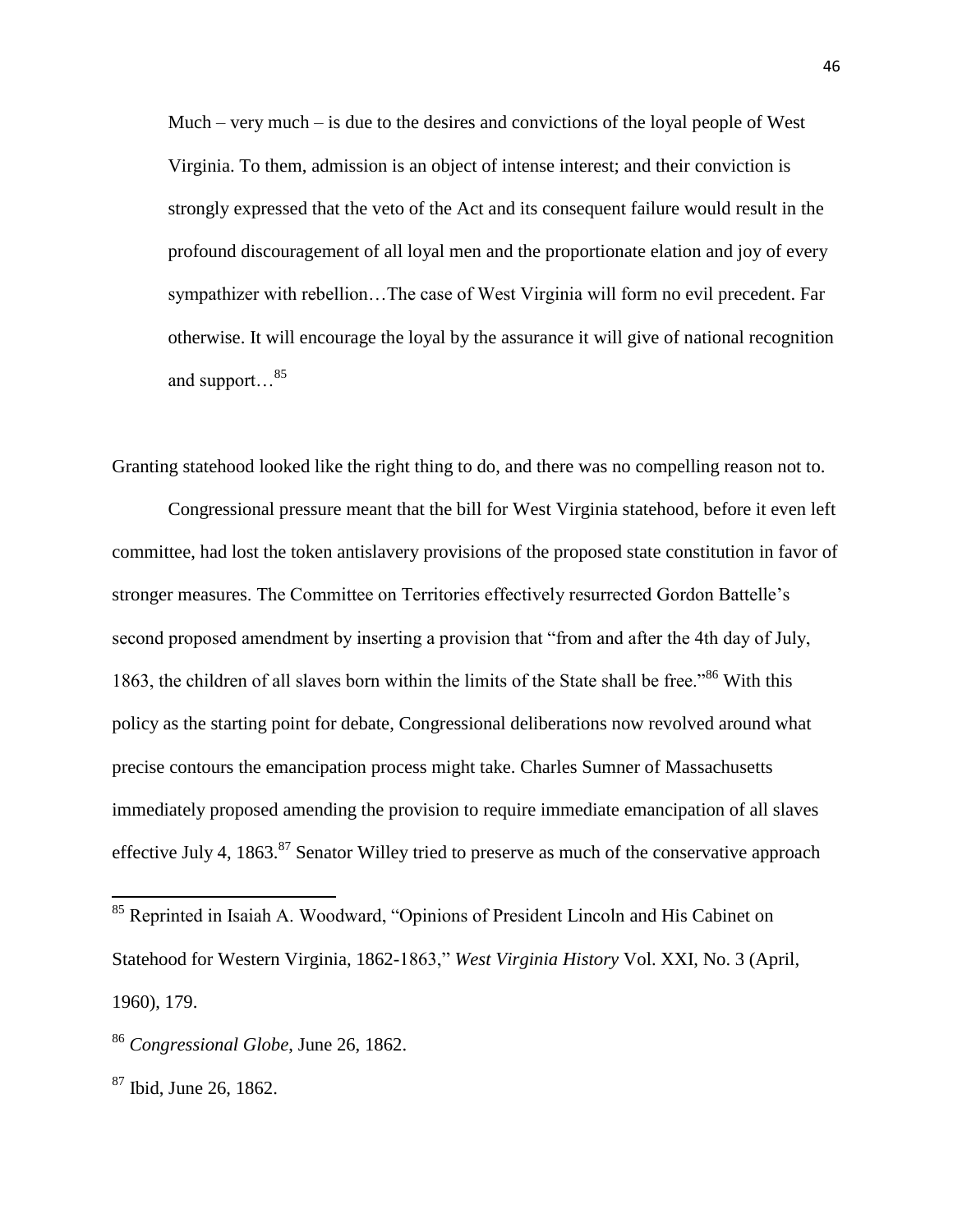of the constitutional convention as he could, but recognized in the end that his ultimate goal of statehood meant acceding to some antislavery demands.

Although he approached the issue much more cautiously than Congressional radicals, Abraham Lincoln also played a significant role by acquiescing to both West Virginians' demands for statehood and Congress's demands for gradual emancipation.<sup>88</sup> Lincoln showed enormous reluctance to see Virginia split, and asked each member of his cabinet for a written opinion on both the constitutionality and the expediency of statehood, with mixed responses. When the President finally did sign the statehood bill into law on December 31, 1862, Lincoln's opinion included a clear disclaimer that "the division of a State is dreaded as a precedent. But a measure made expedient by a war, is no precedent for times of peace." However carefully Lincoln framed the constitutionality of his action, the President's official opinion also included a fairly radical statement of administration policy. In the broader context of the war, Lincoln explained, "the admission of the new state, turns that much slave soil to free; and thus, is a certain, and irrevocable encroachment upon the cause of the rebellion.<sup>89</sup> Emancipation had taken a place among the President's official war policies, and Lincoln's signature of the statehood bill provided a fitting prelude to his official enactment of the Emancipation Proclamation, which exempted West Virginia, the next day.

 $88$  A summary of Lincoln's approach to the statehood question appears in Michael P. Riccards, ―Lincoln and the Political Question: The Creation of the State of West Virginia,‖ *Presidential Studies Quarterly* Vol. 27, No. 3, The Presidency in the World (Summer, 1997), 549-564.

<sup>89</sup> Abraham Lincoln, Opinion on West Virginia Statehood, December 31, 1862, in *Abraham Lincoln Papers at the Library of Congress*,

<http://memory.loc.gov/ammem/alhtml/malhome.html> (1 April 2011).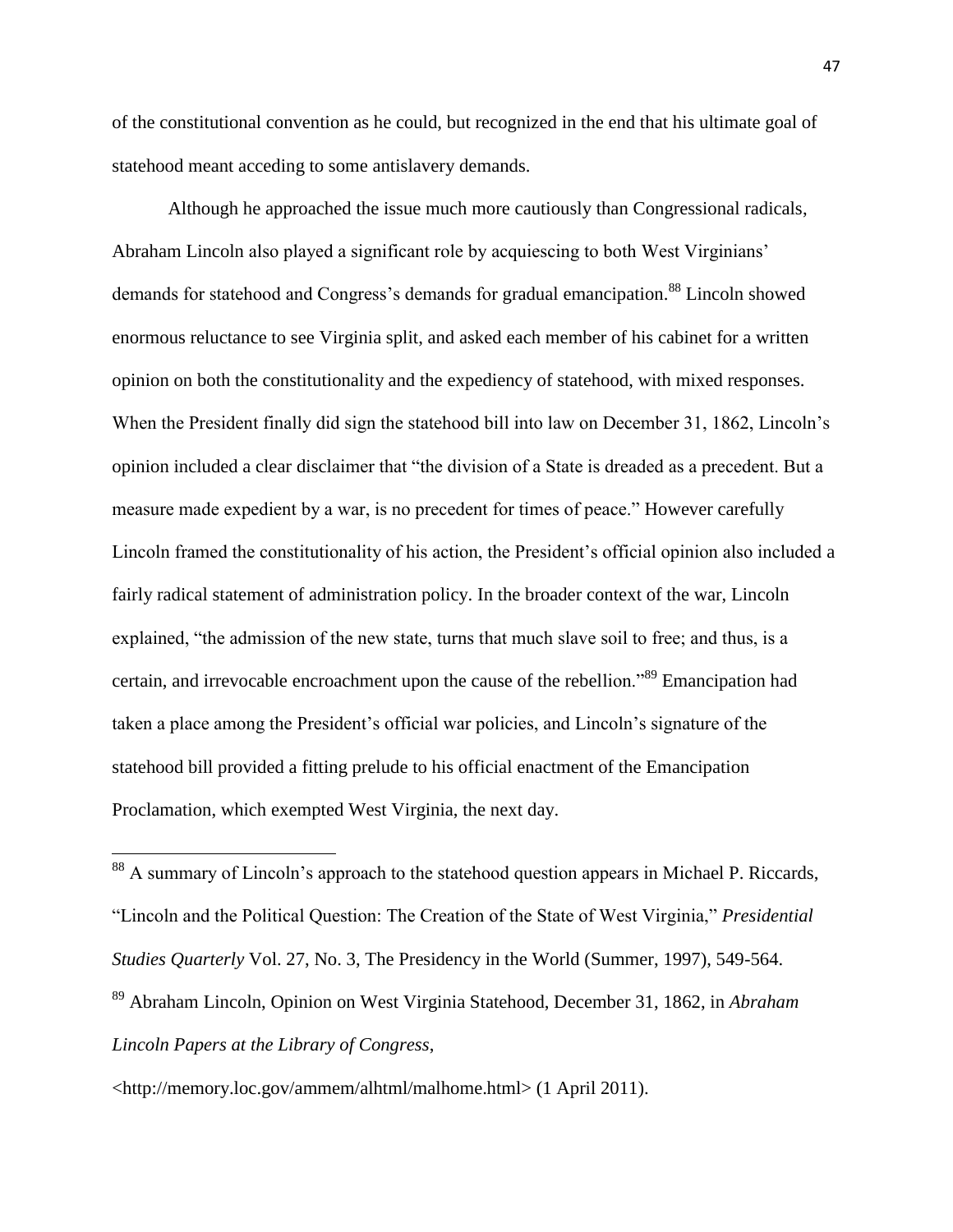As much as many West Virginians might have liked, all other things equal, to see slavery's continued existence, many also came to prioritize defeating the Confederacy over preserving slavery. After Abraham Lincoln proposed to border state congressmen that their states consider enacting gradual emancipation laws in July 1862, Waitman Willey and two western Virginia congressmen, Jacob Blair and William G. Brown, reacted favorably. The three, with a handful of other border state congressmen, signed a response that explained their position:

We believe that the whole power of the Government, upheld and sustained by all the influences and means of all loyal men in all sections, and of all parties, is essentially necessary to put down the rebellion and preserve the Union and the Constitution. We understand your appeal to us to have been made for the purpose of securing the result. A very large portion of the people in the Northern States believe that slavery is the "lever power of the rebellion."

While defending their conservative approach, these congressmen concluded that "if they [the white South] can give up slavery to destroy the Union; We can surely ask our people to consider the question of Emancipation to save the Union. $^{990}$ 

Their people, it seems, had already begun to warm to sacrificing slavery for victory. E.C. Bunker informed Senator Willey in April 1862 that public opinion in Morgantown had outpaced Willey's gradualism:

 $90$  Border State Congressmen to Abraham Lincoln, Tuesday, July 15, 1862 (Minority response to Lincoln's proposal for compensated emancipation) in *Abraham Lincoln Papers at the Library of Congress*.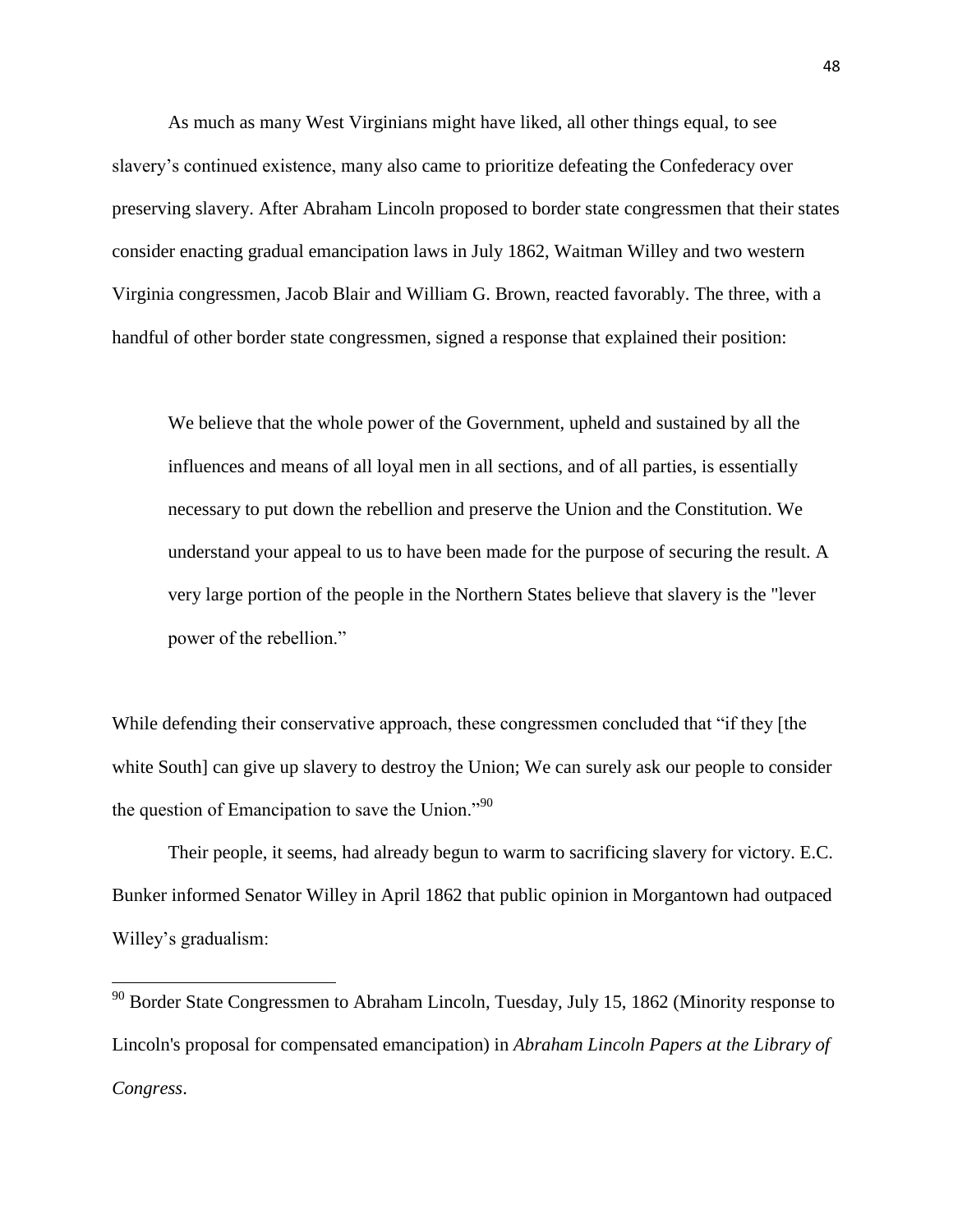…here in West Va. our people are making rapid strides to abolition. Many persons here and in Wheeling are endeavoring to injure your popularity and reputation simply because you have pursued a conservative constitutional course. I fear friend Willey that the day of Constitutional Liberty in this Country has passed, that the Bird of Freedom has gone never to return.  $91$ 

A West Virginian named J. Drummond also saw public opinion shifting in June. "The sentiment in favor of making the State free so far as I can judge mingling with the people on my former District and on this one," Drummond reported, "has grown with astonishing rapidity." $92$ 

If radicalization in the electorate created an environment more conducive to ending slavery, so did the complete withdrawal of Confederate sympathizers from the political process. The secession crisis provided ample evidence that western Virginians did not rally unanimously to the Union cause. Even in the far northwestern part of the state, the secessionist Wheeling Daily Union recorded substantial mass meetings in support of secession in the spring of 1861. On April 9 and April 10 alone, the *Daily Union* reported that such meetings occurred in Marshall, Wetzel, Monongalia, Marion, and Harrison Counties.<sup>93</sup> All these counties returned strong majorities against the secession ordinance in the May 23 ratification vote, but the county vote totals showed striking secessionist power in future West Virginia. Of the fifty counties that

 $91$  E.C. Bunker to Waitman T. Willey, April 19, 1862, Waitman Willey Papers, WVRHC.

 $92$  J. Drummond to Waitman T. Willey, June 27, 1862, Waitman Willey Papers, WVRHC.

<sup>93</sup> *Wheeling Daily Union*, April 9, 1861, April 10, 1861.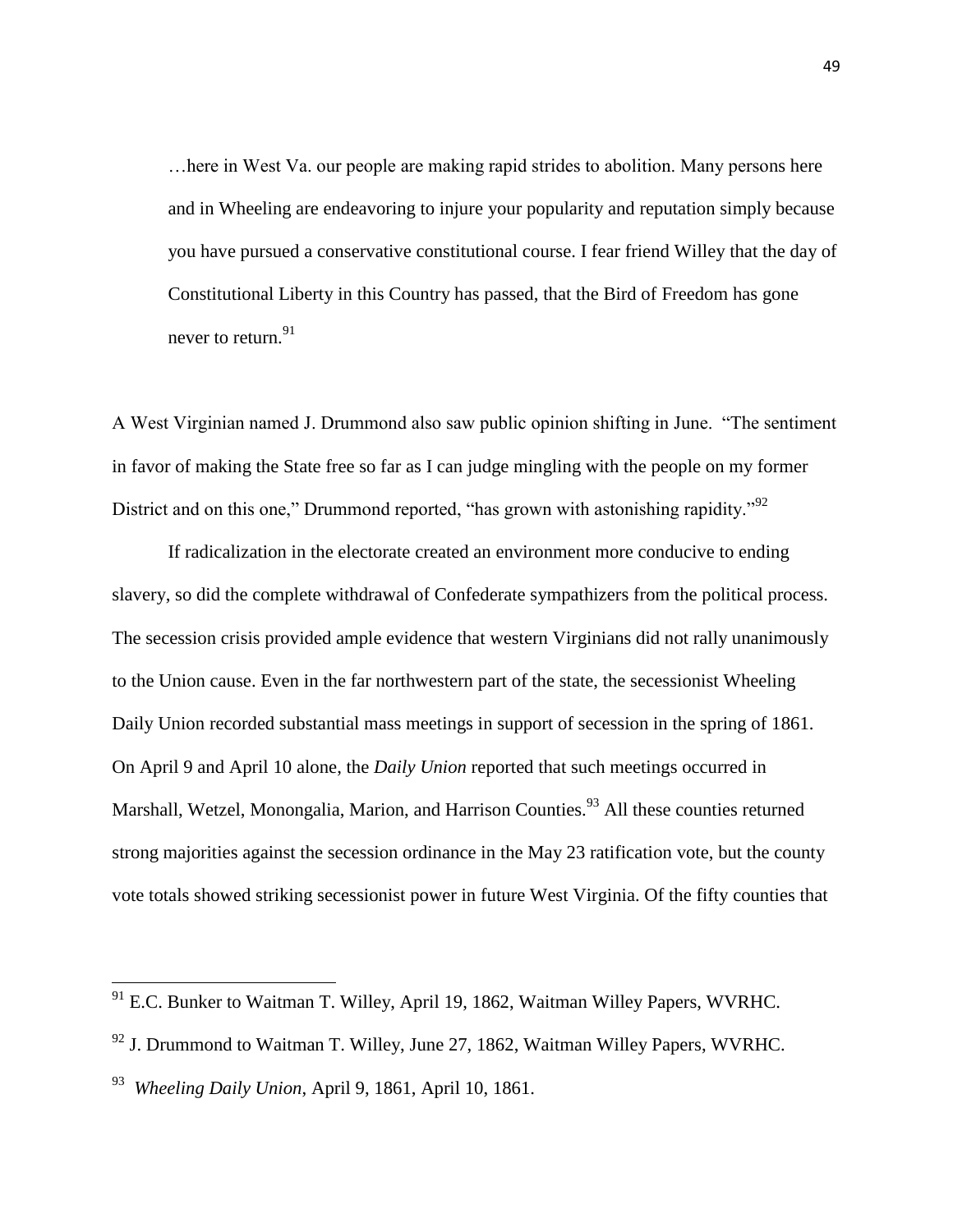would come to comprise the new state, 24 voted in favor of seceding.<sup>94</sup> More than 19,000 voters backed secession, and at most 4,000 voters opposed it outside of the northwestern base of the statehood movement.<sup>95</sup> While historians have long recognized that intimidation and fraud marred secession referenda, the guerilla warfare that plagued many western counties after the war started meant that the secession vote in West Virginia probably provided a more accurate reading of public opinion than any wartime vote.

The strength of pro-Confederate feelings among some segments of the West Virginia population ironically served to push West Virginia closer to emancipation because these people tended not to participate in the new state's politics. According to the most recent estimates of Confederate military recruitment west of the Alleghenies, it appears that between 16,000 and 18,000 West Virginians joined the Confederate Army, compared with the about 32,000 who fought for the Union.<sup>96</sup> Assuming that a large majority of these Confederate soldiers consisted of eligible voters who disproportionately supported preserving slavery, this group's participation West Virginia's elections might have seriously hindered would-be emancipators in Wheeling.

As large a group as Confederate enlistment withdrew from the political equation, many more secessionists remained civilians while refusing to recognize the Unionist government. Secessionists became such a nuisance in certain areas that Arthur Boreman complained to Francis Pierpont in February 1863 that "After you get a short distance below the 'Pan Handle' it is not safe for a loyal man to go into the interior out of sight of the Ohio River... Some think it a

<sup>&</sup>lt;sup>94</sup> Curry, 49.

 $95$  Ibid, 7.

<sup>96</sup> Jack L. Dickinson, *Tattered Uniforms and Bright Bayonets: West Virginia's Confederate Troops* (Huntington, WV: Marshall University Foundation, 1995).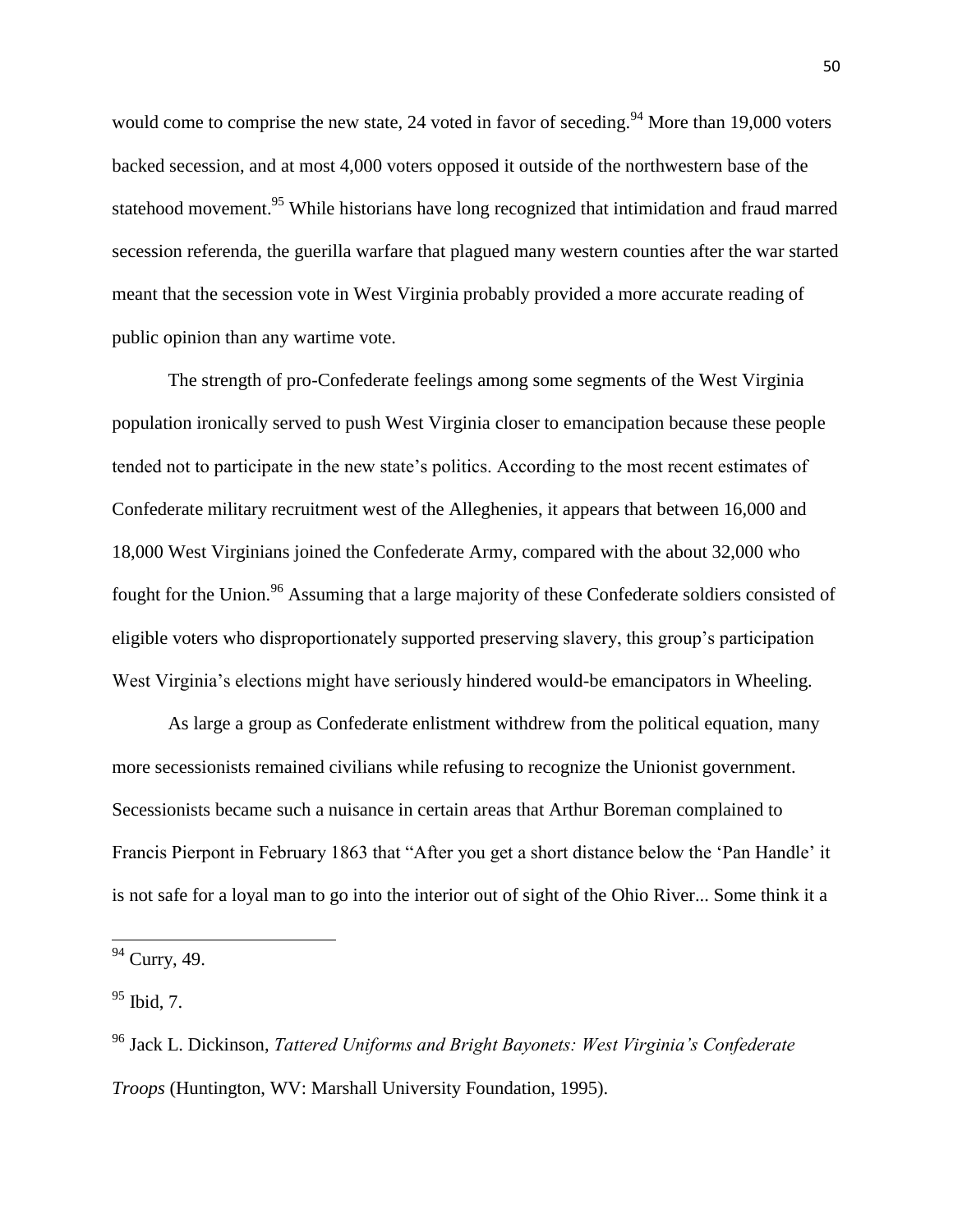good occasion to go over and even yet be regarded as Southern men (God help them).<sup>97</sup> Even in the village of Nicholas Wells on the Ohio itself, one of Pierpont's correspondents reported in 1861 that

we were treated with the utmost disdain [a local] said he did not recognize your Government and ordered us from his premises and used the most insulting and obscene language on reference to you Phil Wells at his house farther on said he had no gun but if he had he would give us the contents of it in short this whole Bottom is almost entirely filled up with the most pestilent set of Traitors I ever saw they boast without reserve of being secessionists.<sup>98</sup>

While a hostile population could loosen Union authority and hinder the war effort, it also meant that the West Virginians most hostile to emancipation probably self-selected out of deliberative politics.

A less extreme, but still significant form of political exclusion weakened the influence of proslavery voices among West Virginia Unionists. The most dramatic and important instance of this occurred against John S. Carlile, a key early leader of the statehood movement from Harrison County. Carlile assumed a leadership role in Virginia's secession convention, where he blasted disunion as a "wicked effort to destroy the fairest and freest government on the earth" and "an insult to all reasonable living humanity, and a crime against God."<sup>99</sup> Having led other

 $97$  Arthur Boreman to Francis H. Pierpont, February 27, 1863, Pierpont Papers, WVRHC.

<sup>98</sup> A. Charlton to Francis H. Pierpont, August 12, 1861, Pierpont Papers, WVRHC.

 $99$  Ouoted in Freehling and Simpson, 30.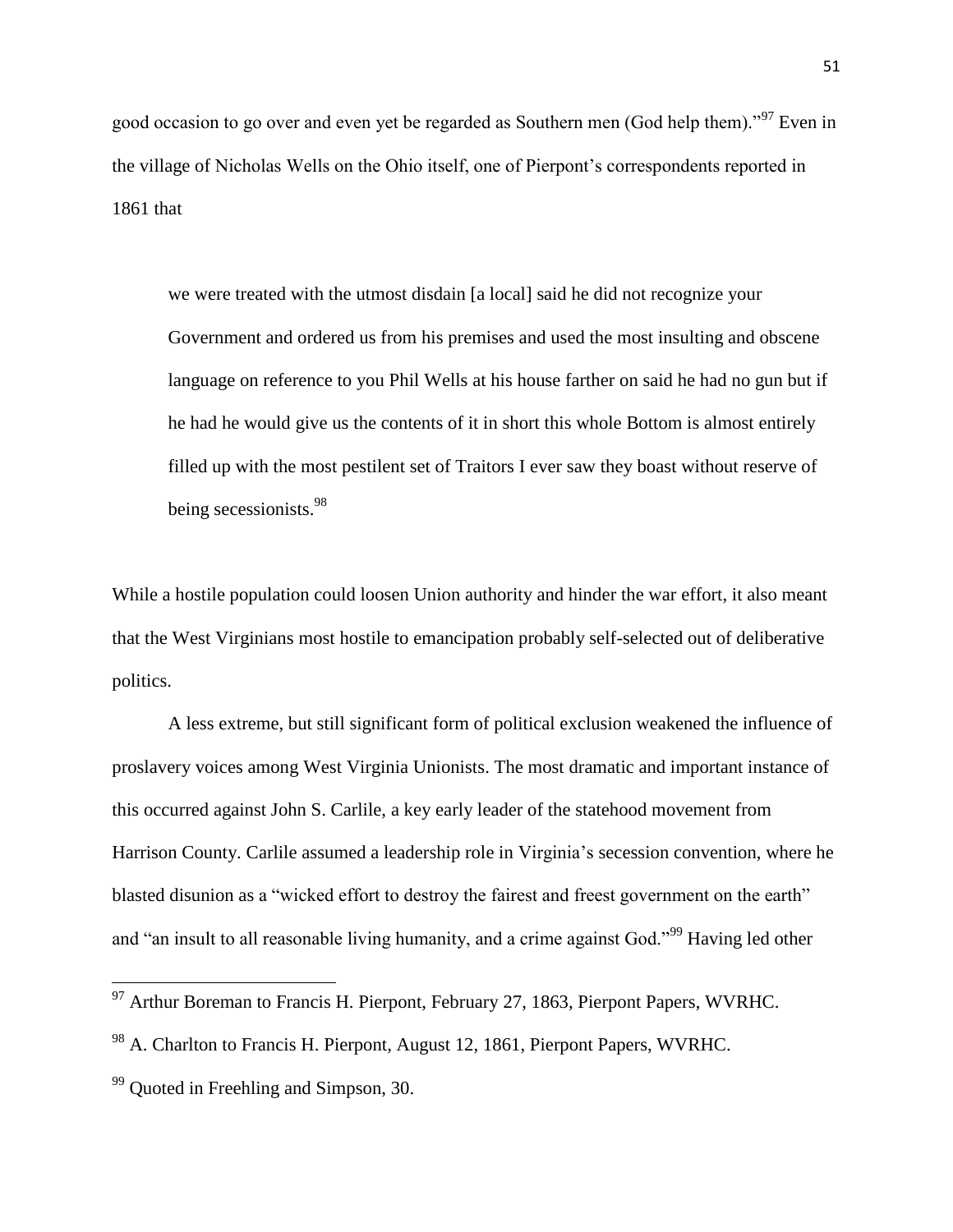western delegates out of the convention in protest of Virginia's impending secession, Carlile dominated the Wheeling Conventions and drafted the "Declaration of the People of Western Virginia," which legitimized the new Reorganized Government of Virginia, after moderating his early demands for immediate statehood. The legislature of the Reorganized Government recognized his work on July 9, 1861, by unanimously electing him to a seat in the U.S. Senate.<sup>100</sup>

Within a year, Carlile had become a pariah. When the Senate's Committee on Territories reported the West Virginia statehood bill, Congress and West Virginia found one more surprise in addition to its emancipation clause. In committee, Carlile had amended the bill's preamble to expand the state considerably, incorporating not only the present-day state of West Virginia, but also 13 additional Virginia counties, including the entire Shenandoah Valley. When the chamber rejected this addition, Carlile first insisted on West Virginia's admission without preconditions, then called for postponement on the statehood vote, but failing in both of these proposals, he voted against statehood on July 14. Benjamin Wade called Carlile's change of heart "greater than that of Saint Paul." $101$ 

The shortage of surviving correspondence from Carlile during this period makes any explanations of his behavior somewhat speculative, but it seems that unlike Willey, Carlile valued slavery above statehood. In the secession convention the previous year, Carlile had boasted of his proslavery credentials:

I have been a slaveholder from the time that I have been able to buy a slave. I have been a slaveholder, not by inheritance, but by purchase; and I believe that slavery is a social,

 $100$  Curry, 69-73.

<sup>101</sup> Ibid, 100-105; *Congressional Globe*, July 14, 1862.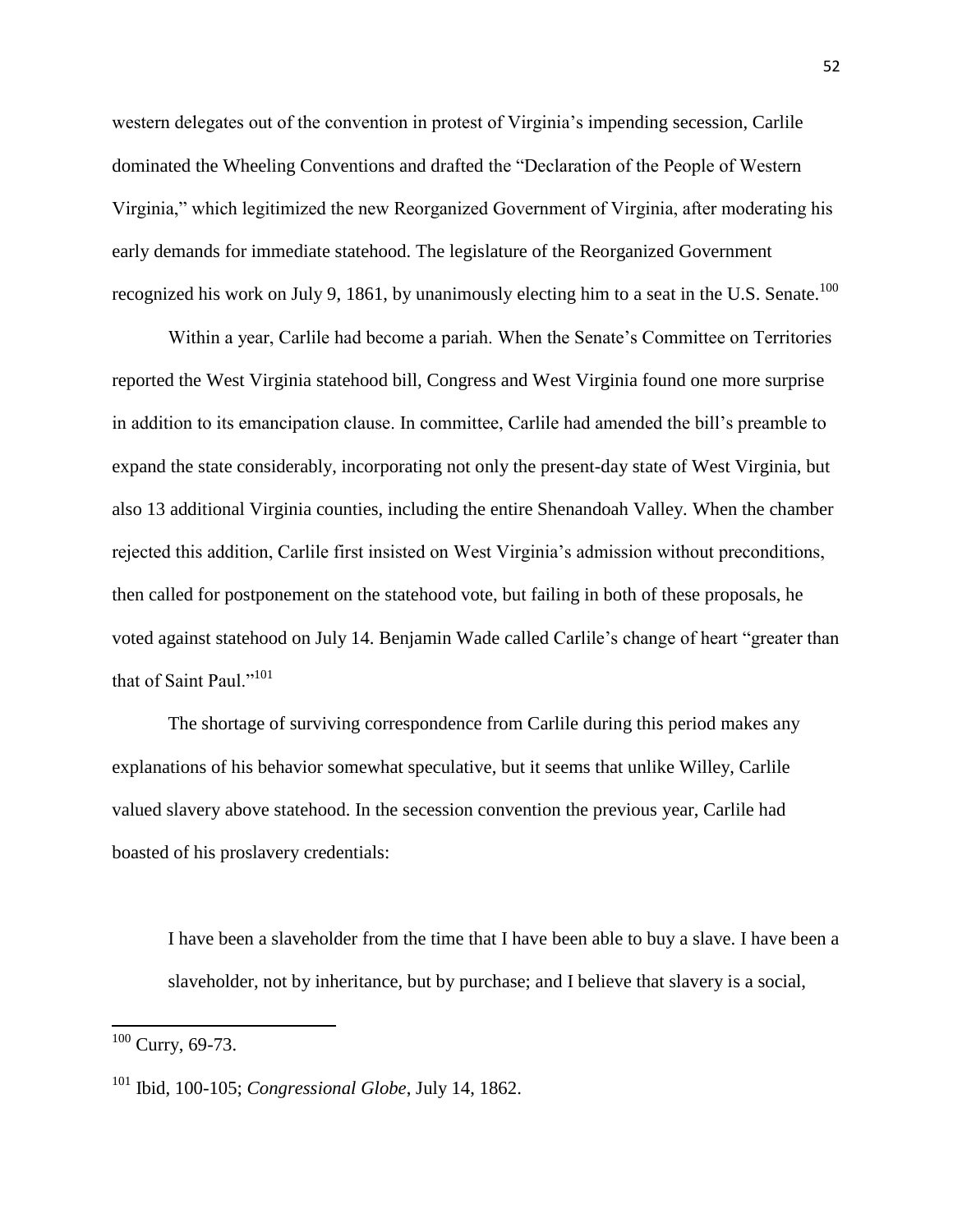political and religious blessing, and I so believed when…a boy, but seventeen years of age in the city of Philadelphia, I took the ground that slavery was right in itself. That day no man [in the] South took that ground in defense of the institution. The agitation of this question…has brought every man South of Mason and Dixon's line upon one common platform, and no man to-day denies the assertion I have made, that African slavery is right in itself. Believing that the institution of slavery is essential to the preservation of our liberties, I desire above all things to continue it.<sup>102</sup>

By redefining the boundaries of West Virginia to either include new regions that he knew would not consent to abolition and that most West Virginians did not want in their state, Carlile could potentially derail the entire project. Henry Dering saw the implications and warned Waitman Willey:

I am sorry the question of extending our boundaries to the Blue Ridge has entered the mind of Congress. The people of the Valley have been educated to believe that slavery is a divine a sacred institution and that it is exclusively their own matter, with which no one has a right to interfere. Their sympathies and connections of every kind are all with East Virginia and their prejudices all against West Va. As to how the people of the S. Western Counties would be, I confess I have my fears that they would unite with the valley counties against us and in probability vote us down.<sup>103</sup>

 $102$  Quoted in Freehling and Simpson, 26.

<sup>&</sup>lt;sup>103</sup> Henry Dering to Waitman Willey, June 18, 1862, WVRHC.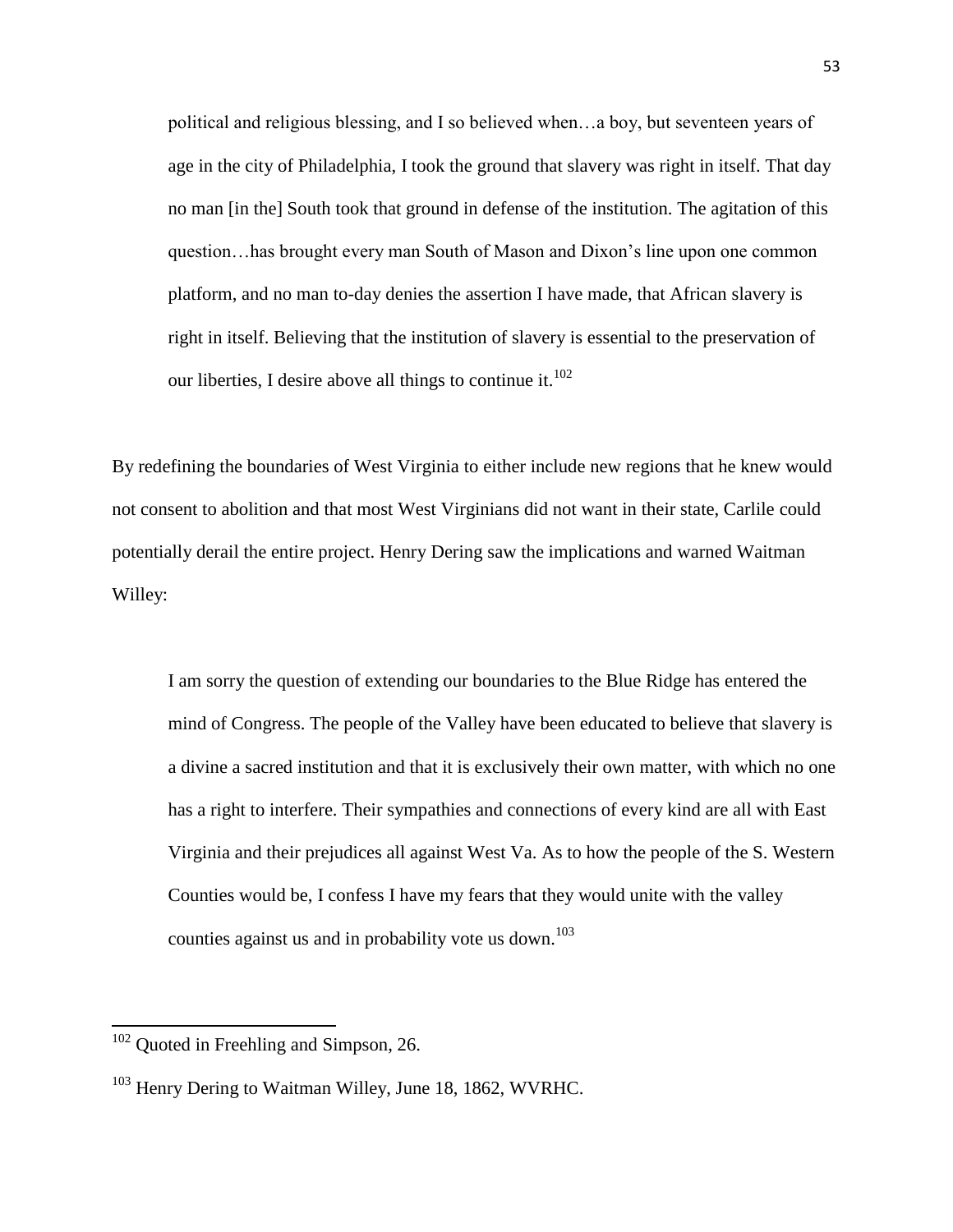While some Carlile supporters remained supportive after his vote, the conservative wing of West Virginia Unionism lost much of its legitimacy through his action. "The whole burthen of his song in Washington," according to the *Point Pleasant Register* of August 7, 1862, "has been nigger, nigger, nigger. He has been 'cheek by jowl' with such villainous wretches as Vallandigham, Voorhees, Ben Wood, Richardson etc [leaders of the conservative, antiwar ‗Copperheads'].‖<sup>104</sup> Future Congressman Chester Hubbard told his son that ―Carlile has run himself clear under water. The people I think would have forgiven him almost anything else, except his vote against the New State and his speech at Indianapolis [which harshly criticized Lincoln and the Republicans].<sup>105</sup> John J. Davis, a Carlile ally and former Wheeling Convention delegate, also saw the Senator's popularity wane in Clarksburg that August:

Some of his Union friends are very much "Down on him" and call him a secessionist…They have at last put me down among the secessionists. I wonder what they mean by Unionists? You will find a good many Republicans here. By the by the bitter feeling existing in society here growing out of politics makes it extremely difficult to tell who are ones friends & who are not. The spirit of intolerance manifested is really shameful. $106$ 

Davis's complaints apparently had merit, as an anonymous note he received in March 1863 indicated:

 $105$  Ibid, 121.

 $104$  Cited in Curry, 120.

<sup>106</sup> John J. Davis to Anna, August 22, 1862, WVRHC.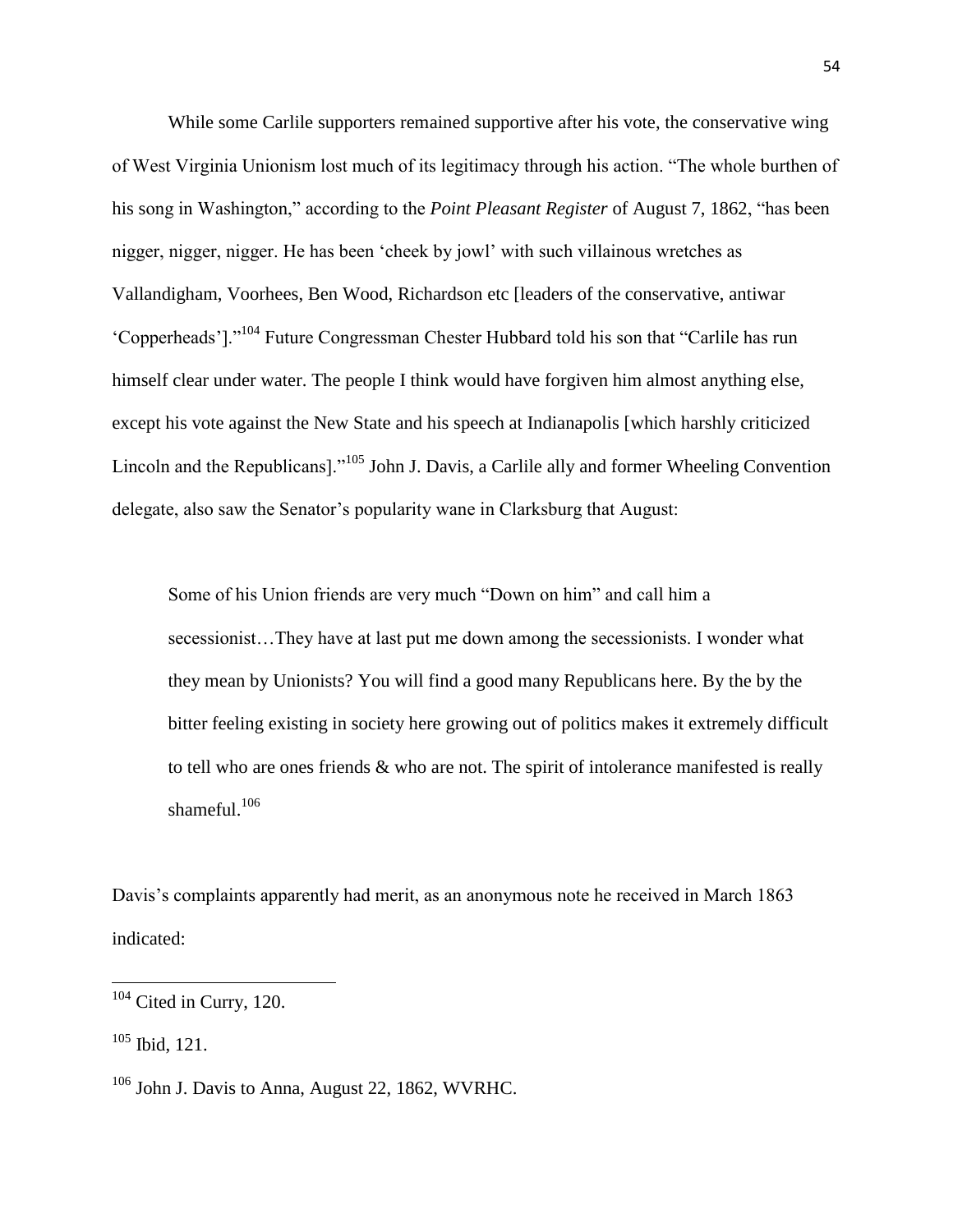Sir: You're in danger – be slightly careful of your conduct. Your course is entirely repulsive to all true patriots & sensible men, therefore this advice. I view you as a personal friend, therefore I advise you to desist from being too ambitious in your new state feelings – or rather anti-new states [sic] sympathies. $107$ 

By the eve of statehood, then, formerly influential proslavery Unionists, especially those allied with Carlile, no longer led the statehood movement.

Only in the context of exceptional wartime disruptions did slavery meet a legal end in West Virginia. Far from a rubber stamp on an inevitable outcome, abolition came as a result of arm twisting by the federal government, changing opinions among formerly moderate West Virginians, and voluntary or involuntary removal of the West Virginians most sympathetic to slavery. As dramatically and even improbably as emancipationist sentiment developed in the halls of power, this was only half the story. For the slaves themselves, freedom often arrived much sooner.

<sup>&</sup>lt;sup>107</sup> Anonymous to John J. Davis, March 9, 1862, WVRHC.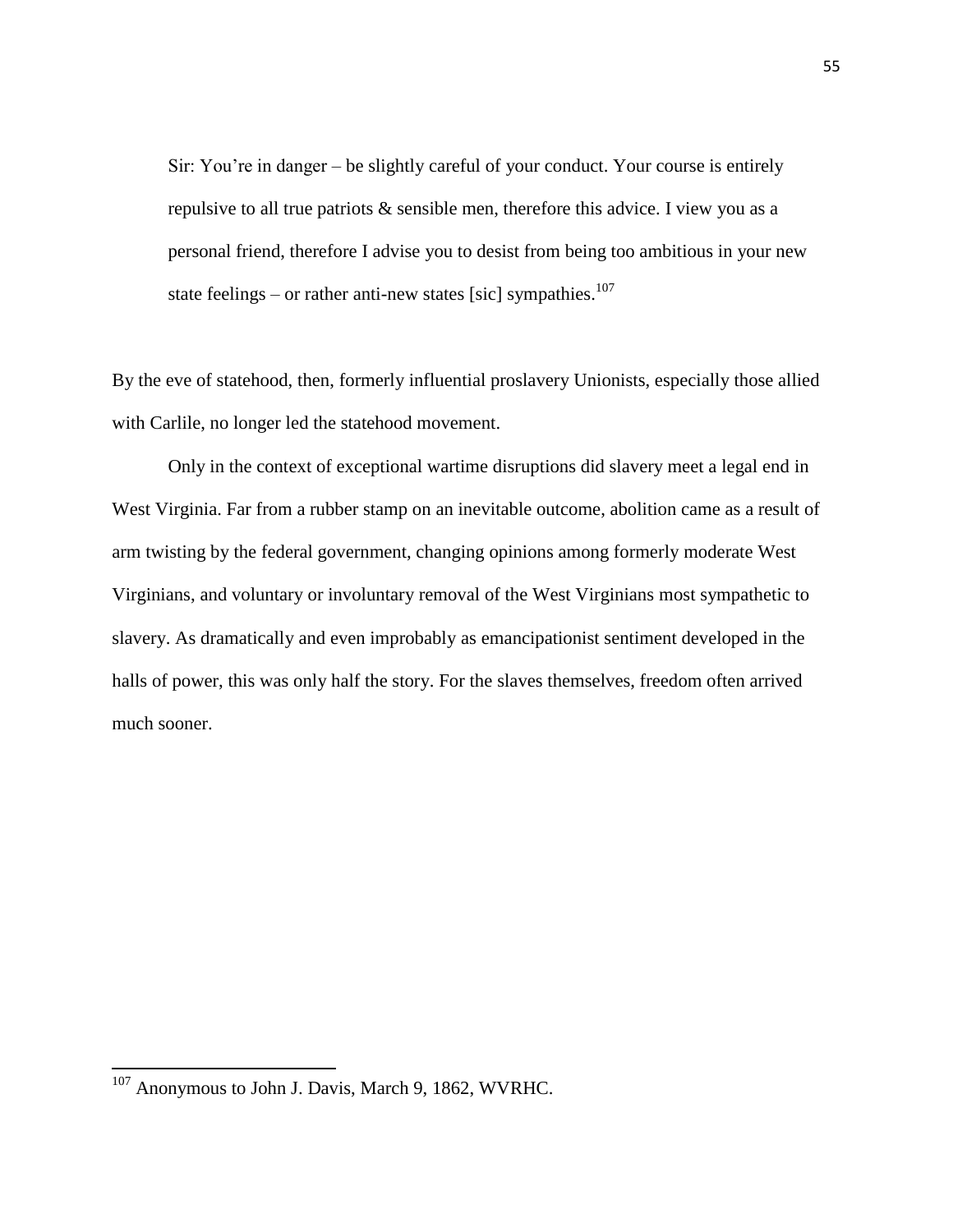## **Chapter III "The Natural Consequences of a State of War"**

In West Virginia, two separate processes produced emancipation. In Wheeling, in Washington, and at ballot boxes across the new state, whites had to reconcile their antebellum beliefs about abolition with the political realities of wartime, sometimes with difficulty. The transformation of white opinion that resulted produced the Willey Amendment and the formal abolition of slavery in February 1865. For the 18, 371 enslaved African-Americans in the new state, however, emancipation often occurred on a different timeline. On the level of official military policy, the domestic institutions of loyal West Virginia received protection from meddling by passing armies. In reality, the war's disruptions undermined bondage much as they did elsewhere in the South. Recounting the havoc Union invasion played with master-slave relationships, Eric Foner describes war as "the midwife of revolution," and suggests that "well before 1863 the disintegration of slavery had begun."<sup>108</sup> Despite generals' and politicians' pronouncements, the same phenomenon characterized wartime West Virginia.

Major military campaigning began in western Virginia began with the arrival of a Union Army under George B. McClellan in May 1861 to protect the B&O Railroad and Unionist civilians in the northwest. Forces under McClellan and his successor, William S. Rosecrans, won decisive victories that spring and summer at Philippi on June 3, Carnifex Ferry on September 10, and Cheat Mountain between September 12 and September 15. This campaign carved out an area of relative safety for Unionist politics in the northern reaches of the Ohio Valley, and made possible the establishment of the Reorganized Government of Virginia in Wheeling. Elsewhere,

<sup>108</sup> Eric Foner, *Reconstruction: America's Unfinished Revolution, 1863-1877* (New York: Harper and Row, 1988), 3.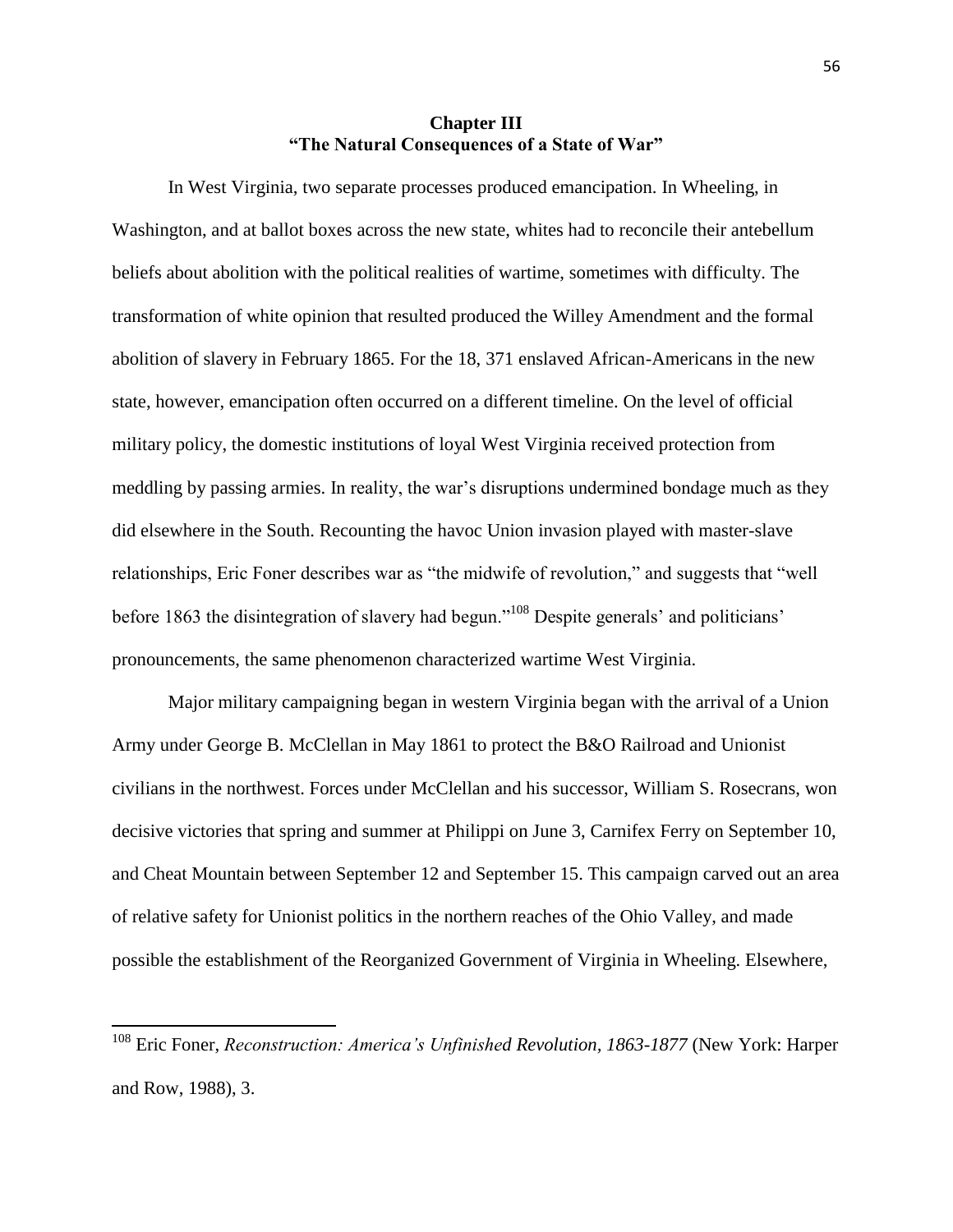Union forces established a more tenuous kind of control. Union troops occupied Charleston in July 1861 and held it for the duration of the war, with the exception of one six-week Confederate reoccupation late in 1862. These large Union victories, though significant, masked much more confused local situations. Progress toward statehood inflamed Confederate sympathizers' hostility, and many counties experienced outbreaks of guerilla warfare and retributive violence. Organized bands of Confederate raiders also passed through, most notably in the Jones-Imboden Raid in the spring of 1863, in hopes of delegitimizing the new state and disrupting railroads.<sup>109</sup> Although Confederate forces never posed a serious threat to either Wheeling government, most of West Virginia resembled the "no-man's land" that Stephen Ash describes as a feature of Civil War military geography, with scattered garrisoned towns surrounded by an uncontrollable countryside. $110$ 

Union commanders in West Virginia repeatedly insisted that their armies would religiously respect private property in the region, including slaves. General George B. McClellan, whose campaigns in West Virginia would lay the foundations of his later fame, made the most explicit assurances from his headquarters in Cincinnati on the eve of his campaign:

VIRGINIANS: I have ordered troops to cross the river. They come as your friends and brothers – as enemies only to the armed rebels who are preying upon you. Your homes,

<sup>&</sup>lt;sup>109</sup> Summaries of many of the major events in the Civil War military history of West Virginia appear in Boyd B. Stutler, *West Virginia in the Civil War* (Charleston, WV: Education Foundation, 1966).

<sup>110</sup> Stephen Ash, *When the Yankees Came: Conflict and Chaos in the Occupied South, 1861-1865* (Chapel Hill: University of North Carolina Press, 1995), 76-77.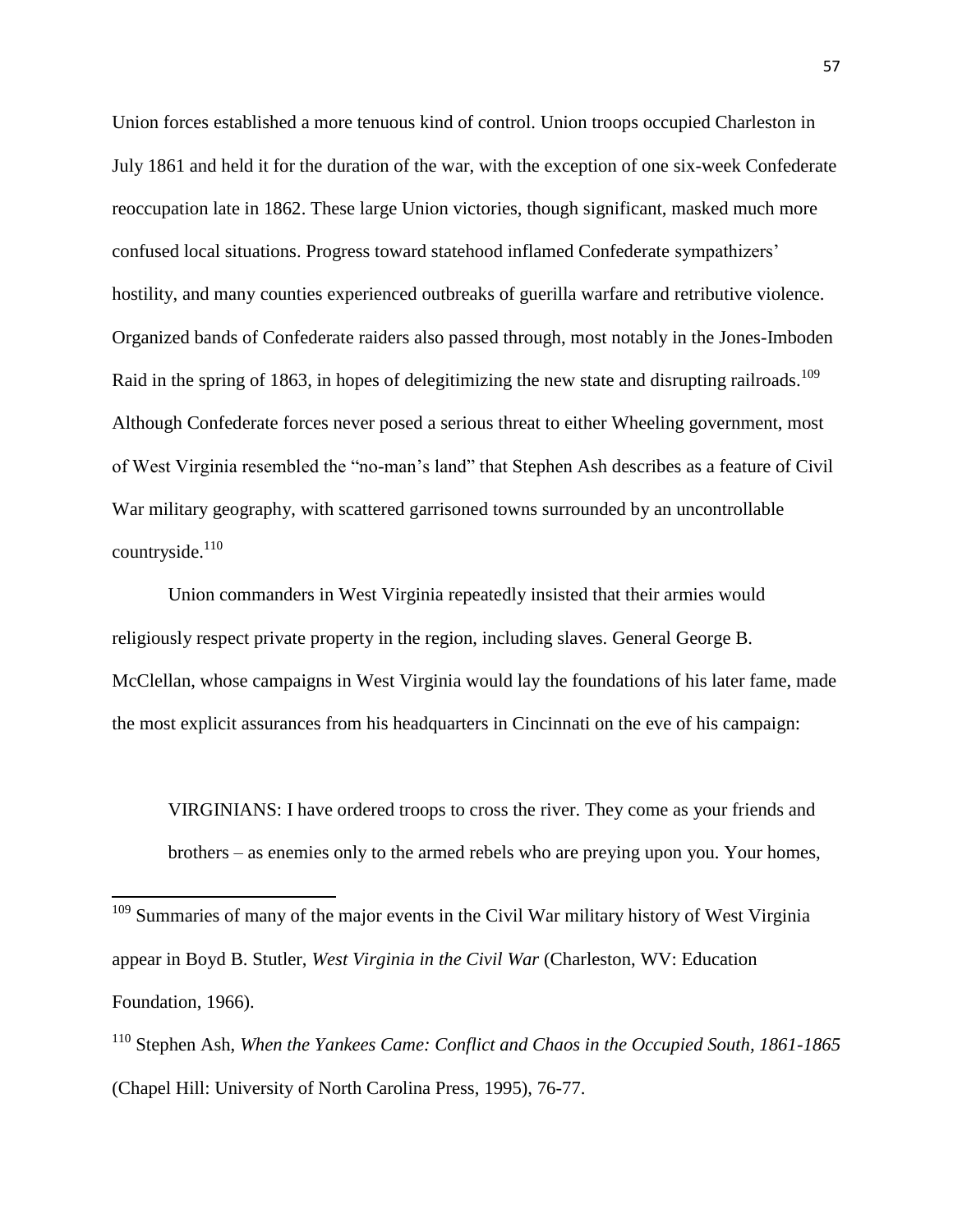your families, and your property are safe under our protection. All your rights shall be religiously respected.

Notwithstanding all that has been said by the traitors to induce you to believe that our advent among you will be signalized by interference with your slaves understand one thing clearly – not only will we abstain from all such interference but we will on the contrary with an iron hand crush any attempt at insurrection on their part.<sup>111</sup>

On the same day, McClellan sent instructions to Colonel Benjamin F. Kelley of the (Union) 1<sup>st</sup> Virginia Infantry and two other regimental commanders instructing them to "preserve the strictest discipline. See that the rights and property of the people are respected and repress all attempts at negro insurrection."<sup>112</sup>

Developments elsewhere seemed to confirm the federal government's intention to uphold the property rights of Unionists in slaves. In the First Confiscation Act of August 6, 1861, Congress permitted the army only to seize slaves used to aid the Confederate war effort.<sup>113</sup> On October 22, President Lincoln removed John C. Fremont from a military command in Missouri

<sup>111</sup> George B. McClellan to "The Union Men of Western Virginia," May 26, 1861, in *The War of the Rebellion: A Compilation of the Official Records of the Union and Confederate Armies*, Series II, Volume I (Washington: Government Printing Office, 1894), 753 (hereafter *Official Records*).

<sup>112</sup> McClellan to B.F. Kelley, May 26, 1861, in *Official Records*, Series II, Volume I, 753. <sup>113</sup> *Statutes at Large, Treaties, and Proclamations of the United States of America*, vol. 12 (Boston, 1863), p. 319, from Freedmen and Southern Society Project, <

http://www.history.umd.edu/Freedmen> (30 March 2011).

l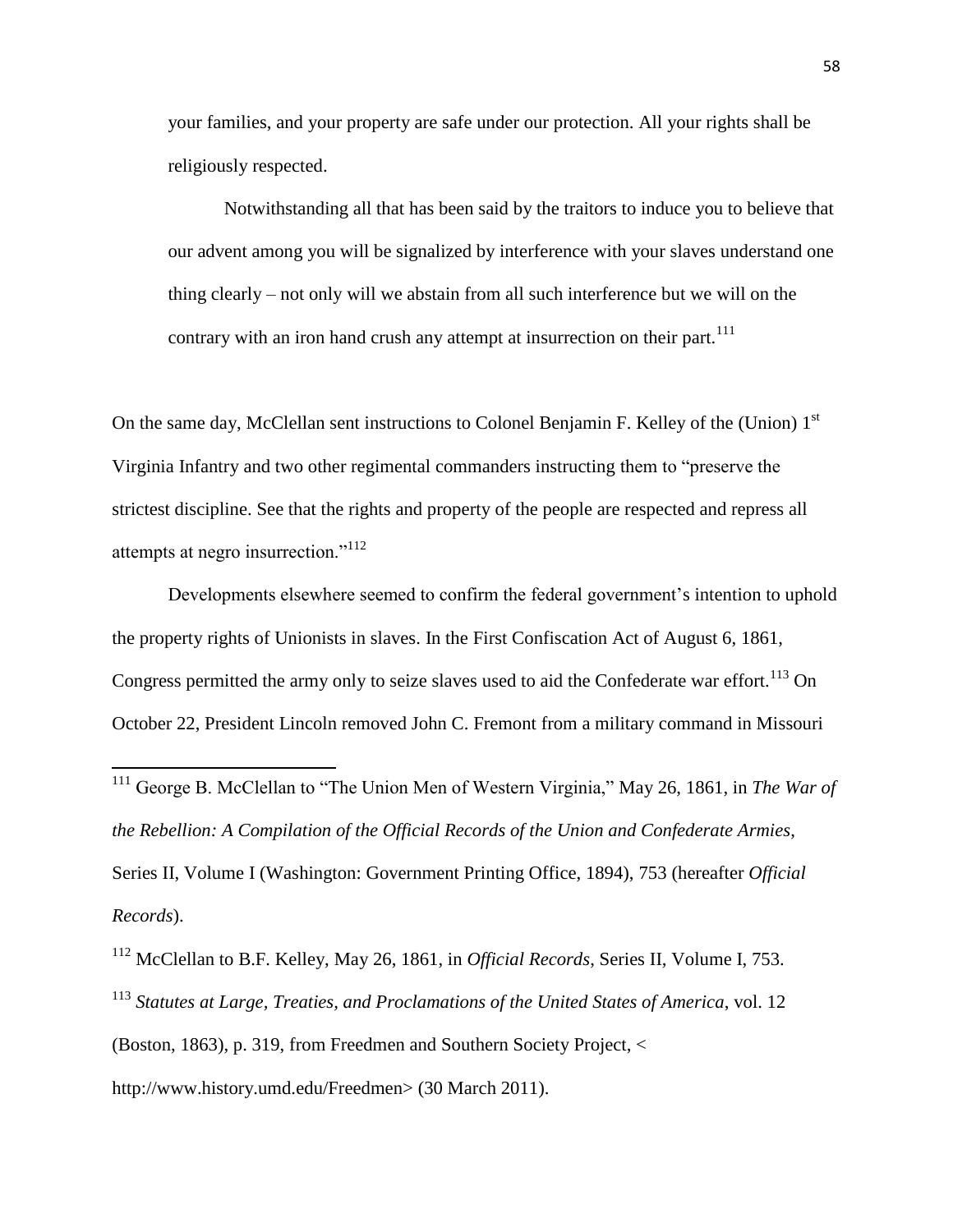based on Fremont's unilateral attempts to emancipate slaves.<sup>114</sup> A letter that a federal judge, John J. Jackson of Parkersburg, wrote to Reorganized Government of Virginia Governor Francis Pierpont five months later suggested that policy and practice could diverge dramatically, however:

I sent you a telegraphic dispatch this morning concerning a negro boy belonging to Benj' Byrne of Braxton – the history of the boy is this – When we formed the copartnership in the oil enterprise, the firm of J.N Camden B W Byrne J M Jackson & myself) hired of Mr Byrne two negroes, this man being one  $-$  for to attend to the cooking at our wells  $-$  This man has been there ever since in our possession and was is our possession at the time he was taken by Major Kleft He assigns as a reason for his conduct that Mr Byrnes is in the Confederate army – this is mere rumor, which from the best information I can get warrants the conclusion that he is not sure nor has he been in the army, But suppose he is in the army Is the negro man liable to confiscation – clearly he is not The Presidents modification of Fremonts proclamation as well as Mr Sewards late letter upon this question – show conclusively that this negro does not fall within the class of cases comtemplated by the late act of Congress  $-$  Mr Camden  $\&$  myself have had exclusive control over all the property agents and hirelings of Camden Byrne &Co for the last eight months – Mr Byrne has never realized a cent from the firm in any shape since last May – We have had no communication with him, and only knew his where abouts by information I obtained at Charleston I am led to believe he is in Lewisburgh – I think

<sup>114</sup> Allen Guelzo, *Lincoln's Emancipation Proclamation: the End of Slavery in America* (New York: Simon and Schuster, 2004), 50-51.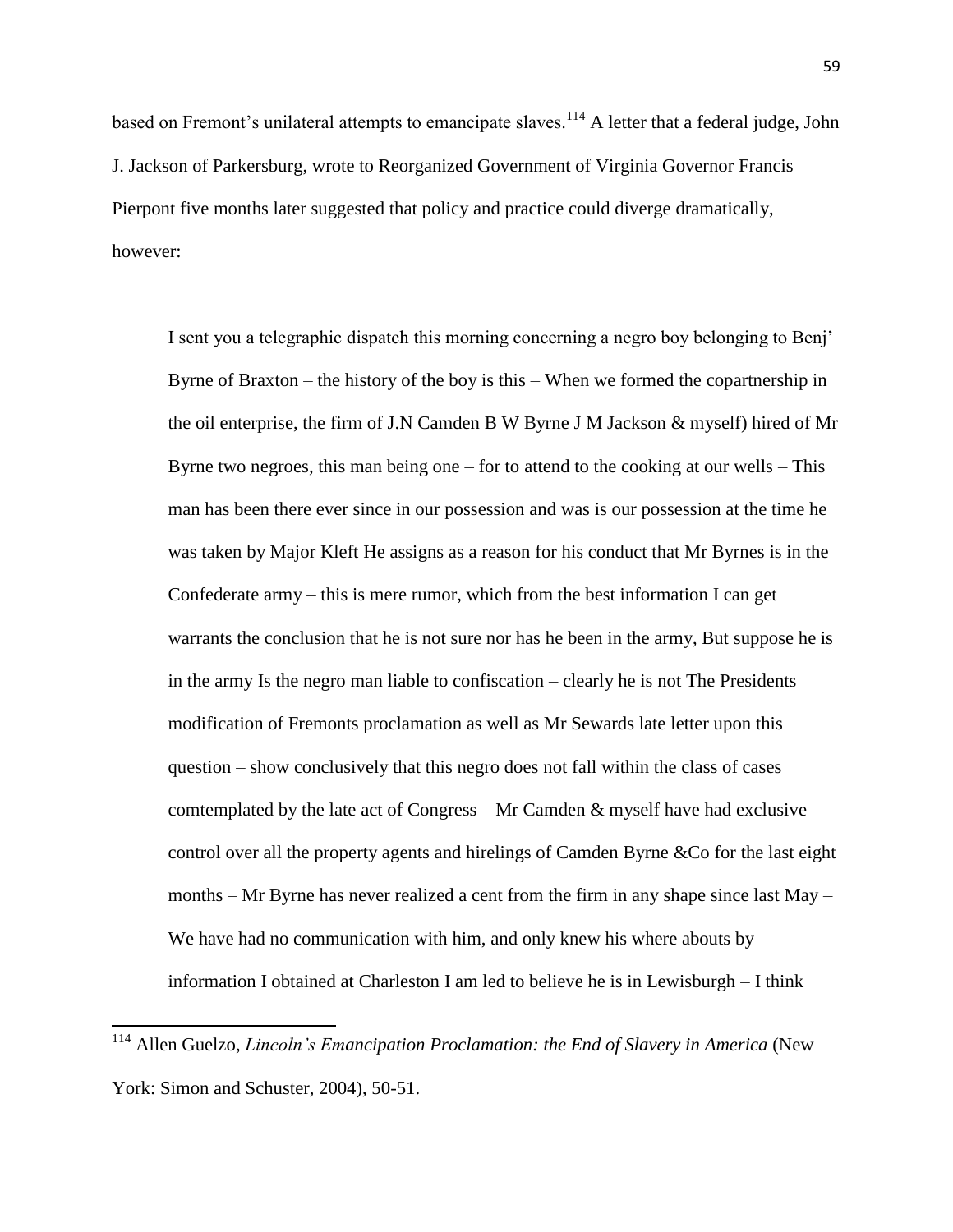under all the circumstances of this case the negro man should be returned to our possession – Hoping that in the discharge of a public duty you will find it in your power to do so $\ldots$ <sup>115</sup>

Jackson advanced a completely sensible interpretation of federal policy, but ambiguities left room for disagreement and made compliance almost impossible in some cases. In an August letter to Benjamin Butler at Fortress Monroe, Secretary of War Simon Cameron described a situation that also applied to West Virginia. Despite the guarantees to Unionist masters in the First Confiscation Act, Cameron acknowledged that the exigencies of war usually made it impossible to determine the loyalties of the masters of fugitive slaves who arrived in army camps. "Under these circumstances," Cameron suggested, "the substantial rights of loyal masters will be best protected by receiving [the fugitives of loyal masters] as well as fugitives from disloyal masters into the service of the United States, and employing them under such organizations and in such occupations as circumstances may suggest or require." As long as officers kept careful records of the slaves that reached their lines, Cameron proposed, loyal masters could apply for the return of improperly seized slaves after the war.<sup>116</sup>

The ambiguity and unenforceability of early military policy probably influenced Colonel Rutherford B. Hayes's opinions of the legally correct procedure for handling fugitives as his 23rd Ohio Infantry encamped outside Fayetteville, Virginia:

<sup>&</sup>lt;sup>115</sup> J.J. Jackson to Francis H. Pierpont, October 28, 1861, Francis Pierpont Papers, WVRHC. <sup>116</sup> Simon Cameron to Benjamin F. Butler, August 8, 1861, in *Officials Records*, Series II,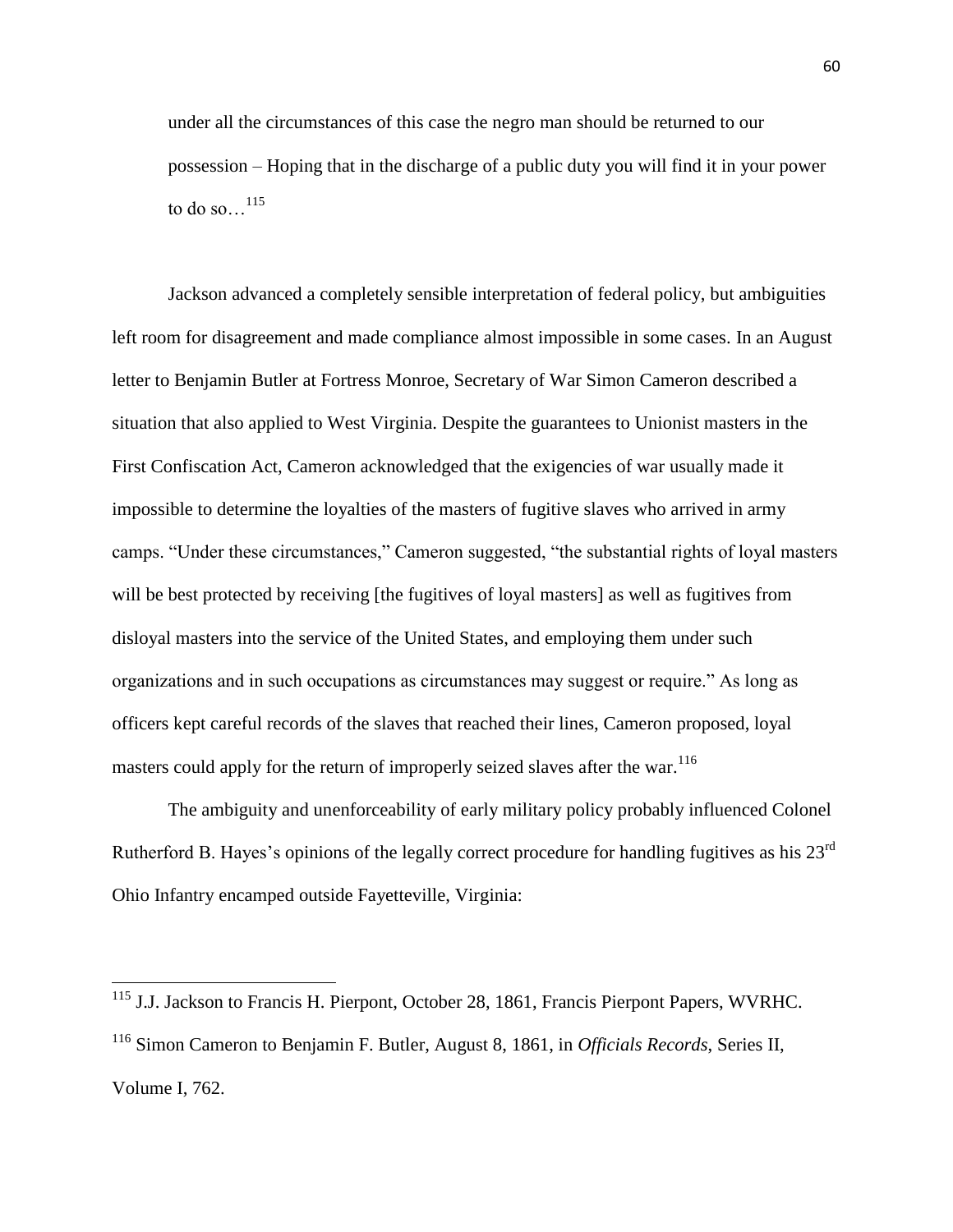They will all be entitled to freedom, as I understand the rule adopted by our Government. Their master is a Rebel, and is with Floyd's army as quartermaster, or the like, being too old for a soldier. These people gave themselves up to me, and I let them go to Ohio. The rule is, I believe, that slaves coming to our lines, especially if owned by Rebels, are  $free.<sup>117</sup>$ 

General Jacob D. Cox, who commanded the Union army's Division of Kanawha in 1863, recalled the Union army in West Virginia pursuing a hands-off policy toward fugitives early in the war; the army would not encourage escapes, but would not intervene to stop fugitives either. Writing to the *Cleveland Daily Herald* in February 1863, Cox sought to correct a report that ―during the first three months the soldiers obeyed, as a military duty, the orders of Gen. Cox and others for the rendition of fugitive slaves":

It was publicly announced, when the army entered this Valley [the Kanawha Valley] last July, that it did so for the purpose of driving the rebels from it, and that it had nothing to do with the relations of master and slave in the case of those citizens who remained quietly under the loyal civil Government of Western Virginia; that neither forcible emancipation on one hand, nor the catching of fugitives on the other, was within the scope of its work. No orders inconsistent with this announcement have ever been given by me, or, with my knowledge, by any one under my command.<sup>118</sup>

 $117$  R.B. Hayes to S. Birchard, December 19, 1861, Hayes Center.

<sup>118</sup> *The Cleveland Daily Herald*, March 26, 1862.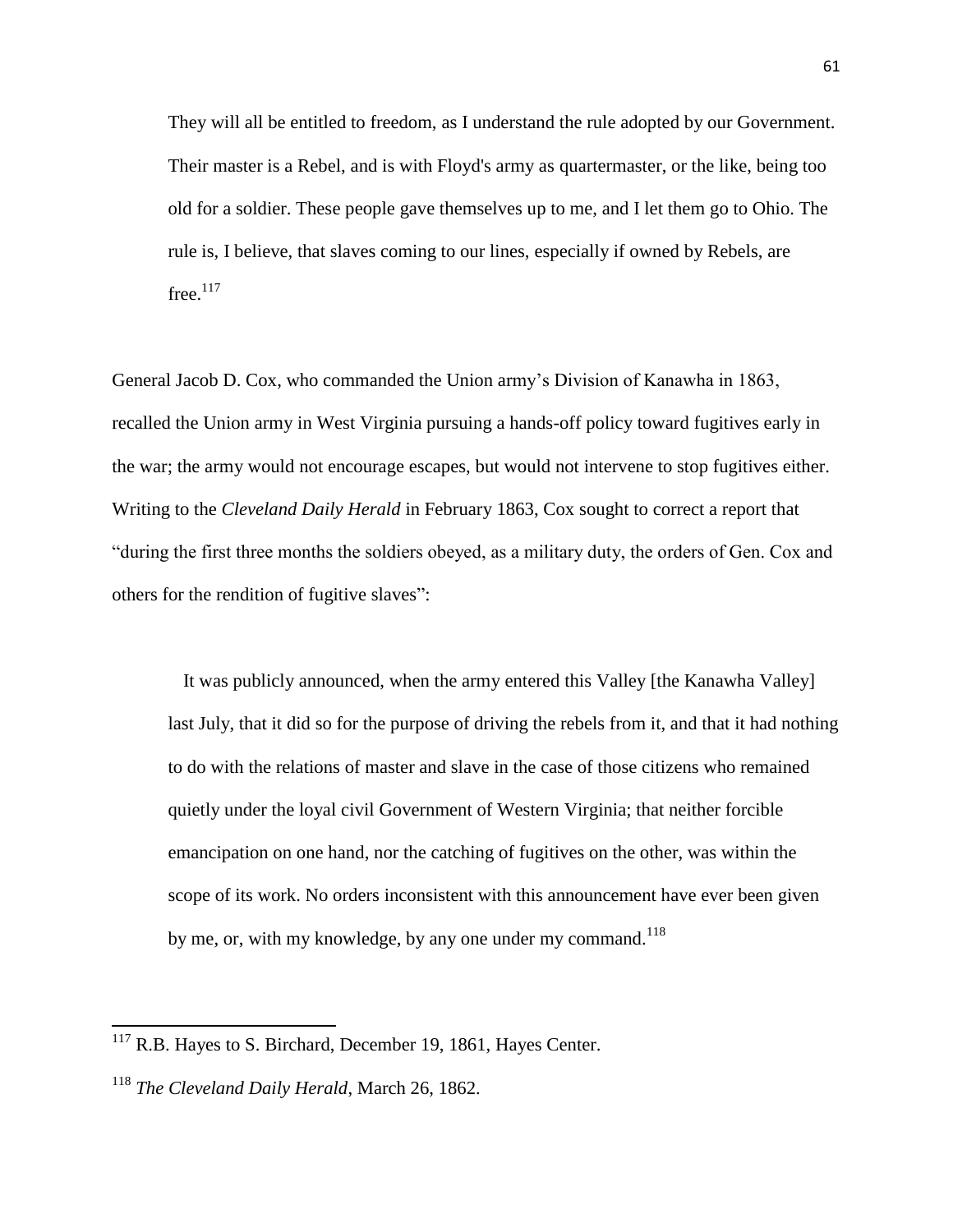The most dramatic instance of slaves using the presence of federal troops to escape bondage occurred when the Union army occupied the Kanawha Valley, home to the strategically valuable salt works and a large concentration of slaves. Federal forces occupied Charleston and its environs on July 25, 1861, after fighting a Confederate army led by former Virginia Governor Henry A. Wise at the battle of Scary Creek.<sup>119</sup> The salt works, operated by slave labor, apparently continued to function under Union occupation.

The situation changed, however, when a new Confederate army under William W. Loring returned to the area to recapture a desperately needed source of salt for the Confederacy. Faced with the possibility of seeing the Kanawha Valley falling into Confederate hands, many slaves left the salt works with the retreating Union forces under General Joseph Andrew Jackson Lightburn. *The Guerilla*, the newspaper that Confederate authorities set up in Charleston as their official voice, described slaves' behavior as Loring advanced on September 29, 1862. ―The Negroes have absconded in hundreds, and few less than a thousand have left with their disloyal masters to inquire as to their whereabouts and wonder at the answer." The fugitives used "the most ingenious kind of sailing craft, and in the efforts to elude the rebel advent, which they have learned to dread greatly, have entrusted themselves to the most fragile of home-made vessels."<sup>120</sup>

The reminiscence of an 87-year-old ex-slave named Nan Stewart, whom Federal Writers' Project interviewers visited in Meigs County, Ohio, in 1937, corroborates this account. According to the interview transcript, Stewart's father "cum'd ovah heah [Pomeroy, Ohio] with

<sup>119</sup> Roy Bird Cook, "The Civil War Comes to Charleston," *West Virginia History* Volume 23, Number 2 (January 1962), 153-167.

 $\overline{\phantom{a}}$ 

 $120$  Quoted in Scott Alexander McKenzie, "The Civil War in Kanawha County, West Virginia, 1860-1865," M.A. Thesis, University of Calgary (2007), 81.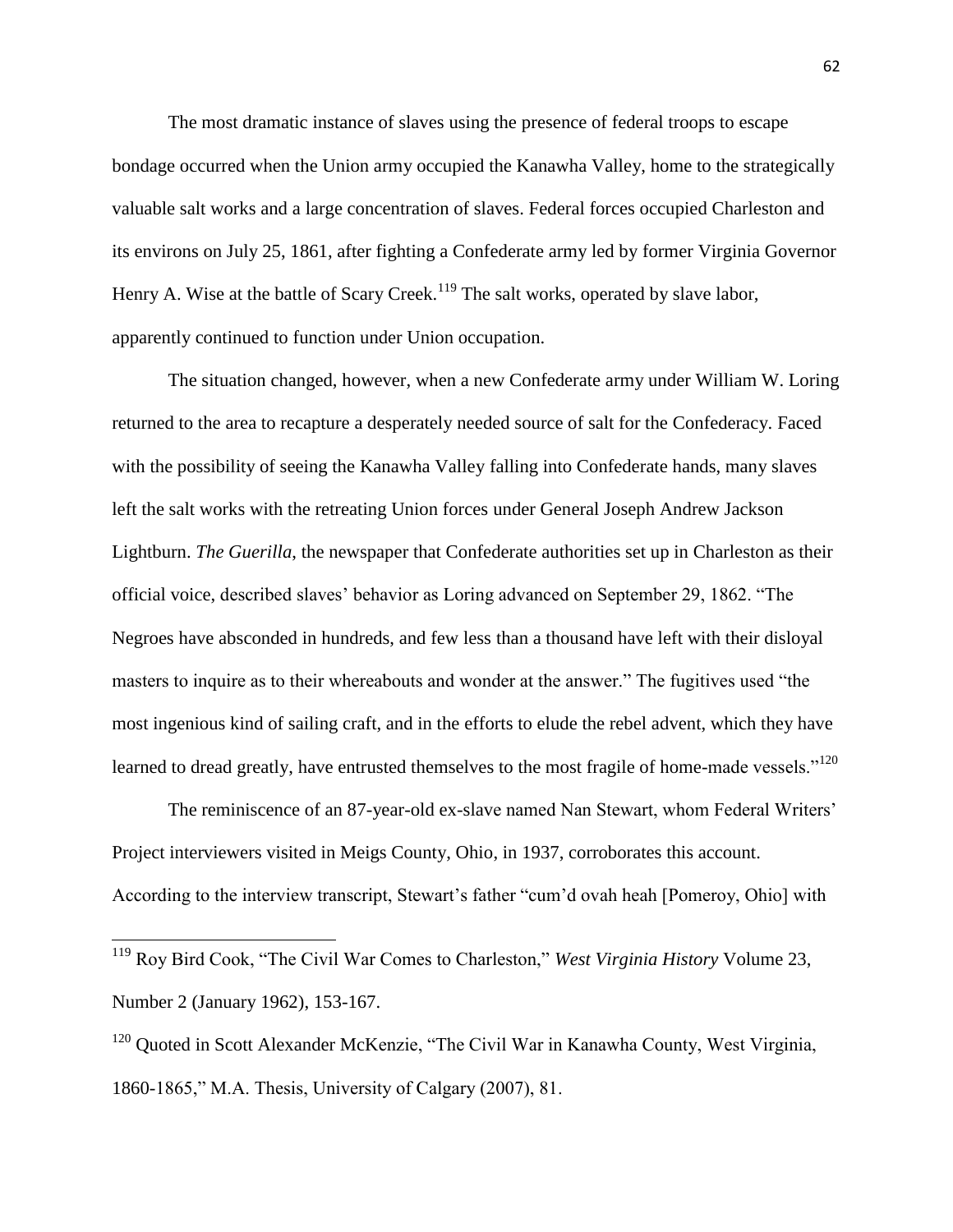Lightburn's Retreat" from Charleston. Nan's brother Thomas likewise "refugeed from Charllston" to Pum'roy and it tuk him fo' months."<sup>121</sup> The slaves that escaped the Kanawha Valley created significant annoyance for General Loring, who reported back to the Confederate War Department on September 14 that he could not obtain the salt that the Confederate war effort so badly needed for a lack of slaves to work the furnaces. "The salt-works prove uninjured, preserved from our activity from fire" Loring explained, "and only lack labor to supply the whole Confederacy. The negroes, by whom they were formerly worked, have been carried off by the enemy." $122$ 

The experience of the Kanawha Valley represented only one particularly visible sign of slavery's wartime disintegration. The 23<sup>rd</sup> Ohio Infantry saw an especially steady stream of fugitives in the winter of 1861-1862 as the regiment camped in the New River Valley. From Camp Union outside Fayetteville, Rutherford B. Hayes reported on January 4, 1862, that "we have some interesting contrabands coming in daily."<sup>123</sup> Second Lieutenant Russell Hastings, also of the 23rd Ohio, echoed J.D. Cox's explanation of army policy toward escaped slaves. After acknowledging the constant arrival of fugitives in his camp on New Year's Day, 1862, Hastings explained in his memoir:

<sup>122</sup> William W. Loring to George W. Randolph, September 14, 1862, in *Official Records* Series I, Vol. II, 1071.

 $123$  R.B. Hayes to Dr. J.T. Webb, January 4, 1862, Hayes Center.

<sup>121</sup> Nan Stewart Interview, June 9, 1937, in *Born in Slavery: Slave Narratives from the Federal Writers Project, 1936-1938*, <http://memory.loc.gov/ammem/snhtml/snhome.html> (3 March 2011).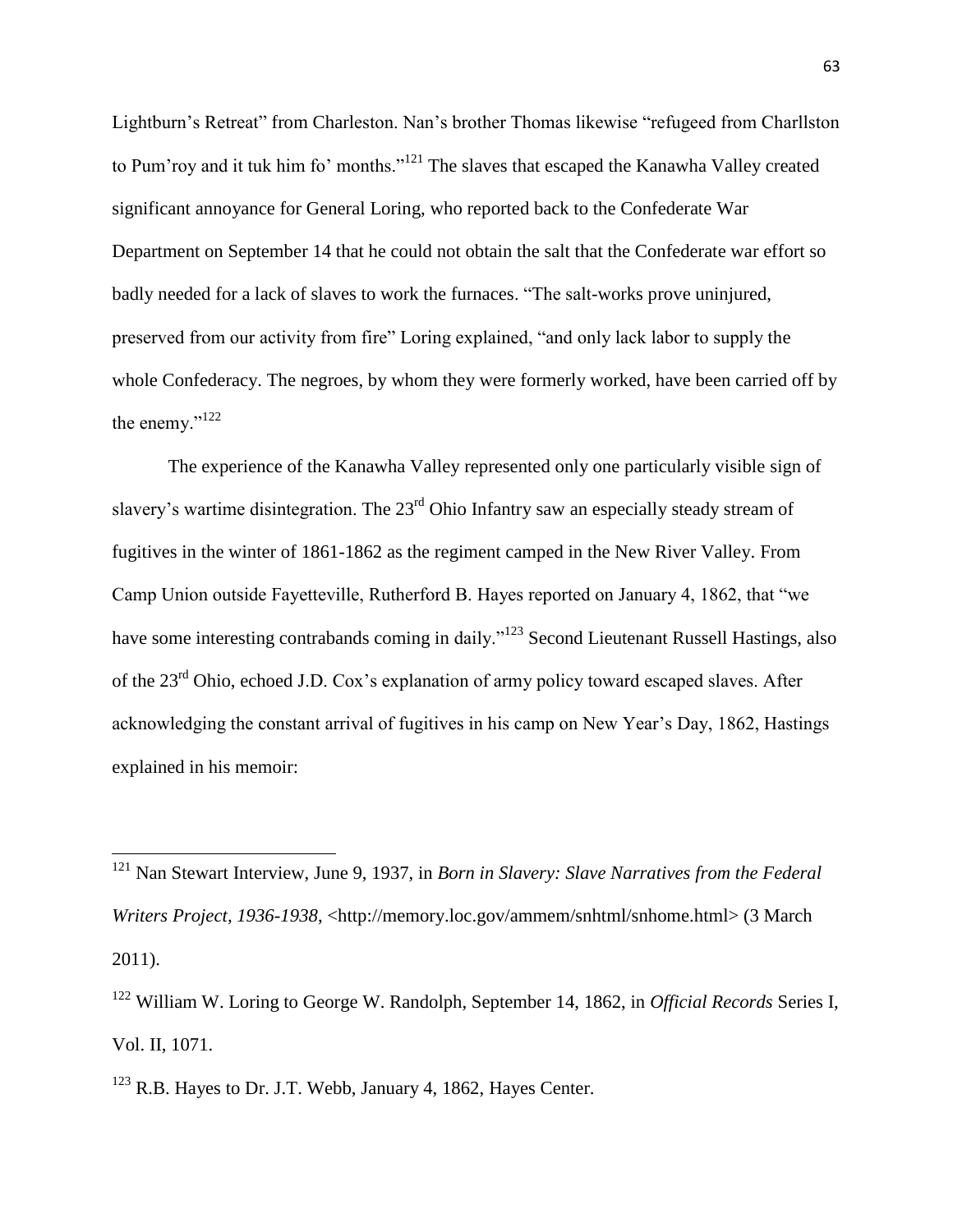If their owners should have chanced to come to camp no one would have admitted having seen any "contrabands" and no aid or obstruction would the slave-holder have received, but he never would have found his slaves. Uncle Sam hadn't hired us to become slave catchers, and the South soon found it was useless to pursue after runaways.<sup>124</sup>

At the same time that emancipation proposals like Gordon Battelle's looked hopeless in the halls of power, the situation on the front lines appeared quite different. Hayes reached a striking conclusion in his diary entry for January 2 when he opined that

I don't want to see Congress meddling with the slavery question. Time and the progress of events are solving all the questions arising out [of] slavery in a way consistent with eternal principles of justice. Slavery is getting death-blows. As an "institution," it perishes in this war. It will take years to get rid of its debris, but the "sacred" is gone.<sup>125</sup>

Because much of the military campaigning that took place in West Virginia occurred in areas of very low black population density, not all Union soldiers in the region shared Hayes's and Hastings's experience with "contrabands." One of the only existing scholarly histories of a wartime West Virginia community that deals with emancipation, however, validates Hayes's conclusions about official policy, slavery, and war. In *Clash of Loyalties*, a study of Barbour County, John W. Shaffer finds that the disruptions of military invasion ended slavery long before

 $124$  Russell B. Hastings memoir, January 1, 1862. Hayes Center.

<sup>&</sup>lt;sup>125</sup> Rutherford B. Hayes Diary, January 2, 1862, Hayes Center.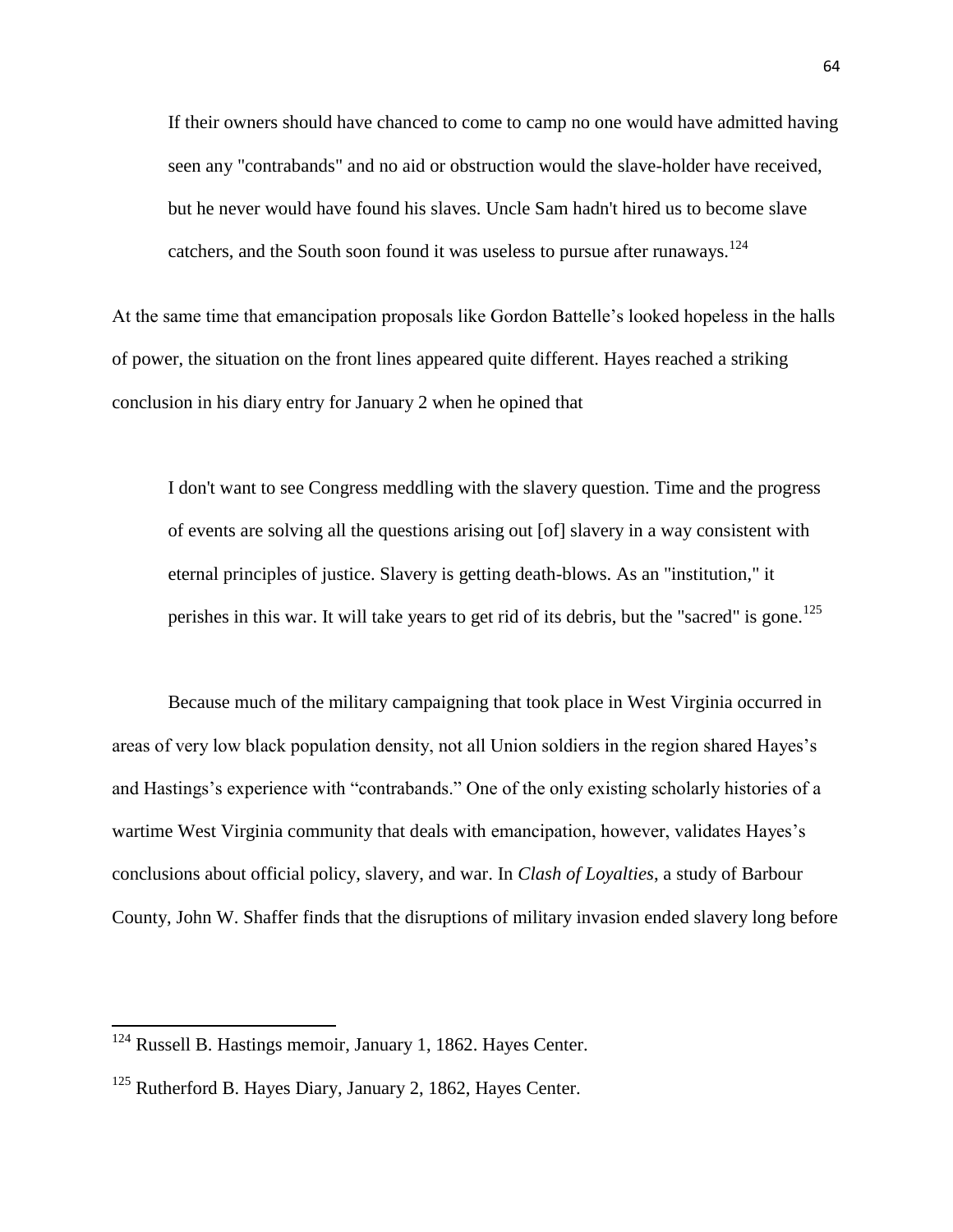lawmakers did. Of an 1860 slave population of 95, "dozens" left Barbour with the 90-day volunteers who returned home to Ohio after the first battles in 1861.<sup>126</sup>

Assurances from Francis Pierpont or George McClellan about the security of slave property did not convince the substantial numbers of slaveholders who fled the new state during the war with their slaves. In early December 1861, Waitman Willey cited this phenomenon in a speech that argued, interestingly enough given his centrality to West Virginia high politics, that war itself would end slavery in West Virginia:

Why, sir, it was but the other day we saw an account taken from a southern papers; in which it is alleged that the military authorities have been compelled to slaveholders in Jefferson, Berkeley and Frederick, and other contiguous; (?) from sending them south. It is alleged that in this tier of counties along there, five or six thousand slaves have been sent south since this war commenced. When our armies pass over that territory will they not before our advancing victorious standard carry their 'other consideration' all along with them farther south? $127$ 

Russell Hastings echoed this theme when he reported that, the month before, his men had found the town of Fayetteville almost deserted. "On our arrival," he recalled, "we found but three houses occupied by their owners, the rest of the inhabitants having gone south with their

<sup>&</sup>lt;sup>126</sup> John W. Shaffer, *Clash of Loyalties: A Border County in the Civil War* (Morgantown: West Virginia University Press, 2003), 124.

 $127$  Cited in Traubert, 64.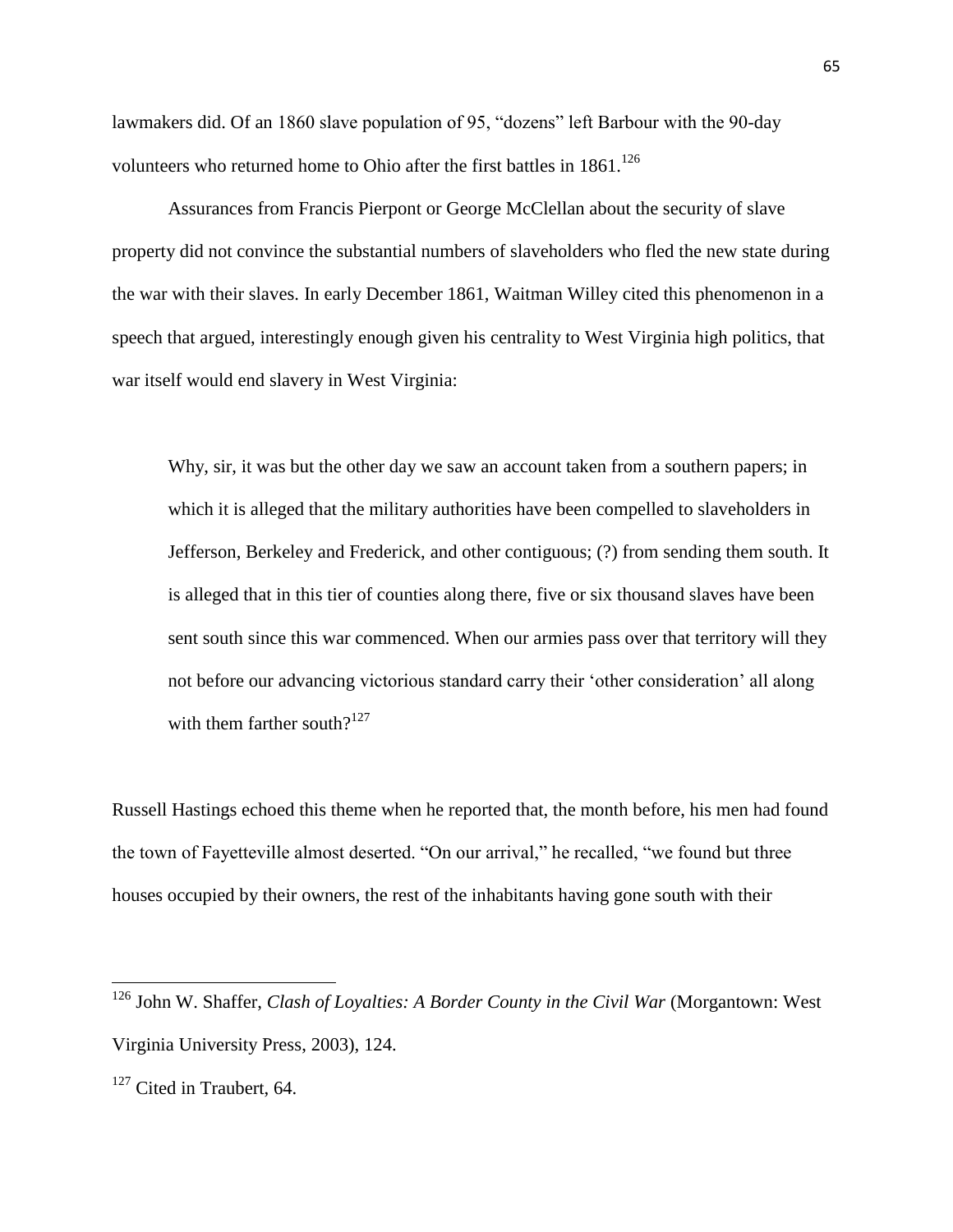furniture and slaves."<sup>128</sup> The next May, Colonel Hayes reported to his commanding officer, Colonel Eliakim P. Scammon, of his encounter with two Kanawha County slaveowners who had fled south to Princeton in the face of advancing Union troops. Under pressure, these two took an oath of loyalty to the Union, and apparently expected some degree of sympathy from the Ohioans. "I think these wealthy scoundrels ought to be treated with the same severity as other Rebels," Hayes wrote. "They want food for their slaves. We have none to spare to such men."<sup>129</sup>

Not all West Virginia slaves first tasted freedom early in the war. The *Weekly National Telegraph* of Clarksburg did not publish its last fugitive slave advertisement until March 10, 1865.<sup>130</sup> A month before the new state legislature passed its abolition law and ratified the Thirteenth Amendment, Martha Dent Watson, a Confederate sympathizer from Fairmont, recorded a local slaveholder's trouble trying to hold on to a slave. "The girls are told," Watson wrote in her diary, "that Glendening was there yesterday [morning] after Mary a black girl whom they used to own, and whom he bought more than a year ago. It seems that she came down during the holidays with the intention of not going back again. She was there when he came but left without his seeing her."<sup>131</sup> Martha waited anxiously to hear news of her neighbor's attempts to recapture Mary, and briefly took heart at rumors of his success. Within a few days, however, she disappointedly resigned herself to the news that "it is proved to be a mistake about Glendening getting Mary – he did not get her.<sup>132</sup> Though her fellow West Virginians might

<sup>&</sup>lt;sup>128</sup> Russell B. Hastings memoir, November 13, 1861, Hayes Center.

<sup>&</sup>lt;sup>129</sup> R.B. Hayes to Eliakim P. Scammon, May 4, 1862, Hayes Center.

 $130$  Traubert, 158.

<sup>131</sup> Martha Dent Watson Diary, January 8, 1865, WVRHC A&M 1798.

<sup>132</sup> Ibid, January 10, 1865, January 12, 1865.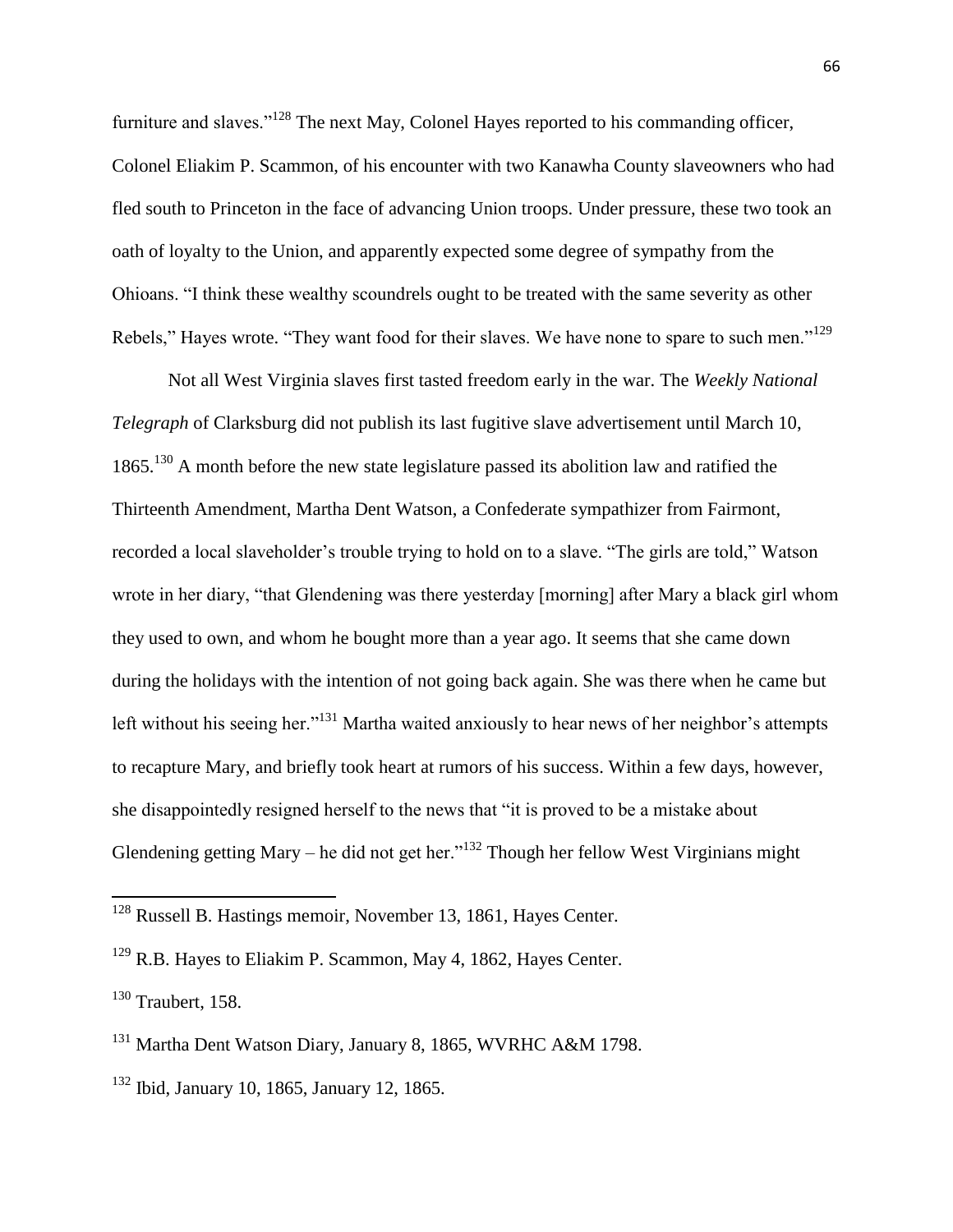celebrate the preservation of the Union against hotheaded traitors, events like this sustained Martha's belief that the war had truly been a struggle against abolitionist aggression. Thinly masking her annoyance at celebratory illuminations in Fairmont marking the four-year anniversary of the bombardment of Fort Sumter, Martha remarked, "Singular that an event which marks the beginning of so much suffering should be so celebrated. If they wished to celebrate the real beginning of the war they should have selected the anniversary of the John Brown Raid."<sup>133</sup> For Martha and Glendening, the end of slavery came not from Waitman Willey's pronouncements, but from black insubordination in her neighborhood.

Although the slave narratives that employees of the Federal Writers Project collected in the 1930s have provoked, with good reason, considerable skepticism from historians, these sources may still provide some useful insights on how emancipation unfolded in West Virginia. While very few narratives exist from slaves who lived in West Virginia during the war, those that do tend not to credit the founding fathers of West Virginia for freedom. Jennie Small, who spent her childhood as a slave on a Pocahontas County farm, recalled the moment of her emancipation:

Some Yankee soldiers came up and we hid, of course, because we had been taught to fear the soldiers. One Yankee soldier discovered me, however, and took me on his knee and told me that they were our friends and not our enemies; they were here to help us. After that I loved them instead of fearing them.<sup>134</sup>

<sup>&</sup>lt;sup>133</sup> Ibid, April 14, 1865.

<sup>134</sup> Jennie Small Interview, June 9, 1937, in *Born in Slavery*.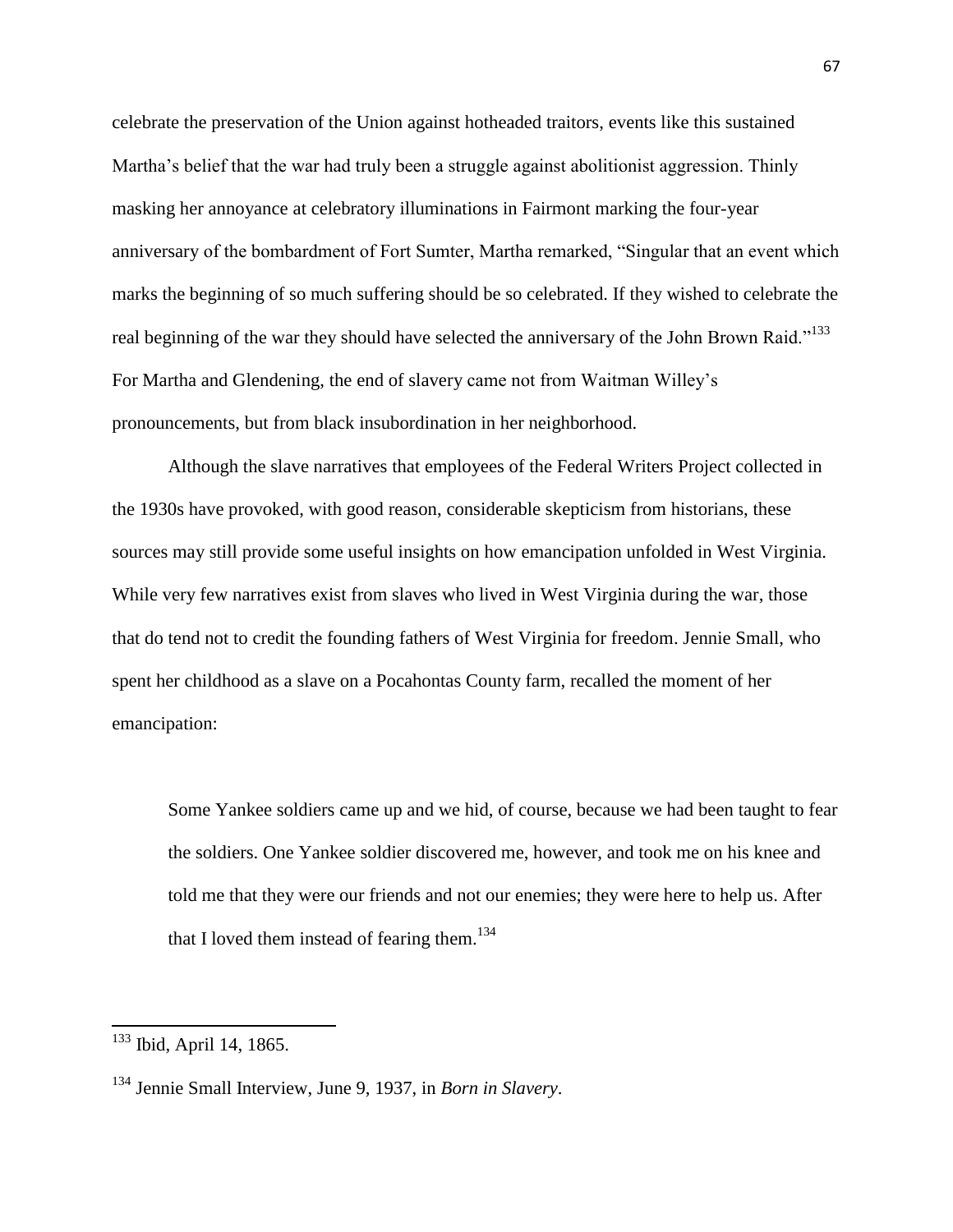James Campbell, an ex-slave from Monroe County also saw the Yankee soldiers as his liberators, but also gave credit to President Lincoln:

De happies' time o' my life wuz when Cap'n Tipton, a Yakee soljer cumed an' tol' us de wah wuz ober an' we wuz free. Cap'n Tipton sez, "Youse de boys we dun dis foah." We shure didn't lose no time gittin' 'way; no man...I'se shure thankful to Mr. Lincoln foah what he dun foah us folks, but dat Jeff Davis, well I ain't sayin' whut I'se thinkin'.<sup>135</sup>

Others recalled their encounters with the army with greater cynicism. Although a very small child during the war, John Williams Matheus, then a slave in Springfield, Hampshire County, remembered an incident that left a bad taste in his mouth:

I remember the Yankee Soldier, a string of them on horses, coming through Springfield, W. Va.It was like a circus parade. What made me remember that, was a colored man standing near me who had a new hat on his head. A soldier came by and saw the hat and took it off the colored man's head, and put his old dirty one on the colored man's head and put the nice new one on his own head.

However rudely Union soldiers treated his peers, Matheus thought Abraham Lincoln was "the greatest man that ever lived. He belonged to no church, but he sure was a Christian. I think he

<sup>135</sup> James Campbell Interview, Undated, in *Born in Slavery*.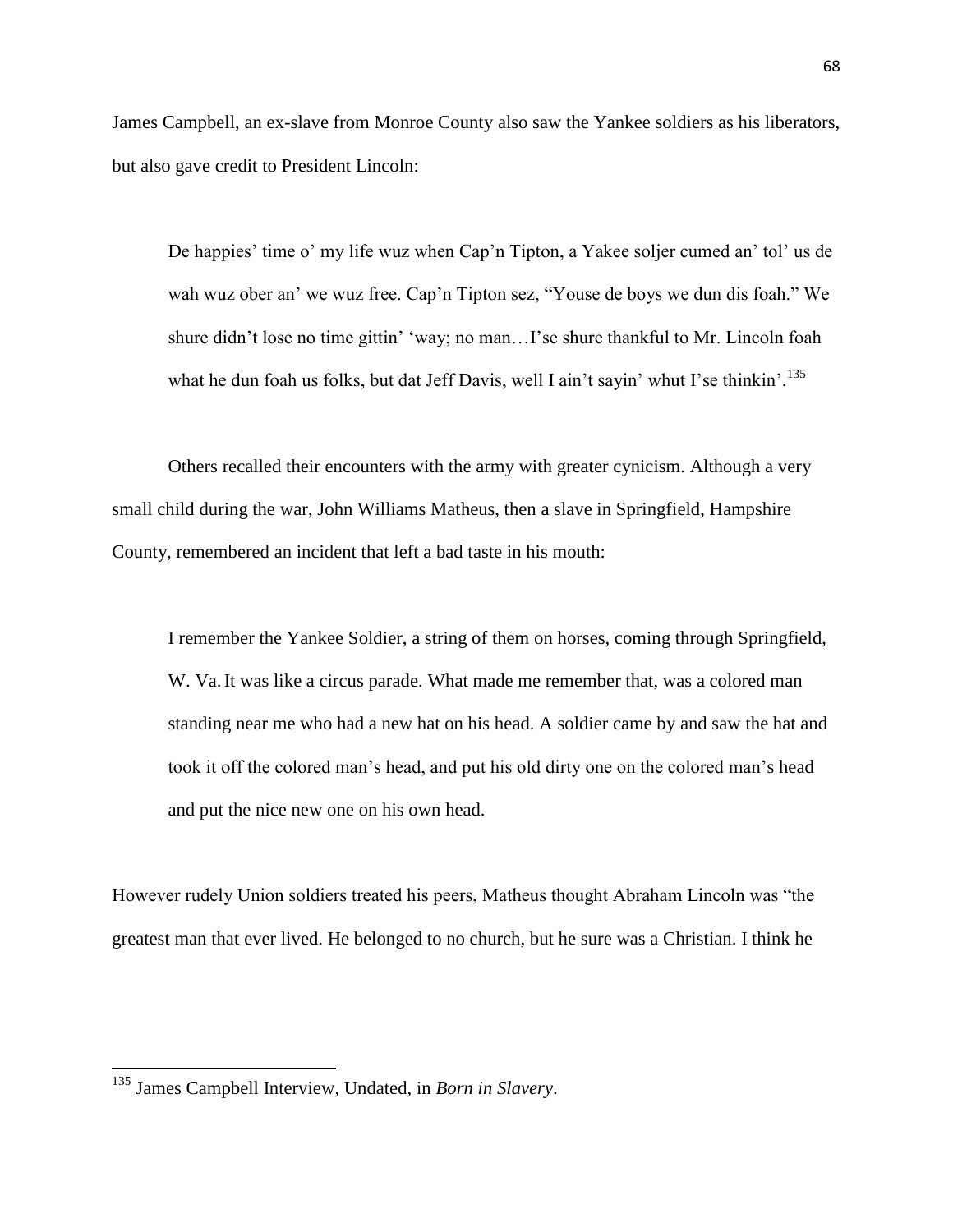was born for the time and if he lived longer he would have done lots of good for the colored people."<sup>136</sup>

While historical memory can distort as well as preserve information about the past, the commemorations of black West Virginians offer suggestive evidence about whom they credited with freeing the slaves. President Lincoln's decision to exempt West Virginia from the Emancipation Proclamation seems to have detracted nothing from the popular reverence he commanded as "the Great Emancipator." Like newly freed African-Americans elsewhere in the United States, West Virginia blacks celebrated Emancipation Day, which they tended to observe on the anniversary of the Preliminary Emancipation Proclamation, September 22. In Moundsville, a town just downstream from Wheeling on the Ohio River, blacks from the surrounding region gathered to hear speakers commemorating the Proclamation as early as 1867.<sup>137</sup> The holiday remained a major event decades later, and Wheeling's 1891 commemoration attracted a crowd of thousands and an appearance from America's second black Senator, Blanche K. Bruce.<sup>138</sup>

The throngs of free people at events like these did not attribute their freedom to the arcane maneuverings of a small clique of statehood leaders, but gave credit to Lincoln and a group of forward-thinking white and black leaders who pressured him into making emancipation a reality. Denouncing cynics who, he thought, dwelled too much on the shortcomings of the Emancipation Proclamation, future West Virginia Colored Institute principal J. McHenry Jones told the Wheeling crowd in 1891, "It has been the fashion lately to denounce the motives of

<sup>136</sup> John Williams Matheus Interview, July 8, 1937, in *Born in Slavery*.

<sup>137</sup> *Wheeling Daily Intelligencer*, September 27, 1867.

<sup>138</sup> *Wheeling Daily Intelligencer*, September 23, 1891.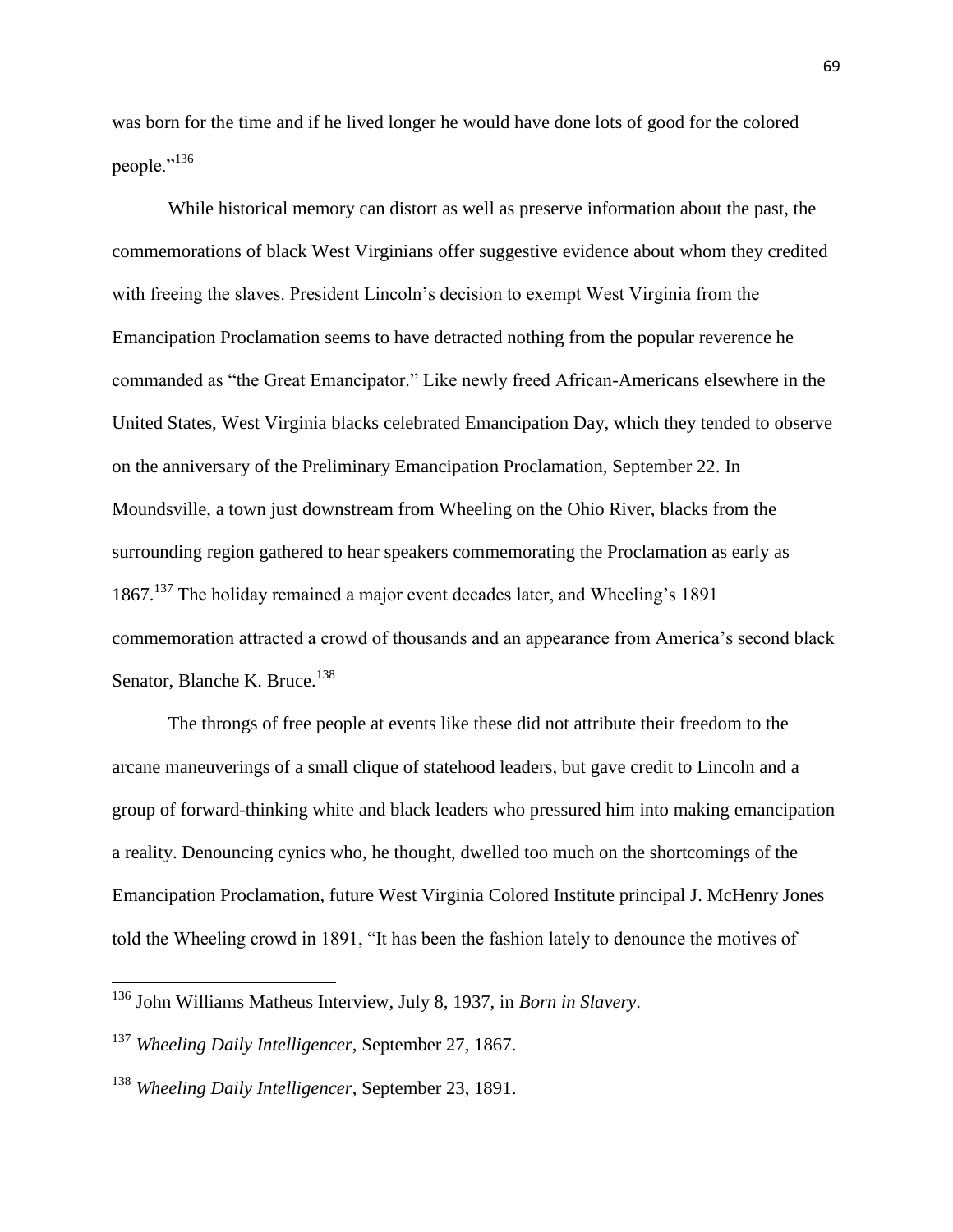Abraham Lincoln in issuing his proclamation of emancipation. Some young men who wish to detract from other men's great qualities in order to make themselves appear larger, are in the habit of doing this thing. That Negro who impugns the motives of Lincoln, when he proclaimed the emancipation of the race to which he belongs, exhibits credentials of his own insignificance.<sup> $139$ </sup> Five years later, John A. Lynch imparted a similar message to another Wheeling Emancipation Day gathering, adding that Lincoln "should be surrounded with a galaxy of names that will go down in history as champions of liberty," among whom he numbered Charles Sumner, Wendell Philips, William Lloyd Garrison, Horace Greeley, John C. Fremont, and Frederick Douglass.<sup>140</sup> One white speaker, Wheeling mayor B.F. Caldwell, implicitly acknowledged that West Virginia's political elite had not taken the lead on freeing the slaves when, reflecting on the importance of emancipation to Union victory, remembered, "the war was undoubtedly prolonged by a false sentiment [against emancipation] held by many of our best people of the loyal states."<sup>141</sup> Nowhere in the accounts of these events did any speakers mention Waitman Willey as their emancipator.

In April 1863, former Wheeling Convention delegate Spencer Dayton of Barbour County assured Waitman Willey of his place in history:

When the history of this momentous and convulsive era shall have become classic, and the enormity of man's holding his fellow man as a mere chattel, shall have attached the odium to which it will one day arrive through the expurgation of Human Slavery from the

 $139$  Ibid.

<sup>140</sup> *Wheeling Daily Intelligencer*, September 11, 1896.

<sup>&</sup>lt;sup>141</sup> Ibid.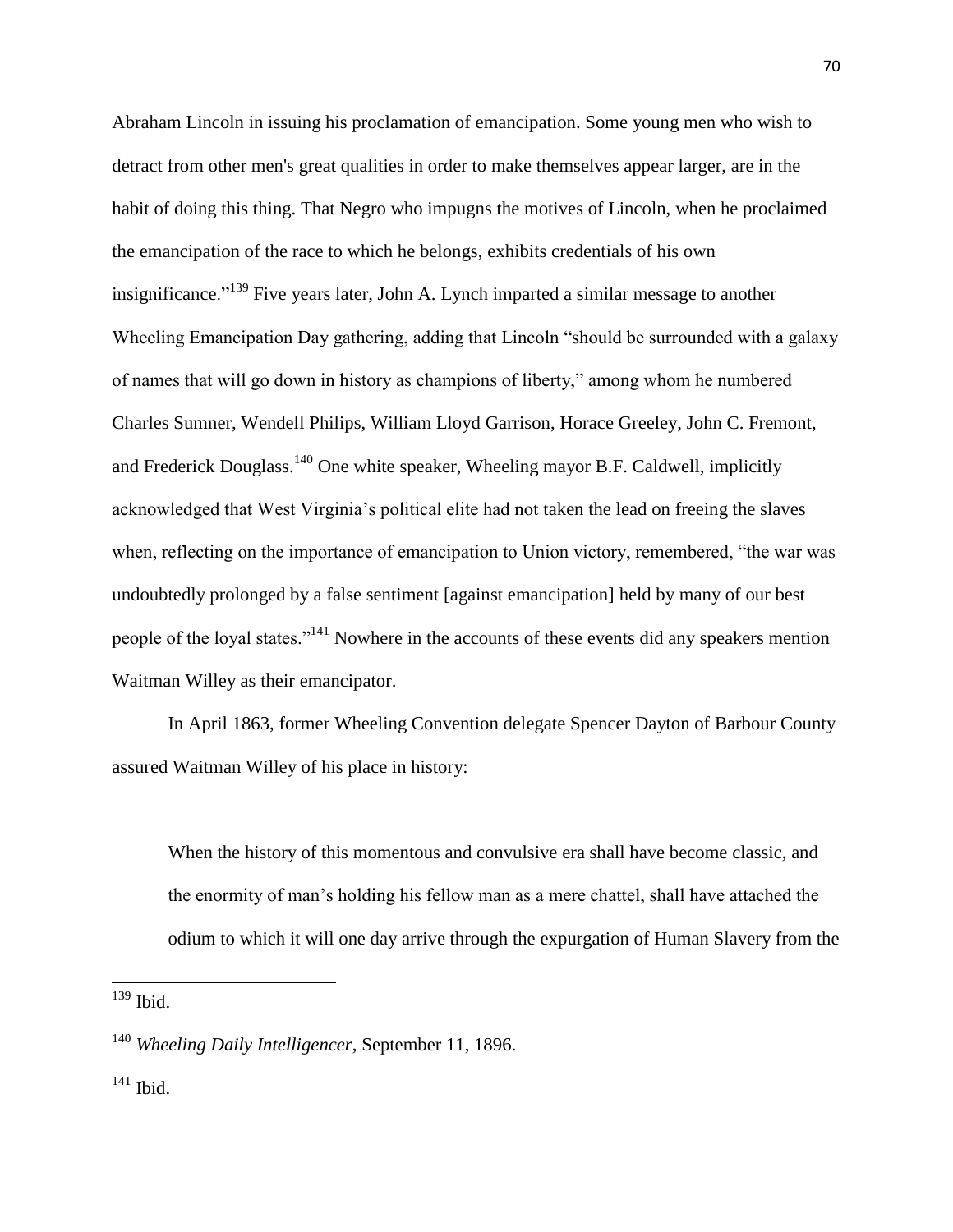code of all civilized nations, then the author of the "Willey Amendment" will have no mean niche among the heroes of earth's reenfranchisement.<sup>142</sup>

Dayton's ebullience had some basis in reality. The Willey Amendment played a key role in reconciling Congressional expectations with white public opinion in the west. To fully understand that momentous and convulsive era, however, we also need to understand what the *Daily Intelligencer* meant when it suggested that politicians ignore slavery altogether "and leave it to take, as Gen. Rosecrans well said in his McLure house speech to other evening, 'the natural consequences of a state of war."<sup>143</sup> At least as much as the political process, armies in the field sealed the fate of slavery.

 $\overline{a}$ 

<sup>&</sup>lt;sup>142</sup> Spencer Dayton to Waitman Willey, April 4, 1863, WVRHC.

<sup>143</sup> *Wheeling Daily Intelligencer*, February 1, 1862.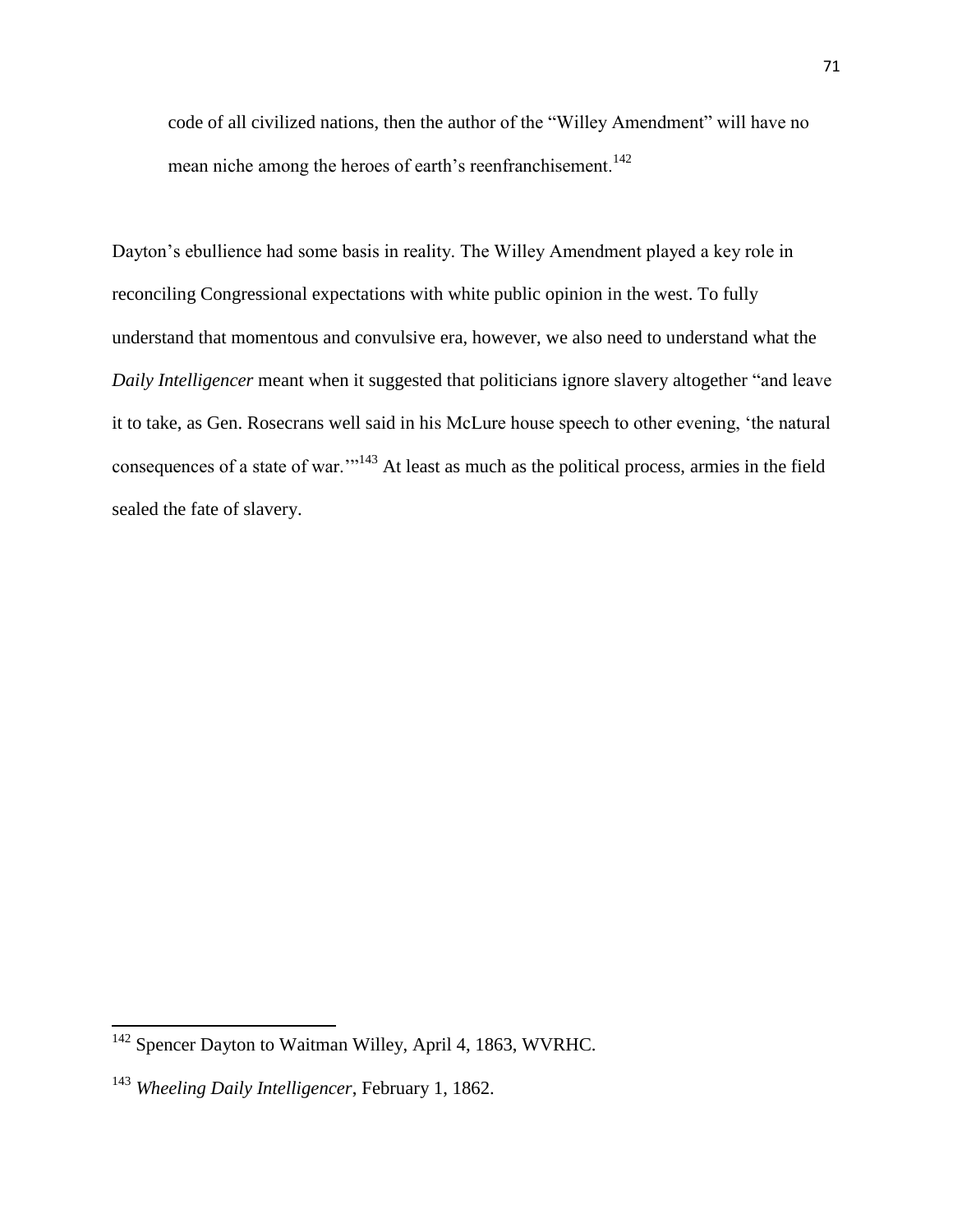#### **Conclusion**

The conflicts that ended slavery in wartime West Virginia complicate stereotyped notions of a uniformly Unionist and antislavery region breaking cleanly with slavery and the east. West Virginia's experience also has important implications for our broader understanding of the war.

West Virginia's complex political relationship with slavery underscores the need for care in explaining fault lines in the antebellum and wartime South. In his examination of the divisions between upper South Unionists and the Confederacy, *The South vs. the South*, William Freehling sees this internal conflict as a key to Union victory. The conflict, as he explained it, divided the more fanatically proslavery South from Upper South whites who "seemed especially a-southern in their tolerance for softness on slavery, particularly when the softheart was a softspoken native rather than a belligerent Yankee."<sup>144</sup> This distinction is critical: Unionists like those in West Virginia differed from Confederates not because they opposed slavery, but rather that they displayed greater flexibility toward it. West Virginia's experience shows that this ambivalence toward slavery did not inevitably lead toward antislavery tendencies, but could be channeled in that direction under the right conditions.

In a sense, West Virginia's situation in the War was anomalous. No other state experienced anything like West Virginia's convoluted political status, and few slaveholding areas received the same kind of formal legal protections for slavery that West Virginia did. An exemption from the Emancipation Proclamation and a degree of political autonomy and legitimacy within the Union might lead us to believe that white authorities in West Virginia retained control of the emancipation process throughout the war.

<sup>144</sup> William W. Freehling, *The South vs. the South: How Anti-Confederate Southerners Shaped the Course of the Civil War* (New York: Oxford University Press, 2001), 24.

 $\overline{a}$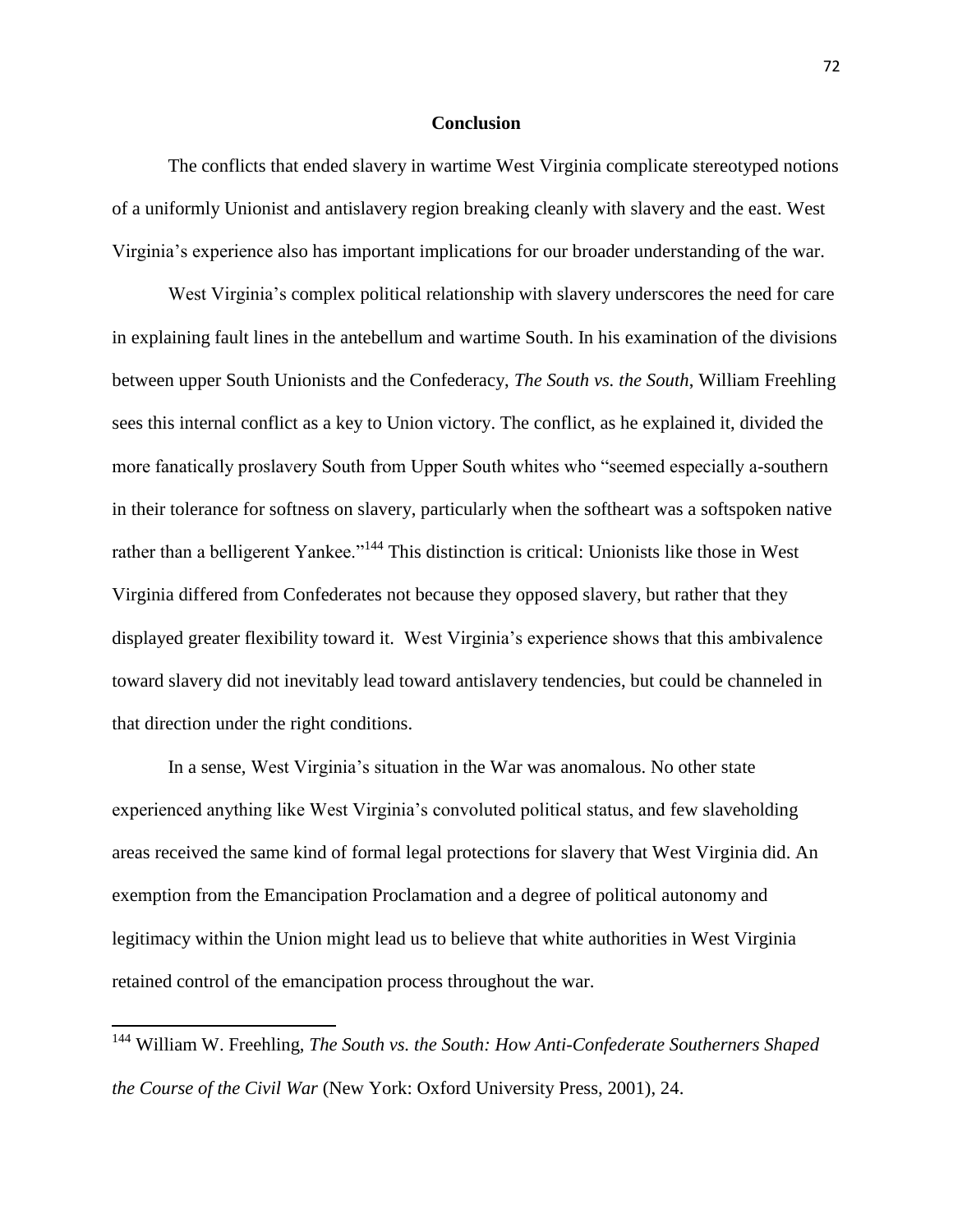On the ground, however, emancipation often progressed along lines quite similar to what happened as Union armies elsewhere marched into the Confederate interior. With slaveholders unable to stop new avenues of escape opening to slaves, and confused federal emancipation policy leaving room for field commanders to aid fugitives, slavery began to disintegrate. Though it exempted West Virginia, the Emancipation Proclamation inspired West Virginia's black population to see the writing on the wall about the future of slavery, and to act accordingly. That such disruption could occur despite a web of pronouncements from generals and politicians testifies to the power of the war itself as an agent of social change. West Virginia's case reminds us that the revolutionary potential of war could spill over the political barriers in its way, even on the Unionist fringes of the South.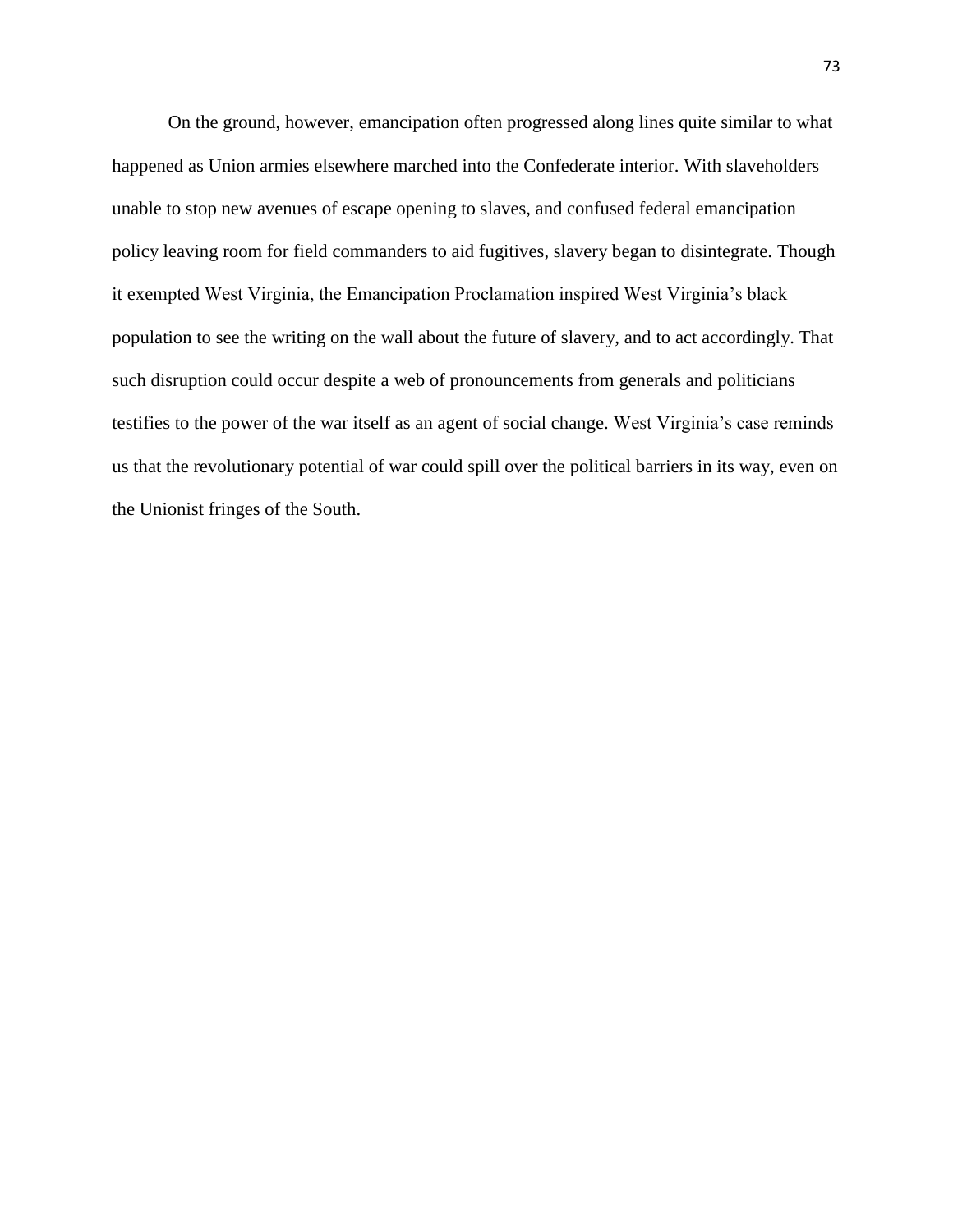# **Bibliography**

## **Primary Sources**

### *Manuscript Collections*

West Virginia and Regional History Collection, West Virginia University, Morgantown, West Virginia.

New York Historical Society, New York, New York.

### *Newspapers*

*Cleveland Daily Herald The Guerilla* (Charleston, WV) *Kanawha Register Kanawha Valley Star New York Times The Register* (Shepherdstown, WV) *Richmond Enquirer Wellsburg Herald Wheeling Argus Wheeling Daily Times Wheeling Daily Union Wheeling Daily Intelligencer*

#### *Other Primary Sources*

Abraham Lincoln Papers at the Library of Congress, <http://memory.loc.gov/ammem/alhtml/malhome.html>.

Berlin, Ira, ed. *Freedom: A Documentary History of Emancipation, 1861-1867, Series II: The Black Military Experience*. New York: Cambridge University Press, 1982.

Berlin, Ira; Miller, Stephen F.; Reidy, Joseph P., and Rowland, Leslie, eds. *Freedom: A Documentary History of Emancipation, 1861-1867: Series I, Volume II: The Wartime Genesis of Free Labor: The Upper South*. New York: Cambridge University Press, 1993. *Born in Slavery: Slave Narratives from the Federal Writers Project, 1936-1938*, <http://memory.loc.gov/ammem/snhtml/snhome.html>

# *Congressional Globe*

Rutherford B. Hayes Presidential Center Online Texts. <www.rbhayes.org hayes/onlinetexts/>.

United States Census Bureau. 1860 Census of Housing and Population (Washington: Government Printing Office: 1864).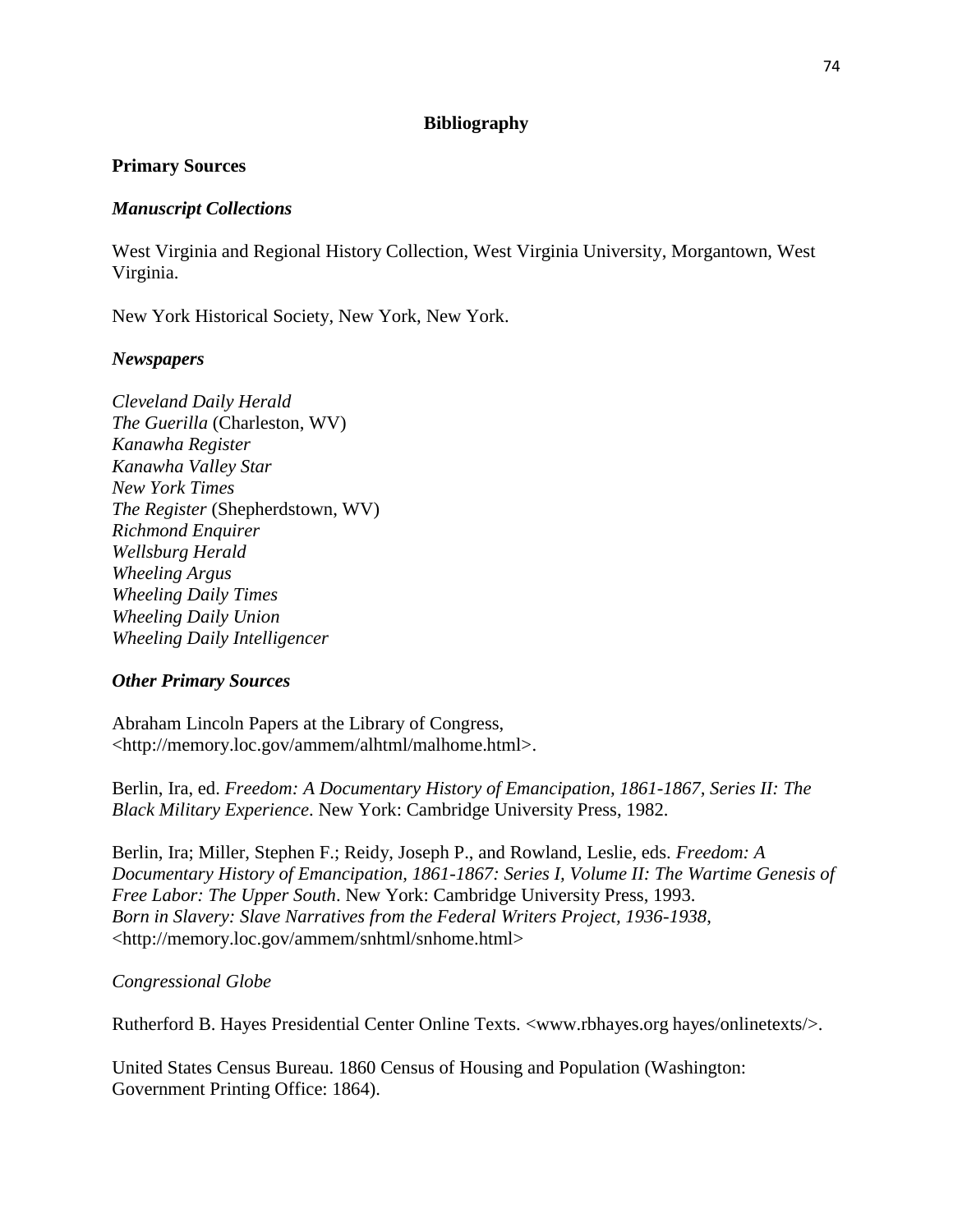#### **Secondary Sources**

Ambler, Charles H. *Francis Pierpont: Union War Governor of Virginia and Father of West Virginia*. Chapel Hill: University of North Carolina Press, 1937.

Ambler, Charles H. *A History of Transportation in the Ohio Valley, with special reference to its waterways, trade and commerce from the earliest period to the present time.* Westport, Connecticut: Greenwood Press, 1970.

Ambler, Charles H. *A History of West Virginia*. New York: Prentice Hall, 1933.

Ambler, Charles H. *Sectionalism in Virginia from 1776 to 1861*. Chicago: University of Chicago Press, 1910.

Ambler, Charles H. *Waitman T. Willey: Orator, Churchman, Humanitarian*. Huntington, West Virginia: Standard Printing & Publishing Co., 1954.

Ambler, Charles H. *West Virginia: The Mountain State*. New York: Prentice Hall, 1940.

Ash, Stephen. *When the Yankees Came: Conflict and Chaos in the Occupied South, 1861-1865*. Chapel Hill: University of North Carolina Press, 1995.

Barnes, L. Diane. "Urban Rivalry in the Upper Ohio Valley: Wheeling and Pittsburgh in the Nineteenth Century," *The Pennsylvania Magazine of History and Biography*, Vol. 123, No. 3 (Jul., 1999), 201-226.

Berlin, Ira. *Many Thousands Gone: The First Two Centuries of Slavery in North America*. Cambridge, Massachusetts: Harvard University Press, 1998.

Bond, Donovan H. "How the Wheeling Intelligencer Became a Republican Organ," *West Virginia History* Vol. XI, No. 3 (April, 1950), 160-184.

Callahan, James Morton. *History of West Virginia, Old and New*. Chicago: American Historical Society, 1923.

Cook, Roy Bird, "The Civil War Comes to Charleston," West Virginia History Volume 23, Number 2 (January 1962), 153-167.

Crofts, Daniel. *Reluctant Confederates: Upper South Unionists in the Secession Crisis*. Chapel Hill: University of North Carolina Press, 1989.

Curry, Richard O. *A House Divided: A Study of Statehood Politics and the Copperhead Movement in West Virginia*. Pittsburgh: University of Pittsburgh Press, 1964.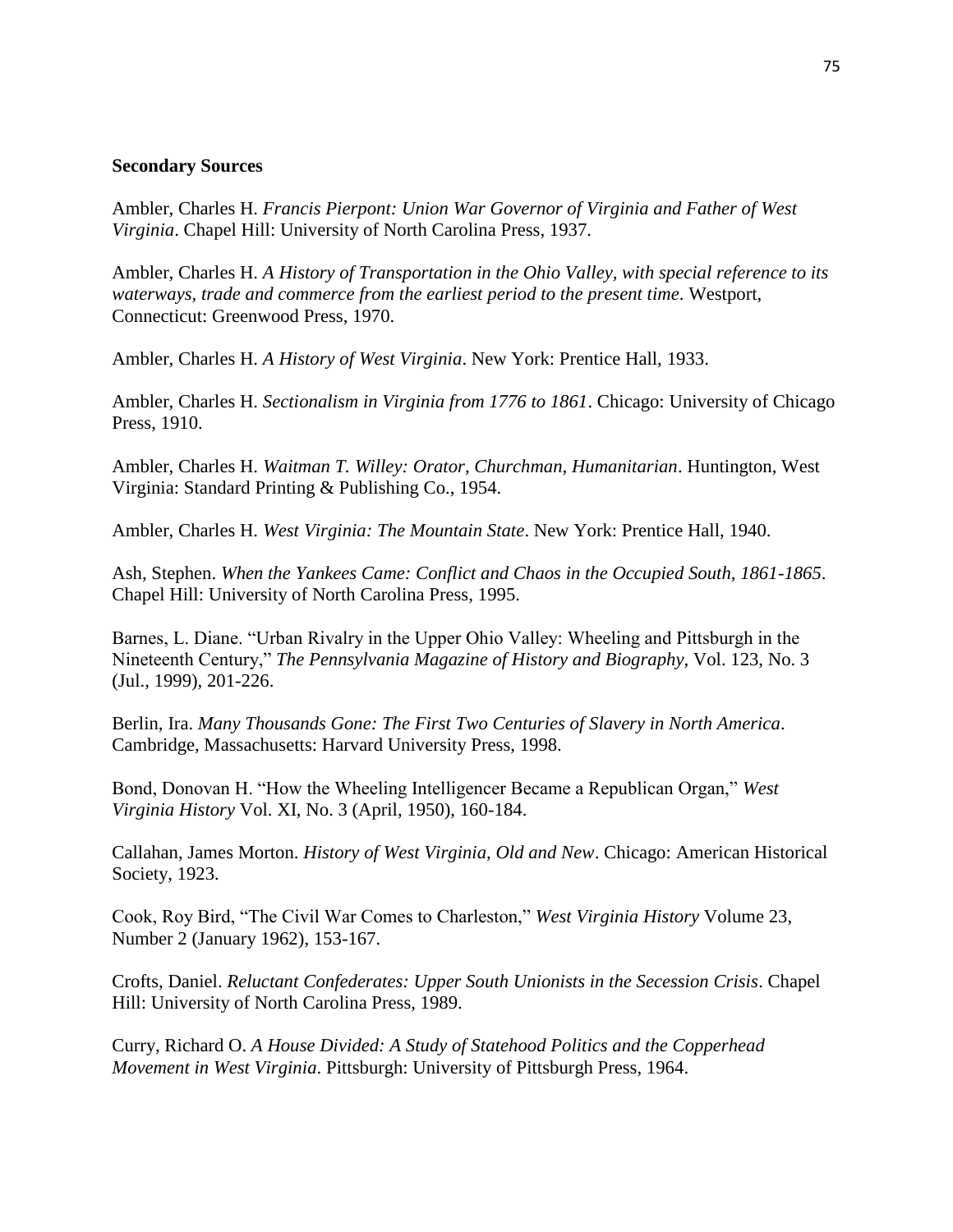Dickinson, Jack L. *Tattered Uniforms and Bright Bayonets: West Virginia's Confederate Troops*. Huntington, WV: Marshall University Foundation, 1995.

Dillon, Merton L. *Benjamin Lundy and the Struggle for Negro Freedom*. Urbana, IL: University of Illinois Press, 1966.

Downs, Margaret B. "Industrial Structure and pattern of the Wheeling District: Its Evolution and Development, 1840-1950. PhD. Thesis, University of Maryland (1957).

Dunaway, Wilma A. *The African American Family in Slavery and Emancipation*. Chapel Hill: University of North Carolina Press, 2003.

Dunaway, Wilma A. *The First American Frontier: Transition to Capitalism in Southern Appalachia, 1700-1860*. Chapel Hill: The University of North Carolina Press, 1996.

Foner, Eric. *Reconstruction: America's Unfinished Revolution, 1863-1877*. New York: Harper and Row, 1988.

Freehling, William W. *The South vs. the South: How Anti-Confederate Southerners Shaped the Course of the Civil War*. New York: Oxford University Press, 2001.

Freehling, William W. and Simpson, Craig, eds., *Showdown in Virginia: The 1861 Convention and the Fate of the Union*. Charlottesville: University of Virginia Press, 2010.

Guelzo, Allen. *Lincoln's Emancipation Proclamation: the End of Slavery in America*. New York: Simon and Schuster, 2004.

Hagans, John Marshall. *Brief Sketch of the Erection and Formation of the State of West Virginia from the Territory of Virginia.* Charleston, WV: Butler Printing Company, 1891.

Hall, Granville Davisson. *The Rending of Virginia: A History*. Chicago: Miller and Mayer, 1902.

Hungerford, Edward. *The Story of the Baltimore & Ohio Railroad, 1827–1927*. 2 vols. New York: G. P. Putnam's Sons, 1928.

Inscoe, John C. *Appalachians and Race : the Mountain South from Slavery to Segregation*. Lexington : University Press of Kentucky, 2001.

Kemp, Emory L. "Wheeling Suspension Bridge," National Register of Historic Places Nomination Form, 1975.

Laney, Garrine P. *Statehood Process of the Fifty States*. Hauppauge, NY: Novinka Books, 2002.

Lang, Theodore F. *Loyal West Virginia from 1861 to 1865*. Baltimore: The Deutsch Publishing Company, 1895.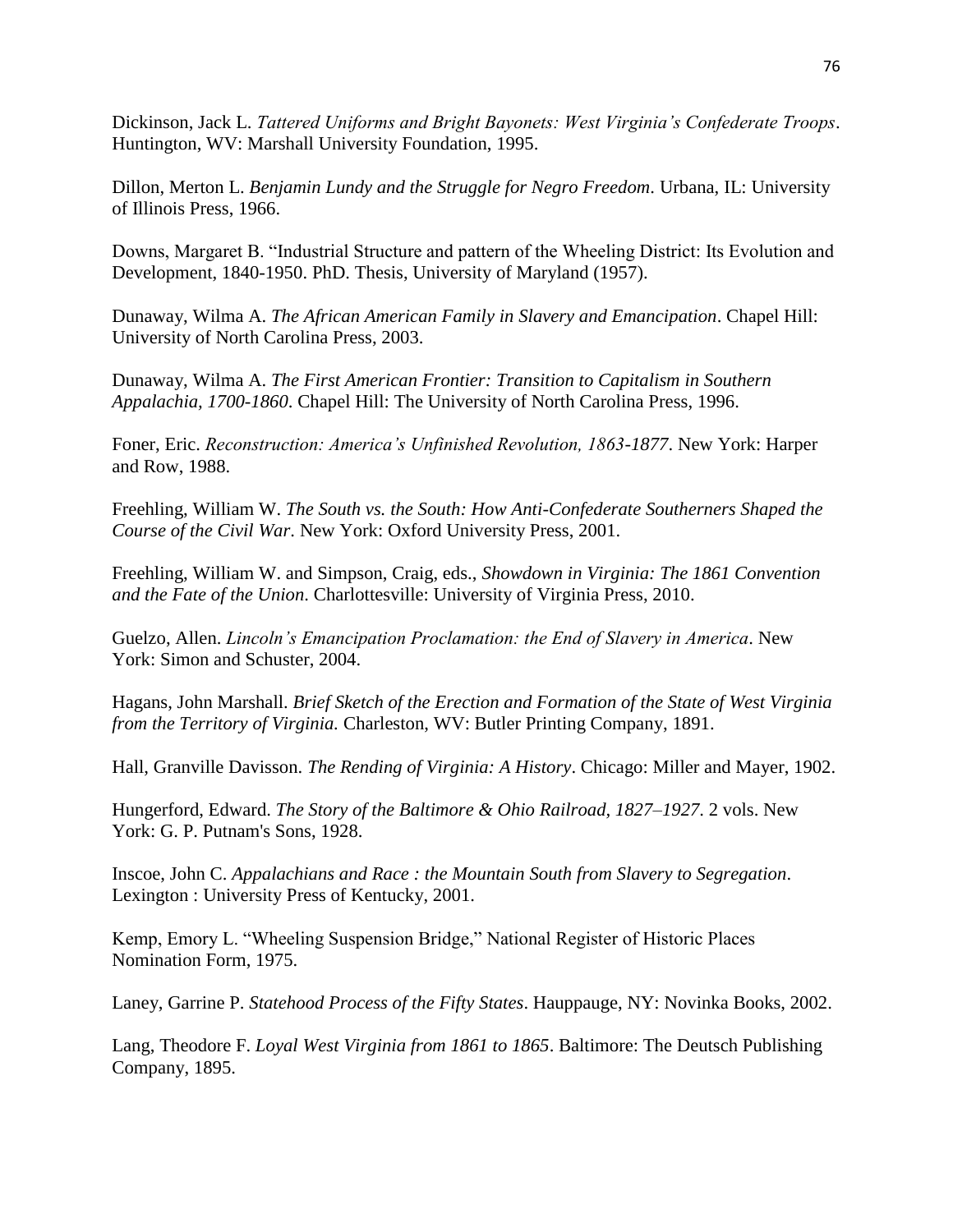Link, William A. *Roots of Secession: Slavery and Politics in Antebellum Virginia*. Chapel Hill: University of North Carolina Press, 2003.

MacKenzie, Scott Alexander. "The Civil War in Kanawha County, West Virginia, 1860-1865," M.A. Thesis, University of Calgary, 2007.

MacKenzie, Scott A. "The Slaveholder's War: The Secession Crisis in Kanawha County, Western Virginia, 1860-1861," West Virginia History: A Journal of Regional Studies (New Series), Vol. 3, No. 2 (Fall 2009), 33-57.

Moore, George Ellis. "Slavery as a Factor in the Formation of West Virginia," *West Virginia History* Vol. 18 No. 1 (October, 1956), 5-89.

Parker, Granville. *The Formation of the State of West Virginia, and Other Incidents of the Late War*. Wellsburg, WV, 1875.

Rasmussen, Barbara. "Charles Ambler's *Sectionalism in Virginia*: An Appreciation," West *Virginia History* 3, no. 1 (Spring 2009), 1-35.

Riccards, Michael P. "Lincoln and the Political Question: The Creation of the State of West Virginia,‖ *Presidential Studies Quarterly* Vol. 27, No. 3, The Presidency in the World (Summer, 1997), 549-564.

Rice, Otis K. *West Virginia: A History*. Lexington: University Press of Kentucky, 1985.

Shaffer, Dallas S. "Lincoln and the 'Vast Question' of West Virginia," *West Virginia History* Volume 32, Number 2 (January 1971), 86-100.

Shaffer, John W. *Clash of Loyalties: A Border County in the Civil War.* Morgantown: West Virginia University Press, 2003.

Sheeler, J. Reuben. "The Negro on the Virginia Frontier," *The Journal of Negro History* Vol. 43, No. 4 (Oct., 1958), 279-297.

Siviter, Ann Pierpont. *Recollections of War and Peace, 1861-1868*. New York: Putnam, 1938.

Squires, J. Duane. "Lincoln and West Virginia Statehood," *West Virginia History Volume 24*, Number 4 (July 1963), 325-331.

Stealey, John E. III. "The Freedman's Bureau in West Virginia" *West Virginia History* Vol. 39, No. 2-3 (January-April 1978), 99-142.

Stover, John F. *History of the Baltimore and Ohio Railroad*. West Lafayette, IN: Purdue University Press, 1987.

Stutler, Boyd B. *West Virginia in the Civil War*. Charleston, WV: Education Foundation, 1966.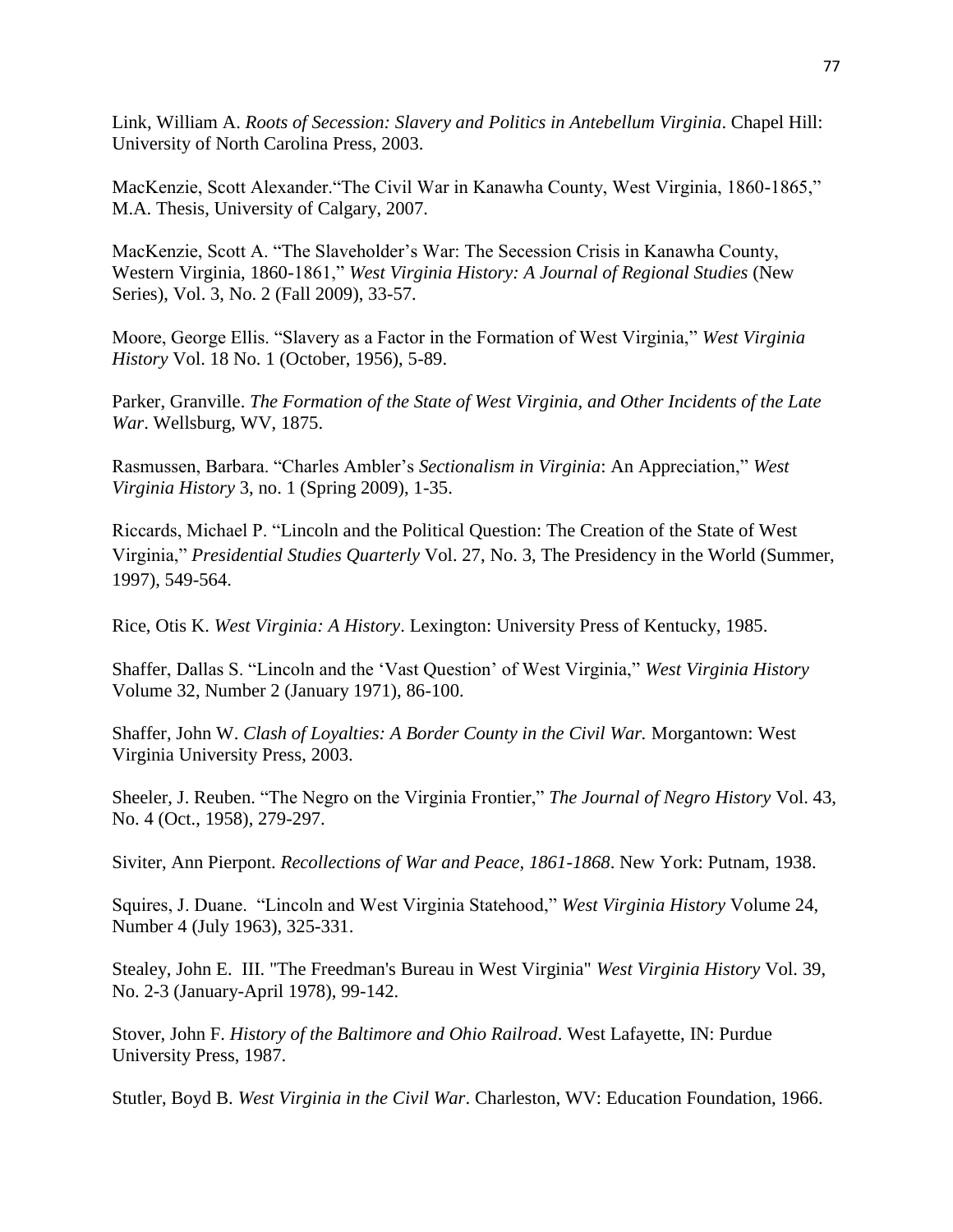Talbott, Forrest. "Some Legislative and Legal Aspects of the Negro Question in West Virginia During the Civil War and Reconstruction, Part I," *West Virginia History* Vol. 24, No. 1 (October 1962) 1-31.

Traubert, Anna "Abolition of Negro Slavery in West Virginia," M.A. Thesis, Columbia University, 1932.

Vacha, John E. "The Case of Sarah Lucy Bagby: A Late Gesture," *Ohio History* 76 (Autumn 1967) No. 4, 222-231.

West Virginia Archives and History. *A State of Convenience: The Creation of West Virginia.* (online exhibit) <http://www.wvculture.org/history/statehood/statehood.html>.

Wilde, Joseph L. *History of Wheeling During the Past Forty Years*. N.p., 1878.

Wilentz, Sean. *The Rise of American Democracy: Jefferson to Lincoln* (New York: W.W. Norton, 2005).

Wingerter, Charles A. *History of Greater Wheeling and Vicinity*. New York: The Lewis Publishing Company, 1912.

Woodward, Isaiah A. "Opinions of President Lincoln and His Cabinet on Statehood for Western Virginia, 1862-1863,‖ *West Virginia History* Vol. 21, No. 3 (April, 1960), 157-185.

Wyatt-Brown, Bertram, "The Abolitionists' Postal Campaign of 1835," The Journal of Negro *History* Vol. 50, No. 4 (Oct., 1965), 227-238.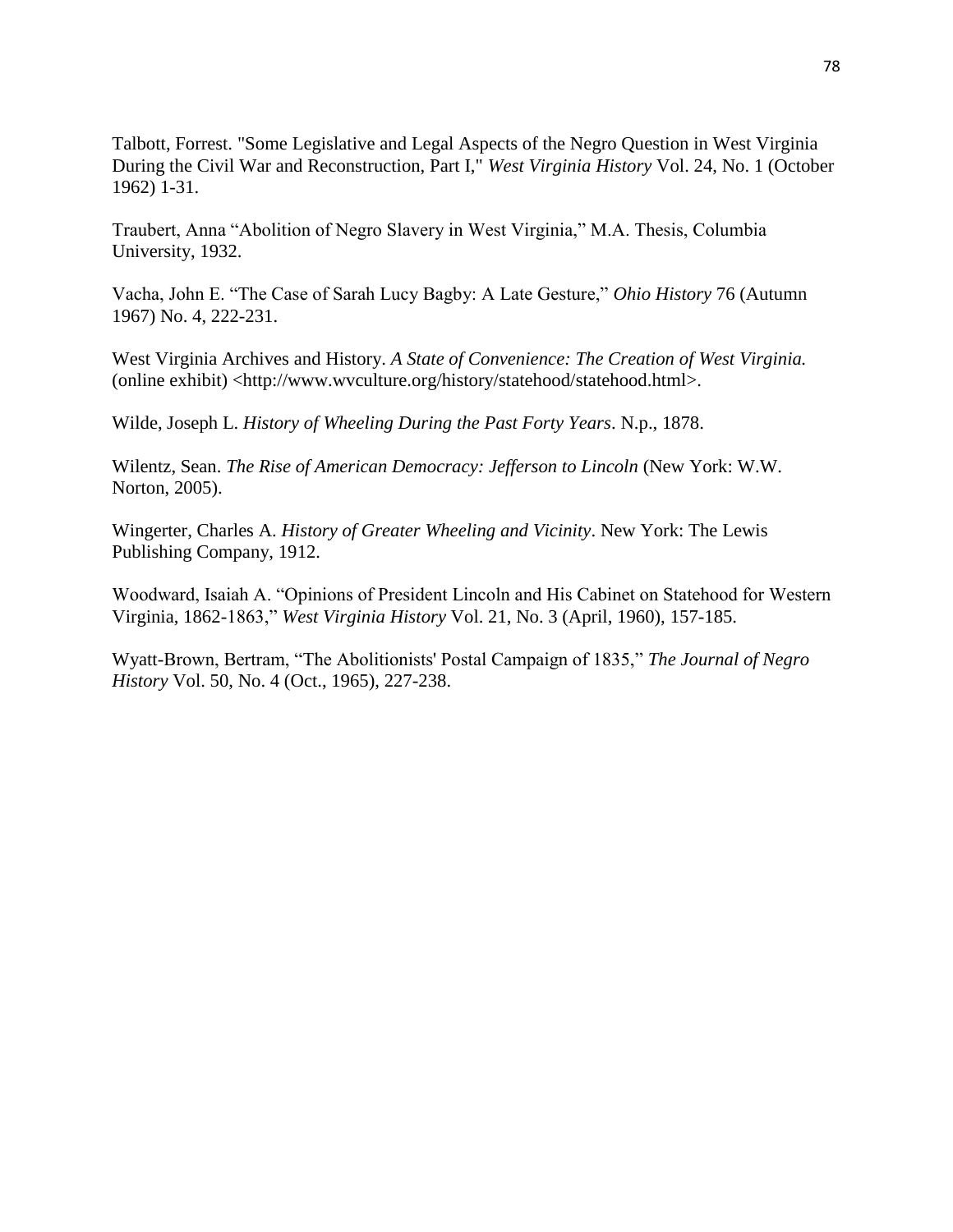

**Maps**

counties having the greatest percentage enslaved counties having the greatest percentage enslaved From www.census.gov From www.census .gov